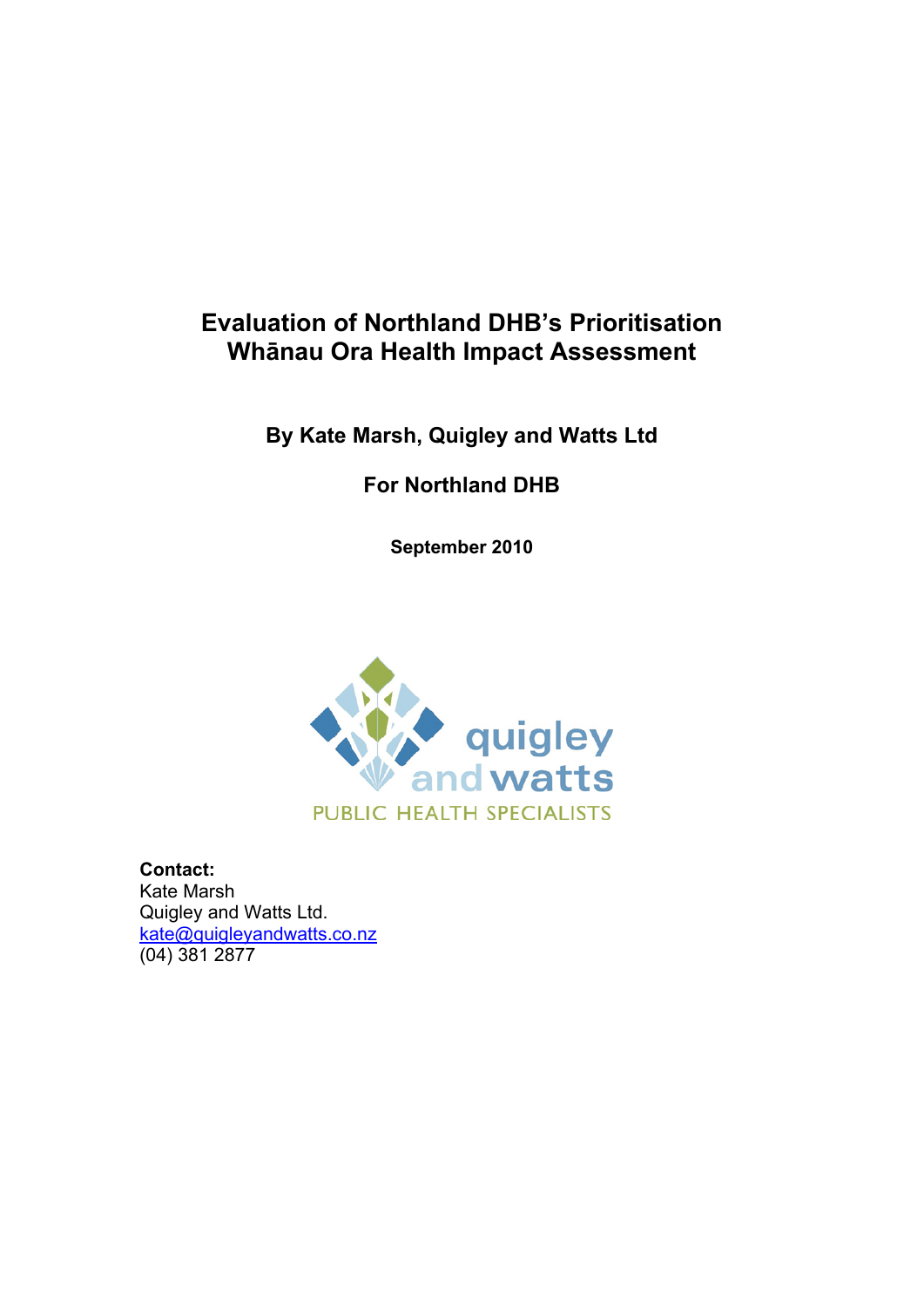# <span id="page-1-0"></span>**Acknowledgements**

The author would like to thank the WOHIA team from Northland DHB and consultant from Quigley and Watts Ltd for putting their time aside to be interviewed about the process and outcomes of the WOHIA. whānau

The author would also like to thank Christine Stewart at the Ministry of Health HIA Support Unit for putting time aside to peer review the draft evaluation report.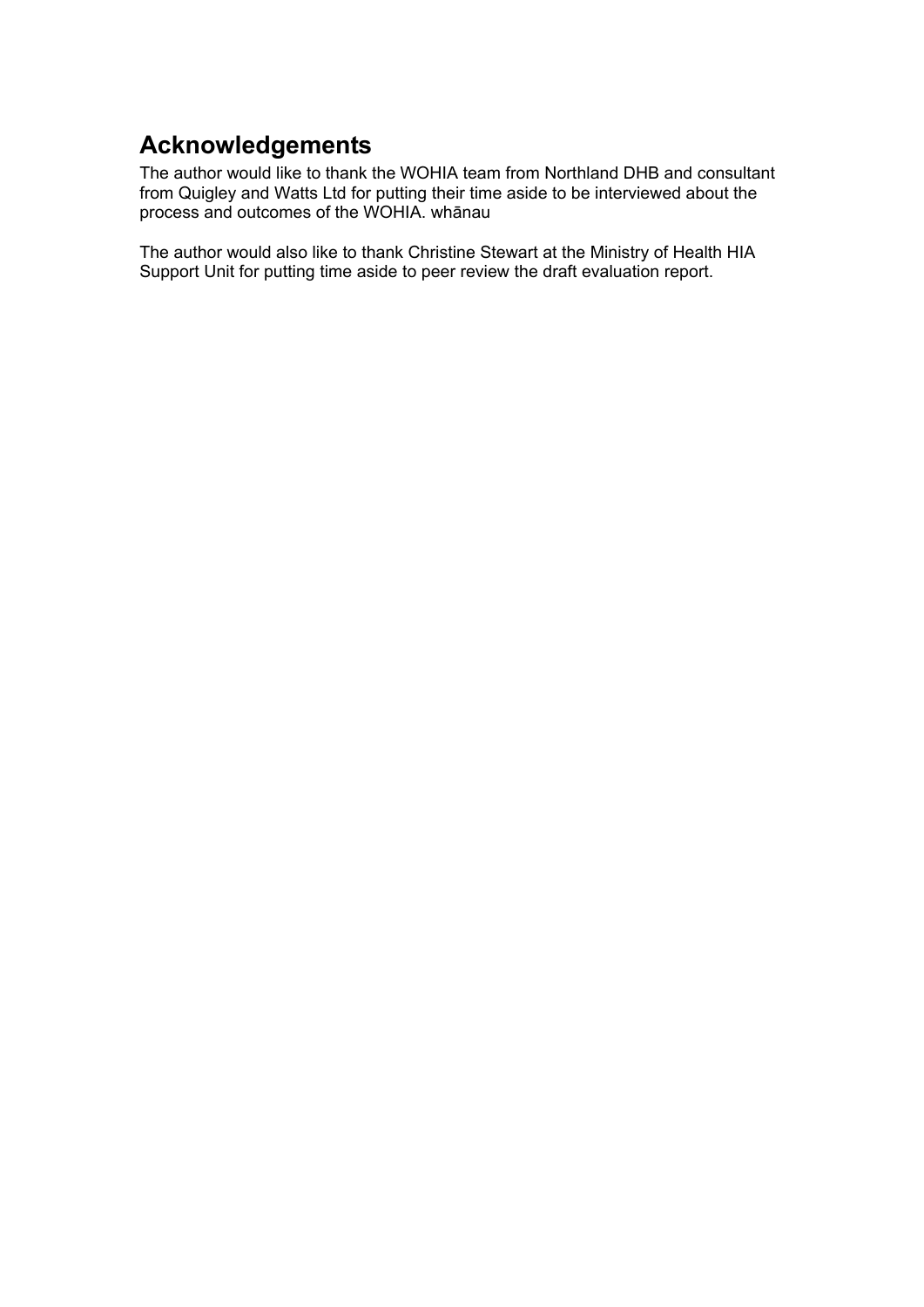# <span id="page-2-0"></span>**Executive Summary**

Northland DHB's Prioritisation Policy has been in use for several years and has been used to assist decision makers to decide what projects to fund. However, the Prioritisation Policy was designed for an environment where surpluses and new funding were routinely available. With an altered financial environment and less money to spend, the WOHIA team at the DHB saw it was an opportune time to review the Prioritisation Policy.

Northland District Health Board (DHB) undertook a whānau ora health impact assessment (WOHIA) of its Prioritisation Policy (2005) which was completed in August 2010. One of its aims was to evaluate the WOHIA and Northland DHB contracted Quigley and Watts Ltd to do that. The main purpose of the evaluation was to undertake and report on a process and short-term impact evaluation of the WOHIA process used to inform the development of the Prioritisation Policy.

The evaluation found that the WOHIA team clearly scoped the WOHIA and used a clear, transparent and robust process. There appeared to have been good leadership and generally good communication throughout the whole process. Intersectoral partners and DHB staff were engaged and relationships were strengthened as a result. In addition, knowledge about WOHIA and the Prioritisation Policy itself was increased among those participants. Capability to do WOHIA was also increased amongst the core WOHIA team and some members of the Public Health Unit. All of the aims were met as much as they could be within the restraints of this WOHIA ie, the DHB could not consult as widely as other WOHIA's have done because of the political nature of the policy and its wider ramifications.

Given that the Executive Management Team had not discussed the recommendations at the time of writing this report, it is too early to ascertain most of the short-term impacts of the WOHIA. However, benefits can already be seen in the relationships/networks that have been strengthened as a result of this WOHIA both externally and internally as well as the knowledge that has been acquired and the capacity that has been built.

The main strengths were that the appraisal workshops were well run and support from senior management at the DHB was of huge benefit to the WOHIA process indicating strong support for the redevelopment of the Prioritisation Policy and for future WOHIAs in Northland. The strengths far outweighed the constraints, all of which were (largely) out of the control of the WOHIA team eg, resource limitations, the high level and sensitive nature of the prioritisation policy. It must be noted that these sorts of constraints have been experienced by many other HIA/WOHIA's.

This WOHIA has been particularly valuable for Northland DHB in relation to increased knowledge and capacity for DHB staff and general buy-in to the WOHIA process particularly from senior management. It was also valuable for stakeholders who expressed their satisfaction with the process in their evaluation forms. The WOHIA is also valuable for other DHBs who can use the evidence to inform the revision of their own prioritisation policies. As for the community, the effects will become apparent once the Prioritisation Policy has been redeveloped and the effects have had time to filter down and to improve whānau ora.

Overall, this WOHIA has been valuable for many groups and sets a strong foundation for not only the redevelopment of the Prioritisation Policy but for future WOHIA's in Northland.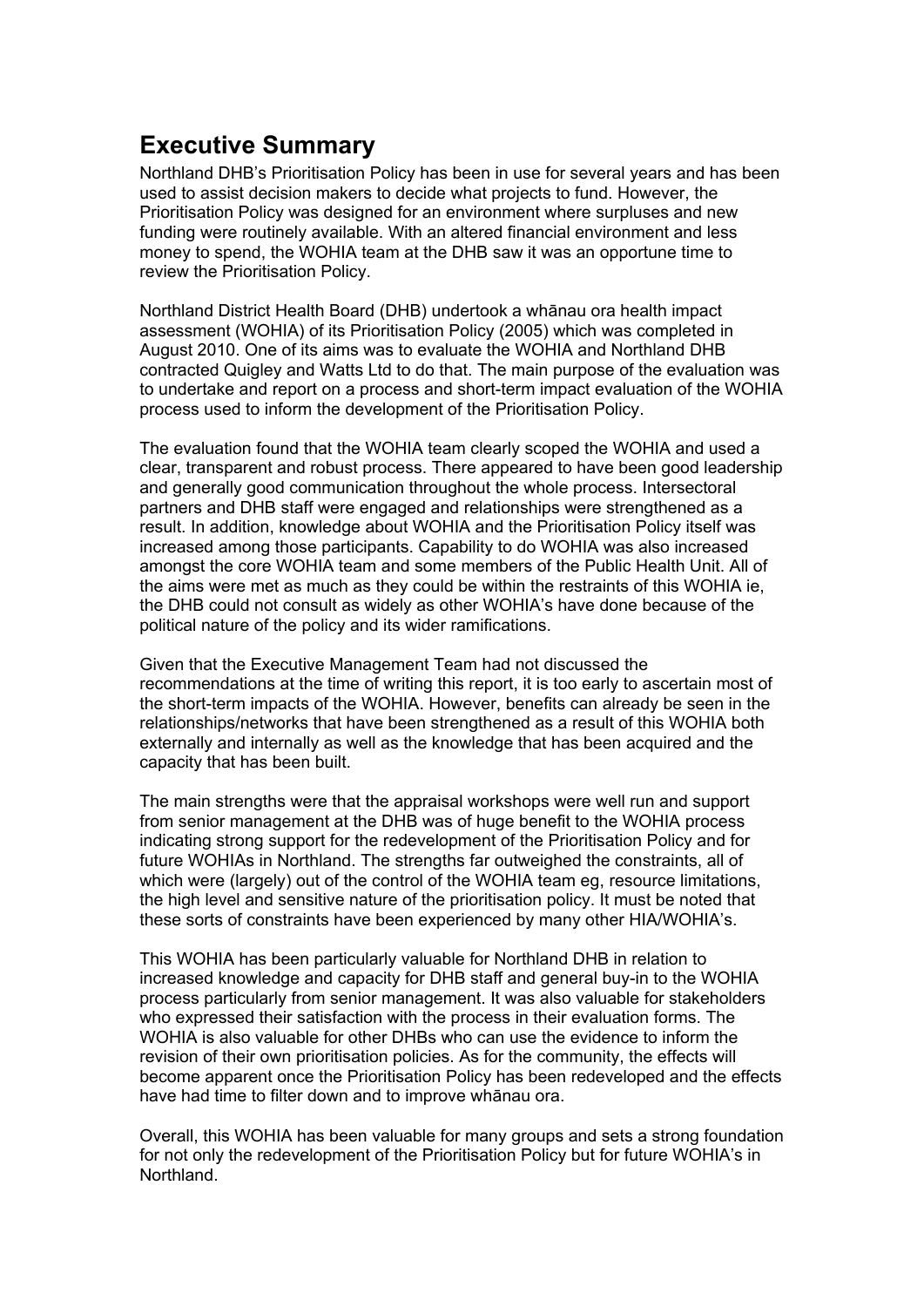# <span id="page-3-0"></span>**Contents**

| 4.5 Uptake of the recommendations and revision of the Prioritisation Policy  24 |  |
|---------------------------------------------------------------------------------|--|
|                                                                                 |  |
|                                                                                 |  |
|                                                                                 |  |
|                                                                                 |  |
|                                                                                 |  |
|                                                                                 |  |
|                                                                                 |  |
|                                                                                 |  |
|                                                                                 |  |
| Appendix C: Collation of the Evaluation Forms from the workshops  39            |  |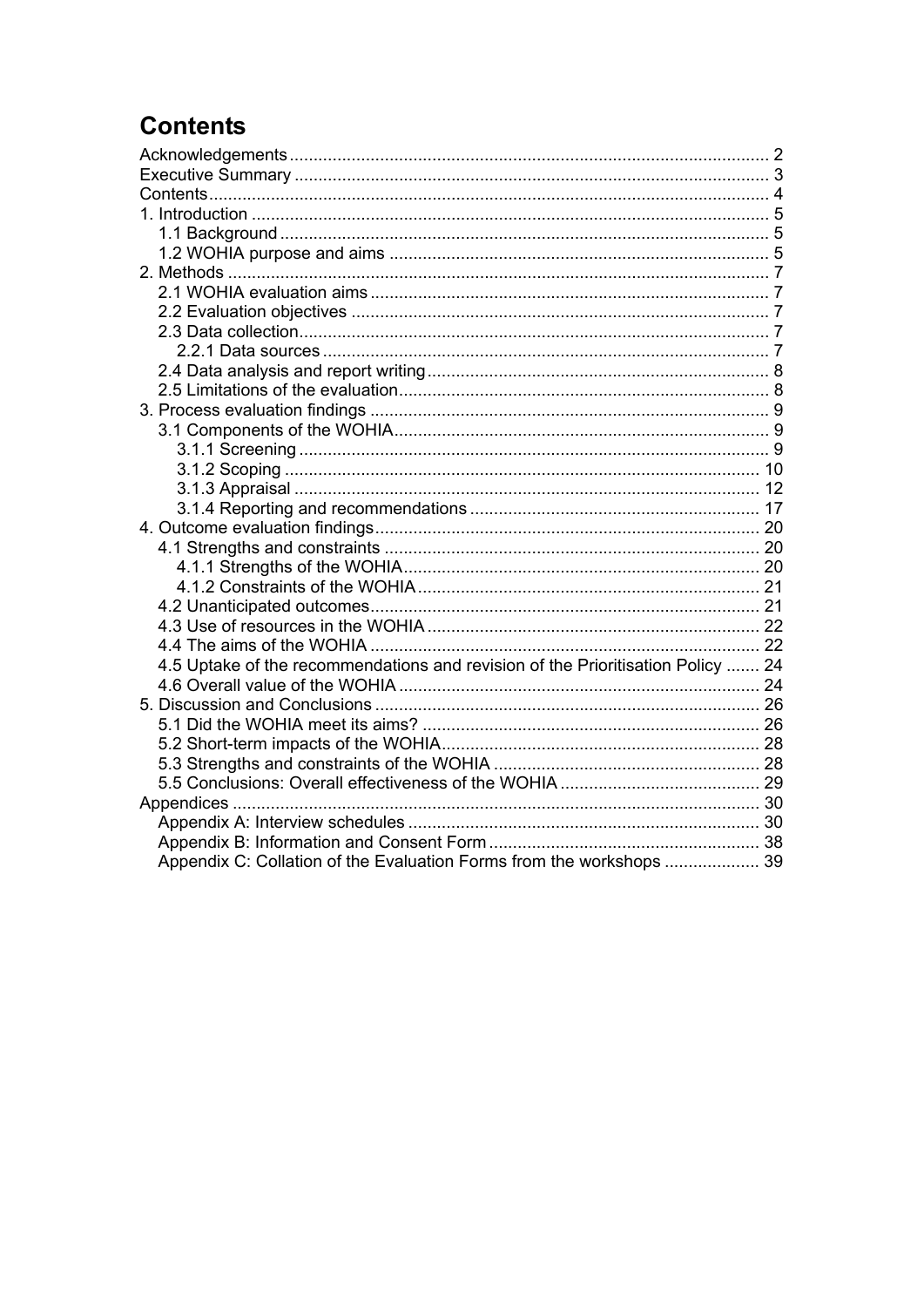# <span id="page-4-0"></span>**1. Introduction**

Northland District Health Board (DHB) undertook a Whānau Ora Health Impact Assessment (WOHIA) of its Prioritisation Policy (2005). Northland DHB contracted Quigley and Watts Ltd to evaluate the WOHIA. While two Quigley and Watts staff were contracted to assist with the WOHIA process, a different staff member who did not take part in the WOHIA, carried out the evaluation.

This process and short-term impact evaluation of the WOHIA is intended to ascertain how successful the WOHIA was in meeting its aims and objectives and assisting with the revision of the Prioritisation Policy.

# <span id="page-4-1"></span>*1.1 Background*

Prioritisation is concerned with how decisions are made about which health and disability services should be funded for the benefit of the whole population, within the resources available. Northland DHBs Prioritisation Policy has been in use for several years. The Prioritisation Policy was used to assist decision makers to decide what projects to fund. However, the Prioritisation Policy was designed for an environment where surpluses and new funding were routinely available. With an altered financial environment and less money to spend, the WOHIA team at the DHB saw it was an opportune time to review the Prioritisation Policy.

In December 2009 Northland DHB was advised by the Ministry of Health that its proposal to carry out a WOHIA on the Prioritisation Policy, with funding from the Round Three of the HIA Support Unit Learning by Doing Investment, had been successful subject to three conditions. These conditions were subsequently met and a contract was signed with the Ministry in January 2010. Given the high Māori population in Northland, a WOHIA as opposed to a standard HIA was proposed. WOHIA focuses specifically on identifying the likely impacts of a particular project or policy might have on the health and wellbeing of Māori. The WOHIA was carried out from January – August 2010. Part of the agreement between Northland DHB and the Ministry of Health was that the WOHIA would be evaluated.

# <span id="page-4-2"></span>*1.2 WOHIA purpose and aims*

The overall purpose of the WOHIA was to provide informed decision-making to support the development and implementation of a revision of the Prioritisation Policy.

The aims were originally set in the funding application to the Ministry of Health, and were further refined at the scoping meeting. This evaluation assessed whether the aims of the WOHIA were met. The five key aims of the WOHIA were:

- **1.** Training in the use of HIA/WOHIA to build wider Northland DHB capacity in both the PHU and the Funder.
- **2.** Apply a WOHIA to Northland DHB's Prioritisation Policy (2005).
- **3.** Produce evidence-based recommendations for redeveloping the Northland DHB Funders Prioritisation Policy.
- **4.** Work with intersectoral partners on the WOHIA to strengthen intersectoral relationships.
- **5.** Evaluate the application of WOHIA to Northland DHB's Prioritisation Policy, to report on the process and short-term impact of the WOHIA.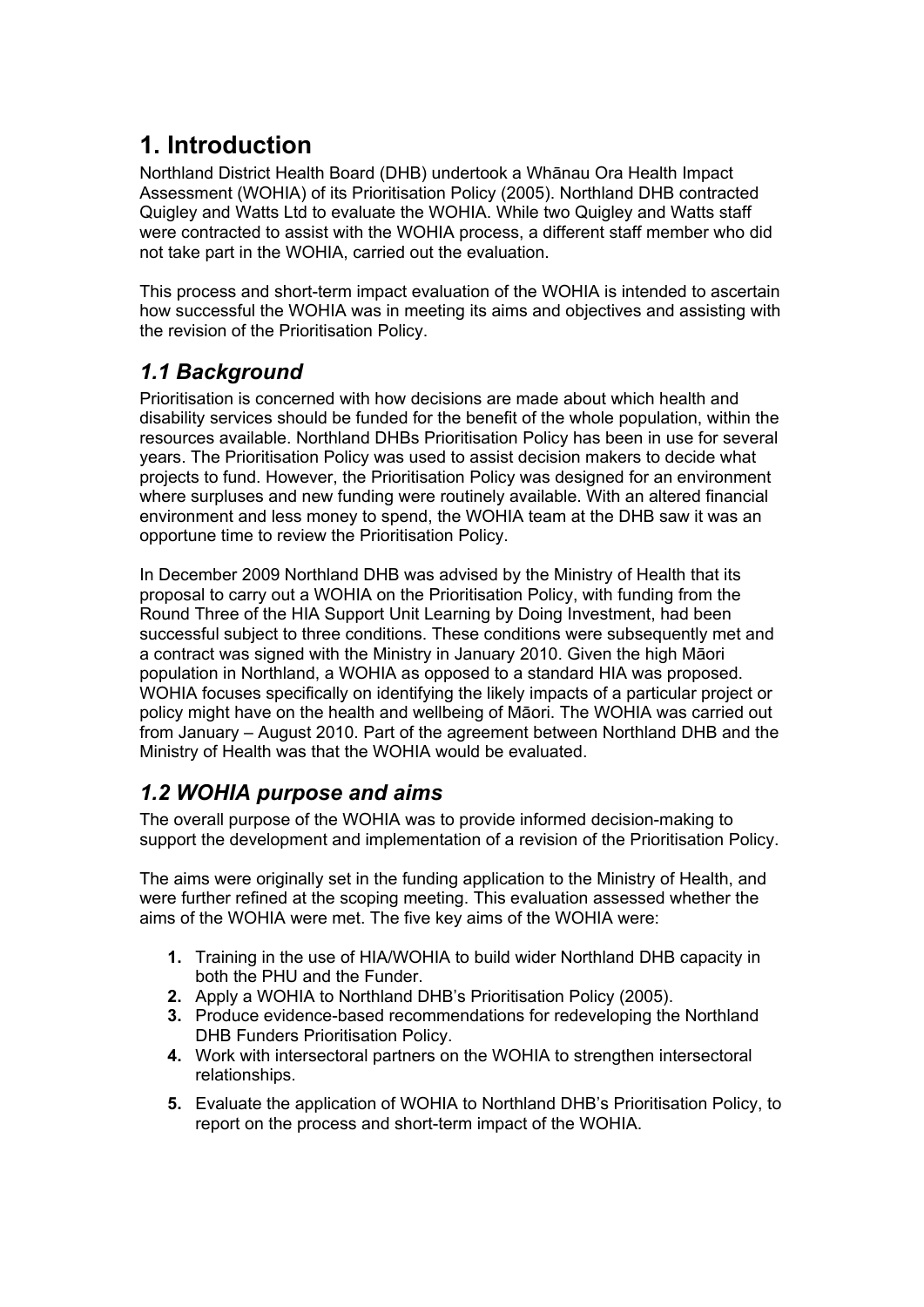The WOHIA aimed to answer the following research questions:

- **1.** What is best practice in prioritisation/funding allocation for health and disability services?
- **2.** What are the success factors for positive prioritisation outcomes, that is whānau ora outcomes, equity and sustainability? (refer fig1 *Causal Pathways: Impact on Whānau Ora.)*
- **3.** What are the strengths and weaknesses of the current policy and its use?
- **4.** How does the policy address the principles of the Treaty of Waitangi (partnership, participation and protection)?
- **5.** How does the current policy impact on whānau/providers/intersectoral partners/inequalities?
- **6.** What does Northland DHB need to get right in order for the Prioritisation Policy to have the desired effect on whānau ora?
- **7.** How could the current policy and its implementation be changed to enhance positive outcomes and reduce/mitigate negative outcomes?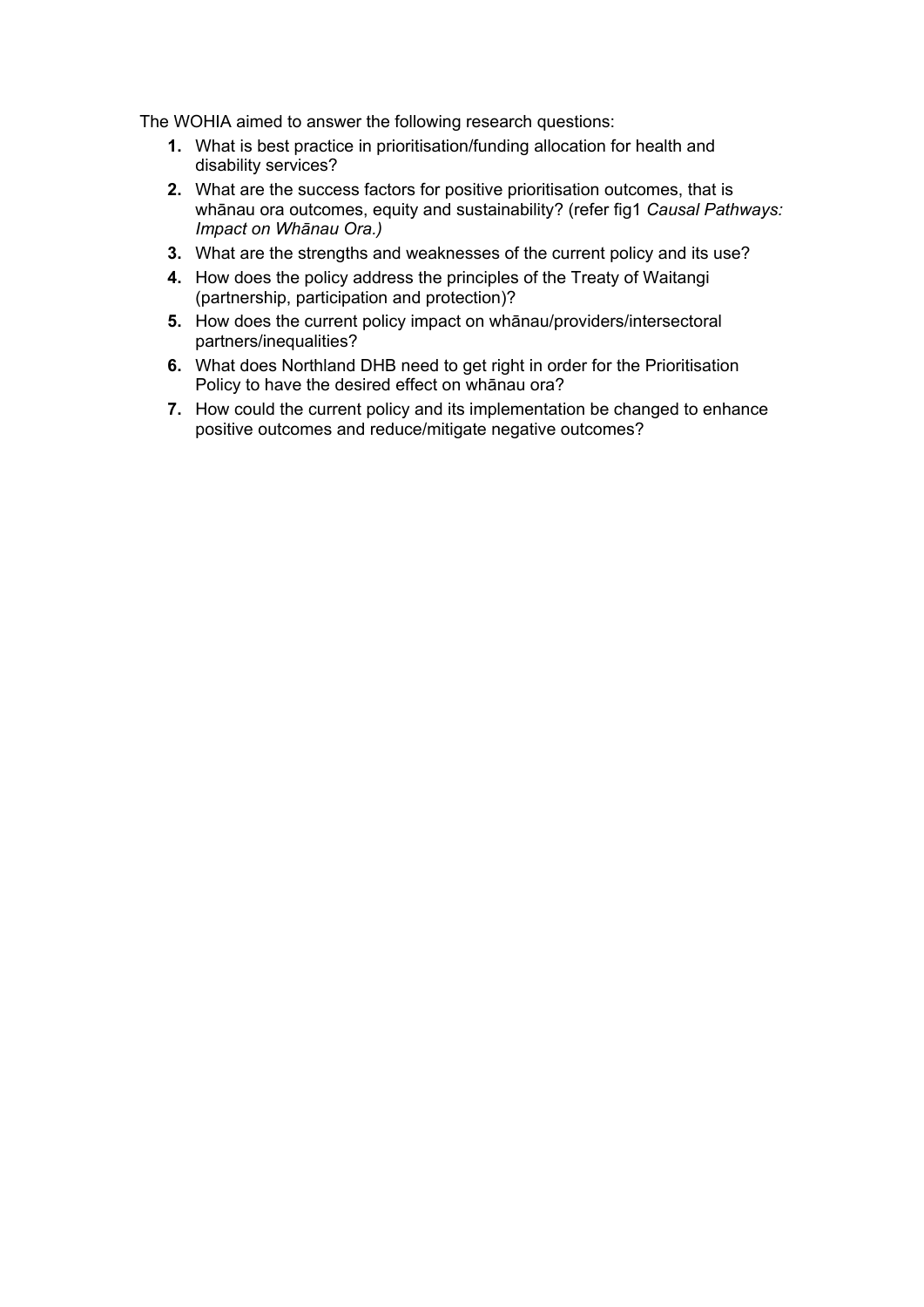# <span id="page-6-0"></span>**2. Methods**

# <span id="page-6-1"></span>*2.1 WOHIA evaluation aims*

The aim of this evaluation was to evaluate and report on the WOHIA process and the short-term outcomes that occurred as a result of the WOHIA on Northland DHB's Prioritisation Policy.

### **Process**:

 Determine what worked well, what could be improved upon, the resources that were involved and the value of the WOHIA to the planning process.

### **Outcome**:

 Determine the short-term impacts of the WOHIA in relation to the recommendations, the Prioritisation Policy, other impacts and the overall value of the WOHIA.

# <span id="page-6-2"></span>*2.2 Evaluation objectives*

Specific evaluation objectives included:

### **Process**:

- Describe the background, the WOHIA process and the participants who contributed to the HIA.
- Identify the strengths of the WOHIA process.
- Identify any constraints experienced during the WOHIA process.
- Identify possible changes that could be made for future WOHIA's.
- Determine the resources (financial, staff time, consultants' fees etc) spent on the WOHIA.
- Determine if the WOHIA added value to the planning process. If so, in what ways?

### **Outcome**:

- Determine if the WOHIA's objectives were met.
- Determine if the WOHIA's recommendations were adopted by the decisionmakers involved. If so how and when, and if not, why not?
- Determine any other impacts (negative or positive) that resulted from the WOHIA.
- Determine the comprehensibility and overall value of the WOHIA report, including its rapid literature scan.

# <span id="page-6-3"></span>*2.3 Data collection*

## <span id="page-6-4"></span>**2.2.1 Data sources**

- Key documents
- Interview data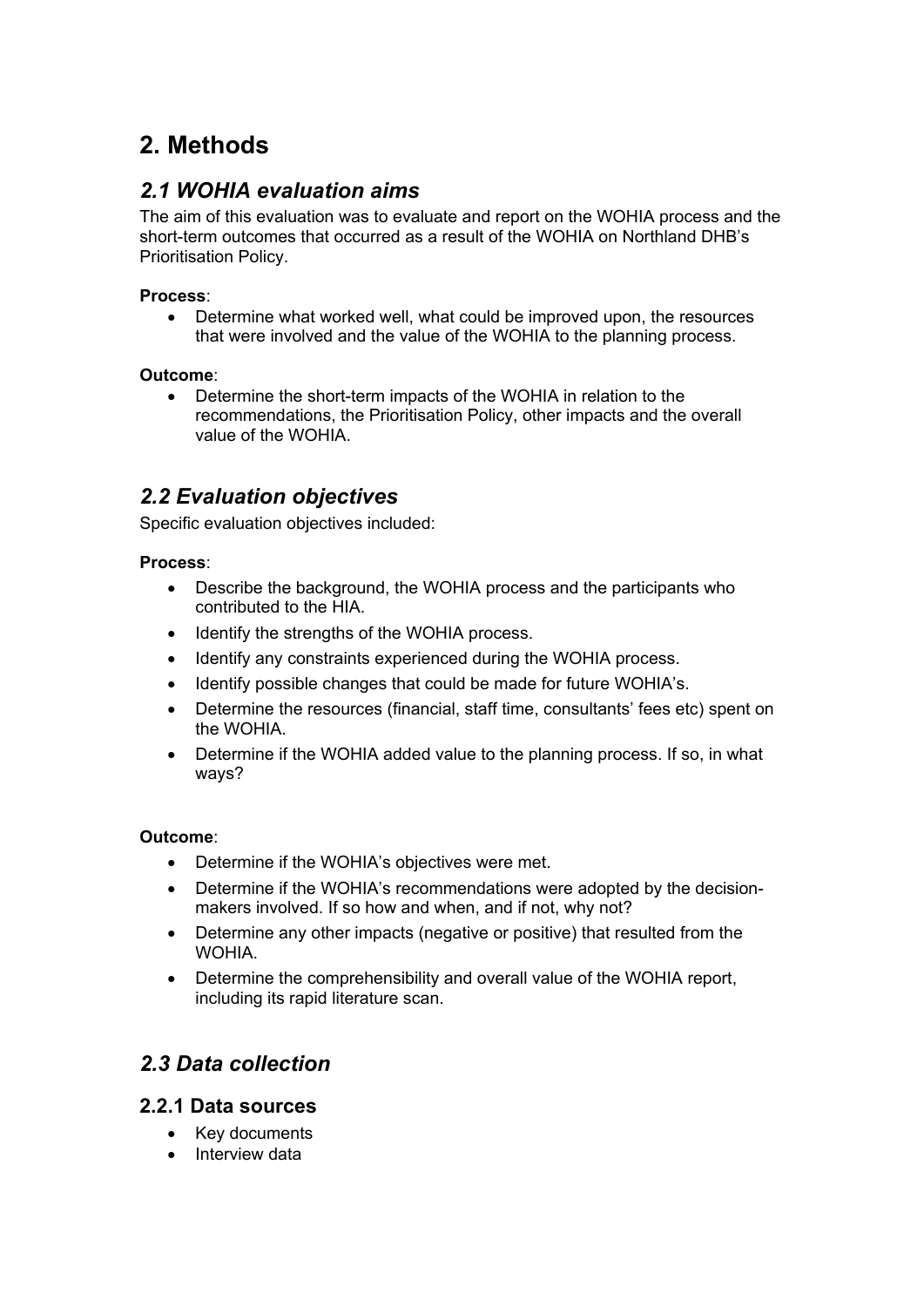#### **Key documents:**

The following key documents were determined by the WOHIA team and were analysed to inform the description and review of the WOHIA's process and outcomes. Key documents were:

- **a)** the Prioritisation Policy
- **b)** project documents (eg, screening and scoping reports, final WOHIA report)
- **c)** evaluation sheets filled in by participants after each hui/workshop

#### **Interviews**

Telephone interviews were conducted with selected participants who took part in the WOHIA. They were the three Northland DHB project team members, the Quigley and Watts WOHIA consultant and a senior staff member at Northland DHB. Two of the project team members were interviewed together.

The interviews were undertaken in two stages; the first (process) interviews were undertaken before the final report was written and asked participants about the process while it was still 'fresh' in their minds. The second (outcome) interviews were undertaken about a month after the report and recommendations were submitted to Northland DHB allowing enough time to ascertain the short-term impacts of the WOHIA. The three members of the HIA project team were interviewed again, and instead of talking to the consultant who did not know about the outcomes, a senior member of staff was interviewed. This person was involved in one of the appraisal workshops.

Interviews were semi-structured and interview schedules (Appendix A) were used the guide the interviews. The interviews were digitally recorded to enable notes to be written up afterwards and participants signed an information and consent form (Appendix B). Participants understood their names would not be used in this report and they could withdraw from the interview at any time.

# <span id="page-7-0"></span>*2.4 Data analysis and report writing*

Findings from the documents and interviews were analysed in relation to the evaluation objectives and written up under the two sections; process and outcomes. The limited resources available for this evaluation determined that the evaluation was a concise summary of the WOHIA process and outcomes rather than a detailed evaluation of every step of the process.

# <span id="page-7-1"></span>*2.5 Limitations of the evaluation*

Only immediate outcomes were able to be measured within the timeframe. Initially a senior staff member at Northland DHB was to be interviewed but personal circumstances meant another person, who had not been nearly as involved in the WOHIA, was interviewed instead. The personal circumstances of the senior staff member also meant that the recommendations could not be presented to the Executive Leadership Team as scheduled and had to be pushed out by a month. This was outside the timeframe for this evaluation so the uptake of the recommendations could not be reported on in this document.

Long-term health outcomes for Māori were not able to be measured as a part of the evaluation of the WOHIA.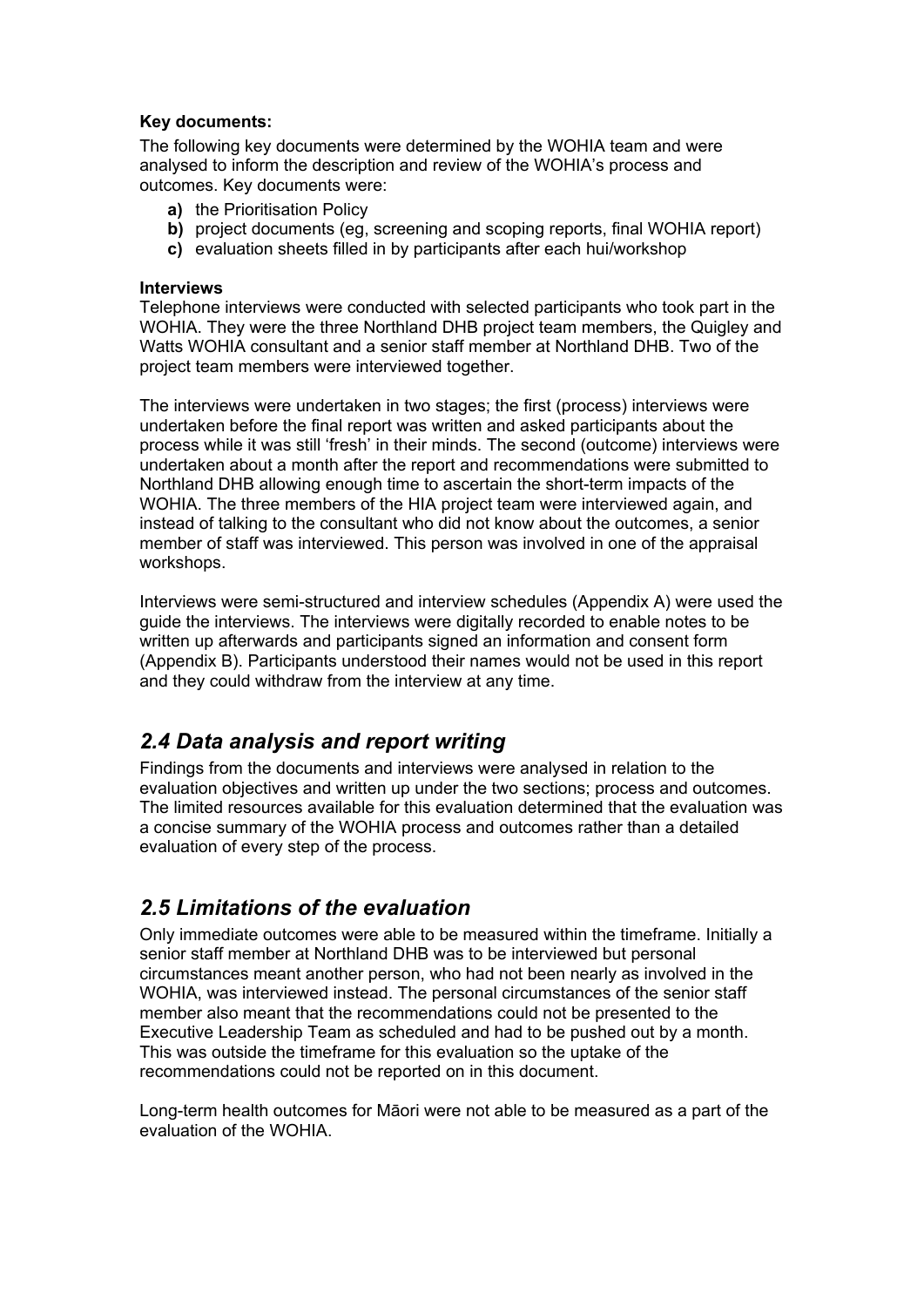# <span id="page-8-0"></span>**3. Process evaluation findings**

# <span id="page-8-1"></span>*3.1 Components of the WOHIA*

The components of the WOHIA are set out below. This information was taken from the WOHIA documents (reports and evaluation forms) and key informants. It provides an overall picture of the process of the WOHIA including the process of engaging participants which is a key component. Please note the next two sections are not analyses of the findings; analysis is presented under the discussion and conclusions section.

# <span id="page-8-2"></span>**3.1.1 Screening**

The screening hui was held on 23 February 2010. The WOHIA team formed a steering group comprised of people from the Public Health Alignment Group. The Public Health Alignment Group was made up of DHB staff from the Public Health Unit and health planners. The WOHIA team involved this group in the WOHIA because they had existing networks with them and some had been involved in an earlier HIA. One of the WOHIA leaders said '[we] *thought we'd utilise their expertise'*.

The steering group included: four people from the funding and development team, six from the Public Health Unit (including two who had done an HIA before), and three intersectoral partners (Whangarei District Council, Ministry of Social Development, Housing New Zealand).

Seven members of the steering group attended the hui and three sent apologies. Te Tai Tokerau MAPO and Tihi Ora MAPO (MaPO), Northland DHB's Treaty partners, were invited to participate in the WOHIA but could not be actively involved in the WOHIA due to lack of capacity but were available to peer review the draft report. The screening report described the steering group as key staff and decision-makers from within Northland DHB's Public and Population Health Team and Service Development and Funding.

The screening report also noted that the steering group identified the Prioritisation Policy as being likely to have a significant impact on a number of different groups including whānau, decision makers, providers and intersectoral partners. Depending on its content and implementation, the steering group said the Prioritisation Policy would have the potential to create both positive and negative outcomes. In the final HIA report the authors noted that it was also agreed the WOHIA could make a unique and valuable contribution to the work of Northland DHB, and potentially also to other DHBs and government agencies. Based on these assumptions the steering group decided the WOHIA would proceed and that intersectoral partners should be involved in scoping the WOHIA.

The screening report was written by the Quigley and Watts consultant.

### **Participants' evaluation of the screening hui**

Of the seven participants who attended the screening hui, four submitted an evaluation form and gave positive feedback. Overall, respondents were positive about the WOHIA process and its application to the Prioritisation Policy. They felt able to contribute to the discussion about whether the WOHIA was going to continue, they wanted to continue to be involved in future parts of the WOHIA and they would consider the WOHIA process for other projects that may occur.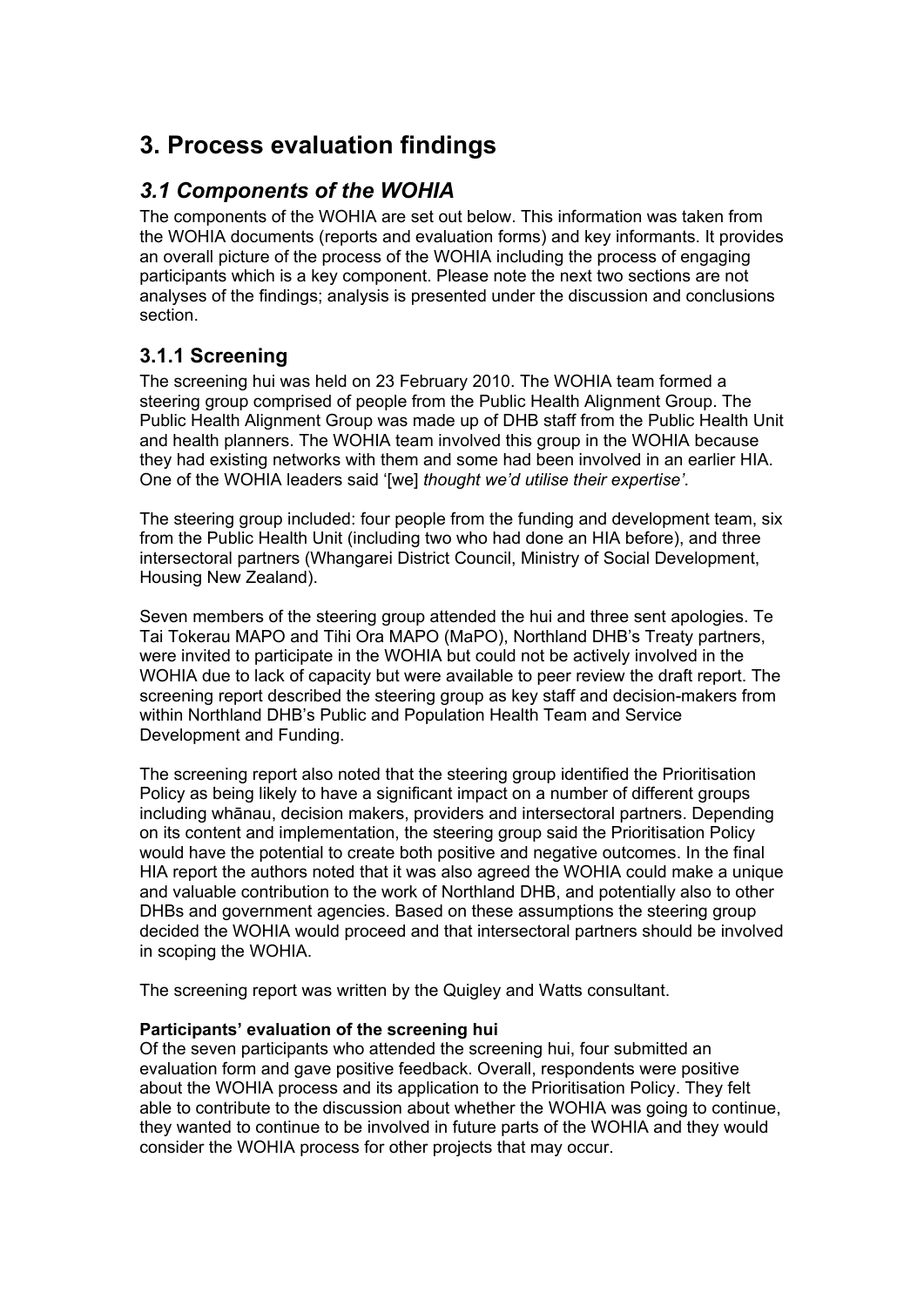Respondents said the main strengths of the screening hui were the discussions, group work and shared decision making, and the facilitation and guidance by the consultants including examples to clarify points. There were no suggested improvements.

# <span id="page-9-0"></span>**3.1.2 Scoping**

The scoping hui was held on 9 March 2010. Invitations were sent to 13 participants; nine participants attended the hui and four sent apologies. Attendees included members of the steering group plus representatives from two of the three intersectoral partners (Ministry of Social Development, Whangarei District Council). The third intersectoral partner, Housing New Zealand, sent its apologies. A brief halfhour appraisal workshop was held at the end of the scoping meeting in order to take advantage of the presence of the intersectoral partners but the main appraisal stage took place later. The minutes were sent to steering committee members unable to attend the hui and the draft scoping report, written by the Quigley and Watts consultant, was circulated to all members.

The scoping team agreed on the aims of the WOHIA, determinants of health that would be focused on, populations that would be most affected, information sources (eg, rapid literature scan, workshops etc) and the process of engagement.

### **Aims of the WOHIA**

The aims, which were originally set in the funding application to the Ministry of Health, were further refined at the scoping meeting and during the peer review of the WOHIA scoping report. The five key aims of the WOHIA were to:

- **1.** Provide training in the use of HIA/WOHIA to build wider Northland DHB capacity in both the Public Health Unit and the funder arm of Northland DHB.
- **2.** Apply a WOHIA to Northland DHB's Planning and Funding Prioritisation Policy (2005).
- **3.** Produce evidence-based recommendations for redeveloping the Northland DHB's Prioritisation Policy (based on evidence-based understanding of what the redeveloped policy should look like – its key features, content and implementation).
- **4.** Work with intersectoral partners on the WOHIA to strengthen intersectoral relationships.
- **5.** Evaluate the application of WOHIA to Northland DHB's Prioritisation Policy, to report on the process and short-term impact of the WOHIA.

### **Determinants of health and wellbeing:**

- 'Equitable access to quality health and disability services'. This was the key determinant likely to be impacted by the Prioritisation Policy through funding decisions.
- Implementation of funding decisions based on the Prioritisation Policy would potentially impact on services jointly funded by the DHB and other agencies eg, healthy homes. Through these services, wider determinants of health such as access to quality housing, healthy environments and access to information are also likely to be impacted.
- Employment; implementation of the Prioritisation Policy may have unintended consequences on providers and their employees eg, jobs may be lost in some areas, and/or created in others
- Evidence-based and equitable allocation of funding; this has a flow-on effect to the provision of quality services that meet the needs of the population.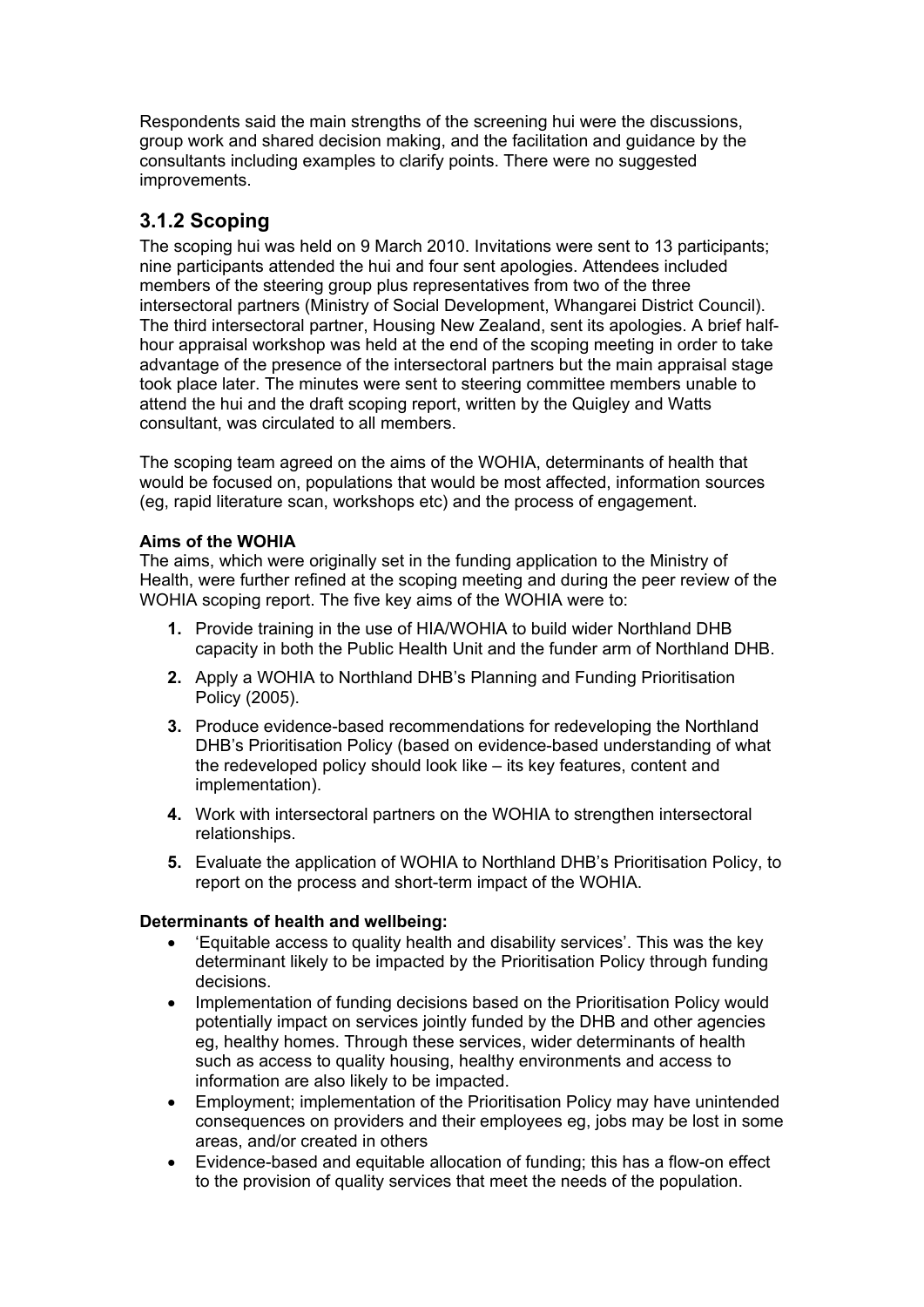#### **Population(s) of interest:**

- Whānau.
- 'Community'; there may be impacts at the collective level that are not captured by looking at impacts on whānau ora providers. 'Community' is defined as the resident population of Northland.
- Providers and intersectoral partners; they would be impacted by the implementation of the Prioritisation Policy, and therefore analysis of these impacts should be included in the WOHIA.

#### **Information sources:**

Participants devised the key questions the WOHIA needed to answer and how they would be answered eg, through consultation with key stakeholders. It was decided the following components (described below) would be included in the appraisal stage of the WOHIA:

- Rapid literature scan.
- Northland community profile and environmental scan.
- Review of other DHB's prioritisation policies.
- Appraisal workshops.

The consultant noted that having these questions and answers helped the '*different strands to sit together as one project rather than separate bits that don't work together'*.

#### **Process of engaging participants**

The main participants to be involved in the WOHIA were identified as Māori providers, intersectoral partners, and the Senior Management Group, the Public Health Unit and the WOHIA team at the DHB (including the consultant).

A key DHB informant said '*The impact in Northland of a health decision on other agencies decisions or vice versa is 'profound' given the small nature of the community*'. The DHB informants had existing relationships with members of the intersectoral group. These members were sent a panui/invitation which included a brief outline of what WOHIA is and what this particular WOHIA was trying to achieve. Informants reported it was relatively easy to get this group together because they were used to working together. One of them said '*Its not foreign to Northland, we work strongly across our agencies* [because] *the people of Northland are important to the people of Northland'*.

The Senior Management Group was established at the request of the General Manager and Chief Executive Officer. The Senior Management Group decided the WOHIA was important enough to keep it separate from the context of their usual monthly business meeting so the WOHIA team organised a special breakfast meeting to discuss the WOHIA.

Informants reported the process of engagement was challenging because of the 'nature of the policy' ie, whatever came out of the WOHIA would affect how funding was allocated and affect providers so it was potentially controversial. There was discussion around the extent to which the community should be consulted about the Prioritisation Policy given it was an internal DHB document and was of a sensitive nature ie, had the potential to result in funding cuts for some service providers. Participants agreed that, given the political risks and the potential for subjective input from providers, stakeholder workshops would be limited to in-house DHB staff from the Senior Management and Executive Leadership Teams.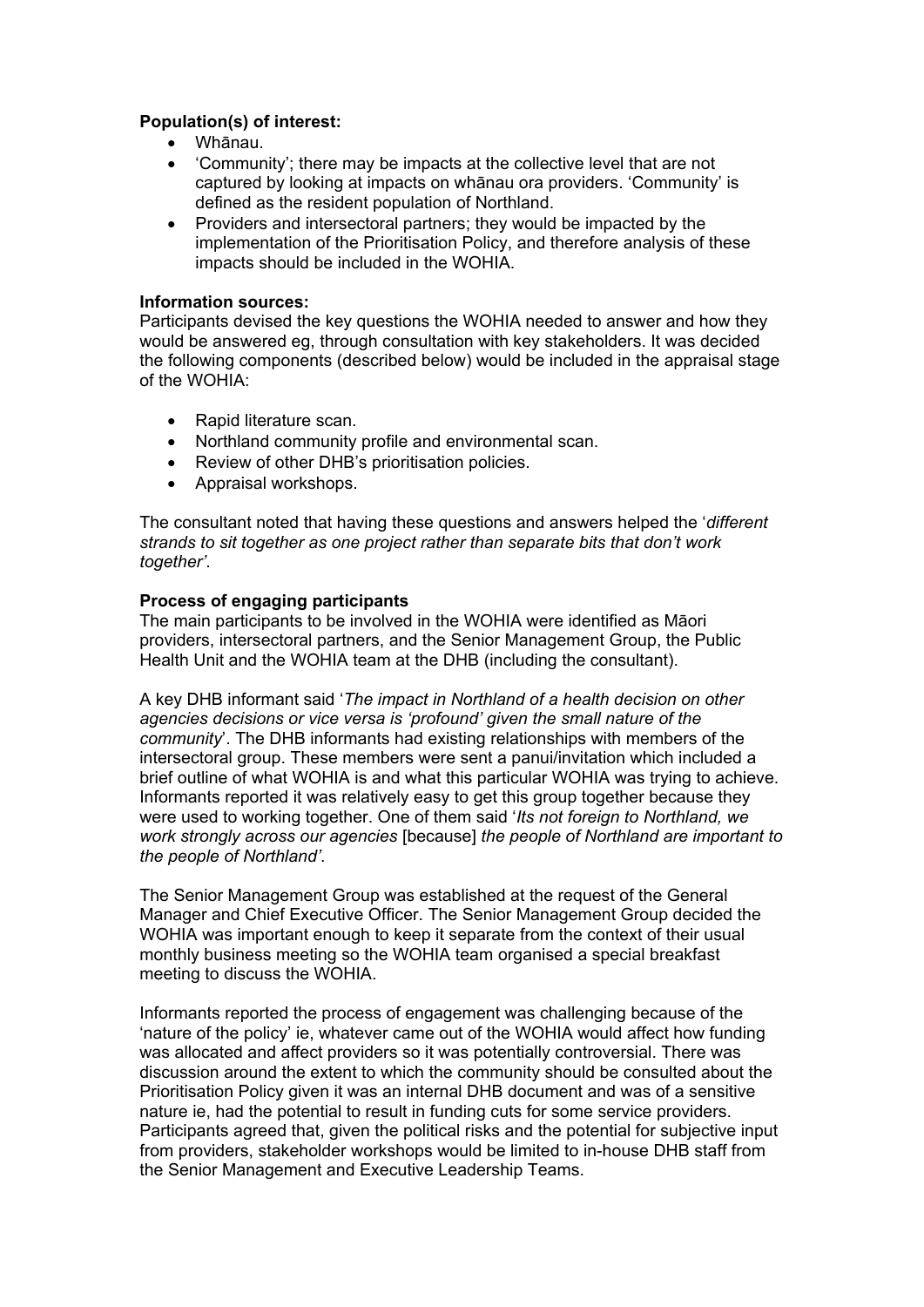One informant said because of the political risks, the WOHIA team needed to carefully consider how broad the engagement process should be. When this was raised with the steering group, there was disagreement as to who should be engaged in the process. Some felt that because the Prioritisation Policy was a DHB policy it was inappropriate to take it wider than DHB stakeholders. However, others felt that wider stakeholders would potentially be affected by the policy and should have a say. These issues were discussed at an early stage including the risks and potential positives that could come from the WOHIA. One of the strongly identified risks was that stakeholders could put up 'roadblocks' further down the track because they were not involved at the beginning. The final decision was that providers needed to be included to encourage acceptance of the WOHIA process but it was important not to make it an open community-wide consultation with journalists etc. One of the DHB staff on the WOHIA team said '[we] *had to do a bit of a balancing act'*.

The only provider that expressed frustration over the process of engagement was MaPO. MaPO felt excluded but the DHB informants reported they had asked MaPO to be involved at the beginning of the process and they had declined. The DHB staff reported they had an 'email trail' showing a transparent process and that the provider had decided it was too busy to be involved in all stages aside from peer review.

#### **After the scoping workshop**

Following the scoping hui, the WOHIA team had teleconferences with the consultants to decide which methods to use in the appraisal stage. The team used a 'rudimentary' health lens and developed the causal pathway which identified the determinants of particular concern for Māori health outcomes and the potential for the policy to impact on inequalities. The team decided on a mixed method approach to gather evidence from different sources.

#### **Participants' evaluation of the scoping hui**

Of the nine participants who attended the scoping hui, eight submitted an evaluation form and generally gave very positive feedback. All respondents understood why the WOHIA was being done and what the main focus would be. Only one respondent did not want to continue to be involved in future parts of the WOHIA and would not consider using the WOHIA process for future projects.

Respondents said the main strengths of the screening hui were: planning the rest of the process (eg, identifying key tasks for appraisal and making the tasks realistic), group discussions and intersectoral involvement, understanding the causal pathway, and reviewing the Prioritisation Policy to incorporate whānau ora.

Respondents suggested improvements include: ensuring all participants understand the WOHIA process, better time management and including an explanation of the causal pathway.

Respondents also commented that the scoping hui was a worthwhile workshop with lots of useful information, it helped to focus on the internal DHB processes which need to be followed for policy redevelopment, and recognition that there were definite consequences for all intersectoral partners.

### <span id="page-11-0"></span>**3.1.3 Appraisal**

The following four components of the appraisal stage are described below:

- rapid literature scan
- community profile and environmental scan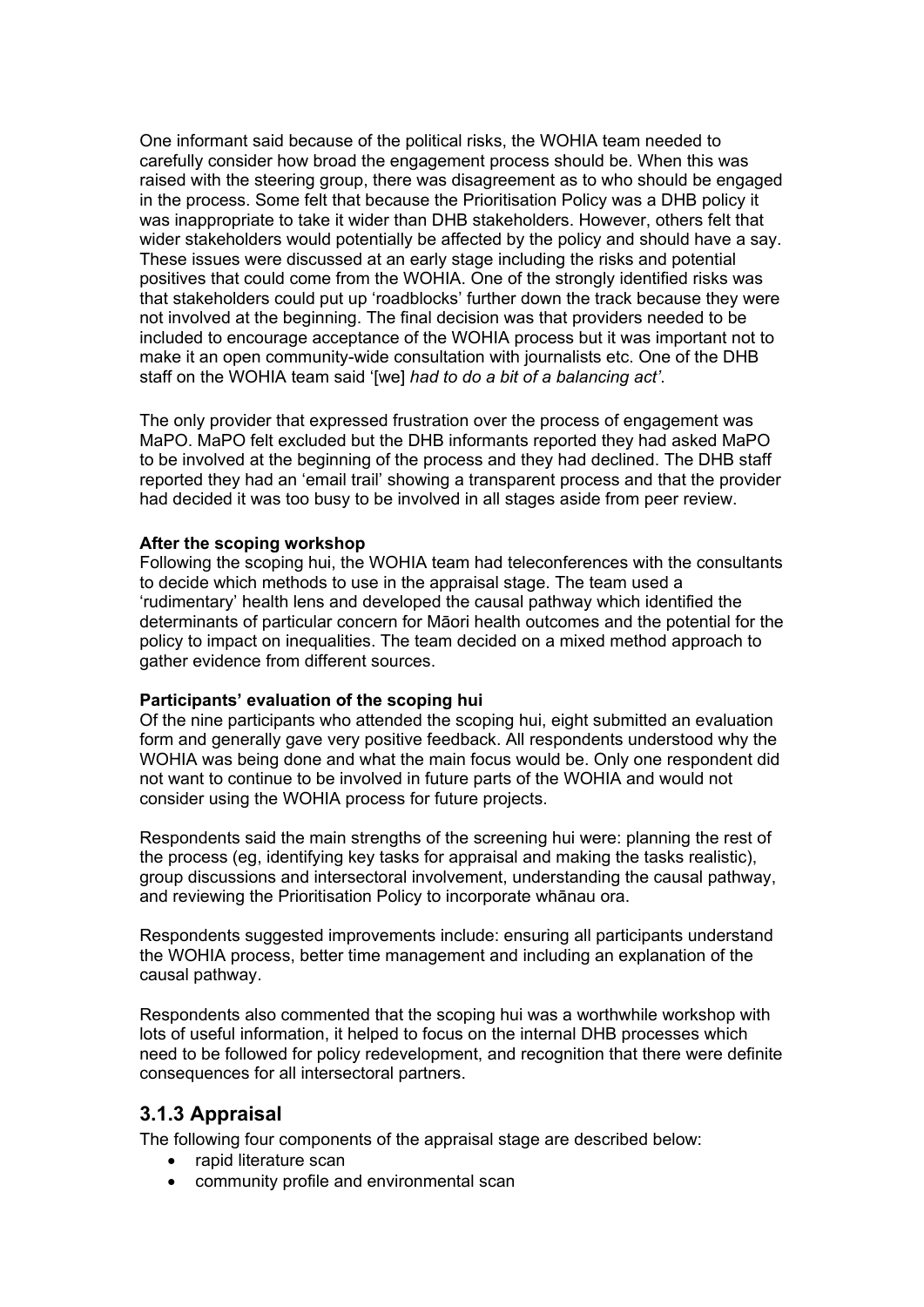- review of other DHB's prioritisation policies
- appraisal workshops.

### **Rapid literature scan**

Because of the limited resources, a rapid literature scan was done by the Quigley and Watts consultant in one week. The purpose of the scan was to provide an evidence base to support the appraisal process and the development of recommendations. The objectives of the rapid literature scan were to:

- summarise best practice in prioritisation of health and disability services
- outline key success factors for positive prioritisation outcomes (ie, population health, whānau ora outcomes, equity, sustainability).

The literature scan drew on national and international findings and found little, if any, empirical research into the outcomes of various prioritisation methods. Therefore, it was not possible to achieve its aims of summarising evidence-based best practice, or proven success factors. However, it did find a substantial international body of literature on theory and critique of health sector prioritisation, and a number of relevant sets of guidelines issued by the New Zealand Government.

The literature highlighted that:

- the challenge of how to allocate scarce health resources is a universal and growing issue
- fair, evidence-based and practical resource allocation is difficult
- prioritisation is not simply a technical process it involves values and ethics
- there is no consensus on who should be involved or on mechanisms for wider input
- there is no agreed best practice and systematic approaches are rarely used in practice.

The author highlighted some key learnings from the literature that may assist the redevelopment of the Northland DHBs prioritisation policy. These have been summarised from the literature scan.

- Effective prioritisation is unlikely to make a significant difference to population health (or health sector efficiency) if it is only applied to a small sub-set of funding decisions.
- Expectations for the Prioritisation Policy must be realistic. Ranking of all health services is not practical because it would be too ambitious and costly. The fundamental task is to identify interventions that *should* be funded but are not; and interventions that should *not* be funded but are.
- The process by which decisions are made is important because the legitimacy of decisions largely rests on the perceived appropriateness of the process used to reach them. The prioritisation process should be transparent (open), systematic (explicit) and should involve the public in some manner.
- Any prioritisation process should, in the end, always be guided by informed judgment. Prioritisation tools should not been seen as a formulaic or technocratic approach to priority setting, but rather as an aid to policy making.
- The prioritisation process should be strongly embedded in the organisational context eg, a central role for an advisory panel comprising stakeholders such as health personnel, policy makers, finance staff, and community representatives.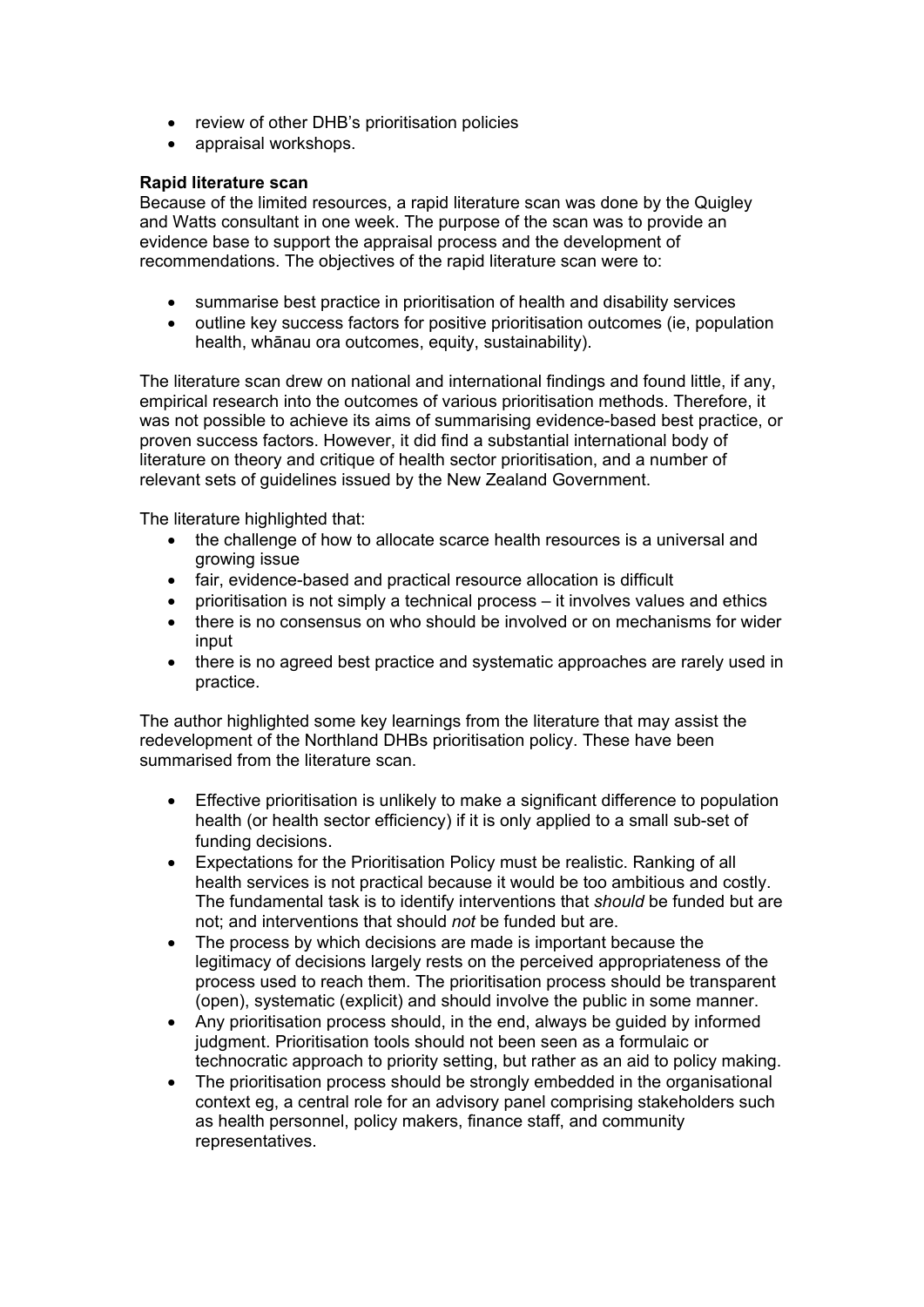According to a DHB staff member, the literature did not reveal anything 'unexpected' as the team knew the information they sought would be difficult to access and there would not be similar international policies.

#### **Community profile and environmental scan**

The WOHIA team got a DHB colleague to do the profile/scan. The purpose was to provide contextual information about the people of Northland and the health and wellbeing issues they faced. The author summarised the region's population, ethnicity, age structure, socioeconomic status and geography.

The author included information on: the region's health status and public health issues; potentially avoidable mortality and hospitalisation; and, a risk/protective factor profile including data on:

- tobacco
- alcohol
- overweight and obesity
- immunisation
- breastfeeding
- access to primary health care.

### **Review of other DHB's prioritisation policies**

A Northland DHB Population Health Strategist analysed the prioritisation policies of the following DHB's:

- 2 other reducing inequalities DHB's (3 requested) (Whanganui, Lakes and Tairawhiti DHB's)
- 3 Northern DHB's (Metro Auckland DHB's)

The purpose of this review was to analyse key systems and processes linked to reducing inequalities and the positive and negative impacts on public and population health. The aim was to include examples of other prioritisation policies and look at best practice in terms of what worked well in other places. The final HIA Report concluded that '*Reviewing the policies and processes used by the northern region DHB's was important in terms of Northland DHB continuing to work in a regional context*' (Final HIA Report 2010:20).

Northland DHB was able to access the three northern DHBs policies and processes in full or in part and these provided the northern regional context. Two of the other reducing inequalities DHBs, Whanganui and Lakes, supported Northland DHB. Northland DHB did not receive Tairawhiti's policy.

The authors noted there were limitations on the usefulness of the information received because it contained dated/part policy references or examples of current tools not referenced to an explicit prioritisation policy.

#### **Appraisal workshops**

Three appraisal workshops were held and, as noted above, a half hour appraisal workshop was facilitated at the end of the scoping meeting. Stakeholders were asked about the strengths and weaknesses of the current Prioritisation Policy and its implementation, how it supports Māori participation and Māori health, the key elements of a good prioritisation process/tool, and how the policy could be improved and made fairer and more effective in relation to content and process. Participants were also asked what the impact on whānau was likely to be if the DHB 'got it right' with the redevelopment of the Prioritisation Policy.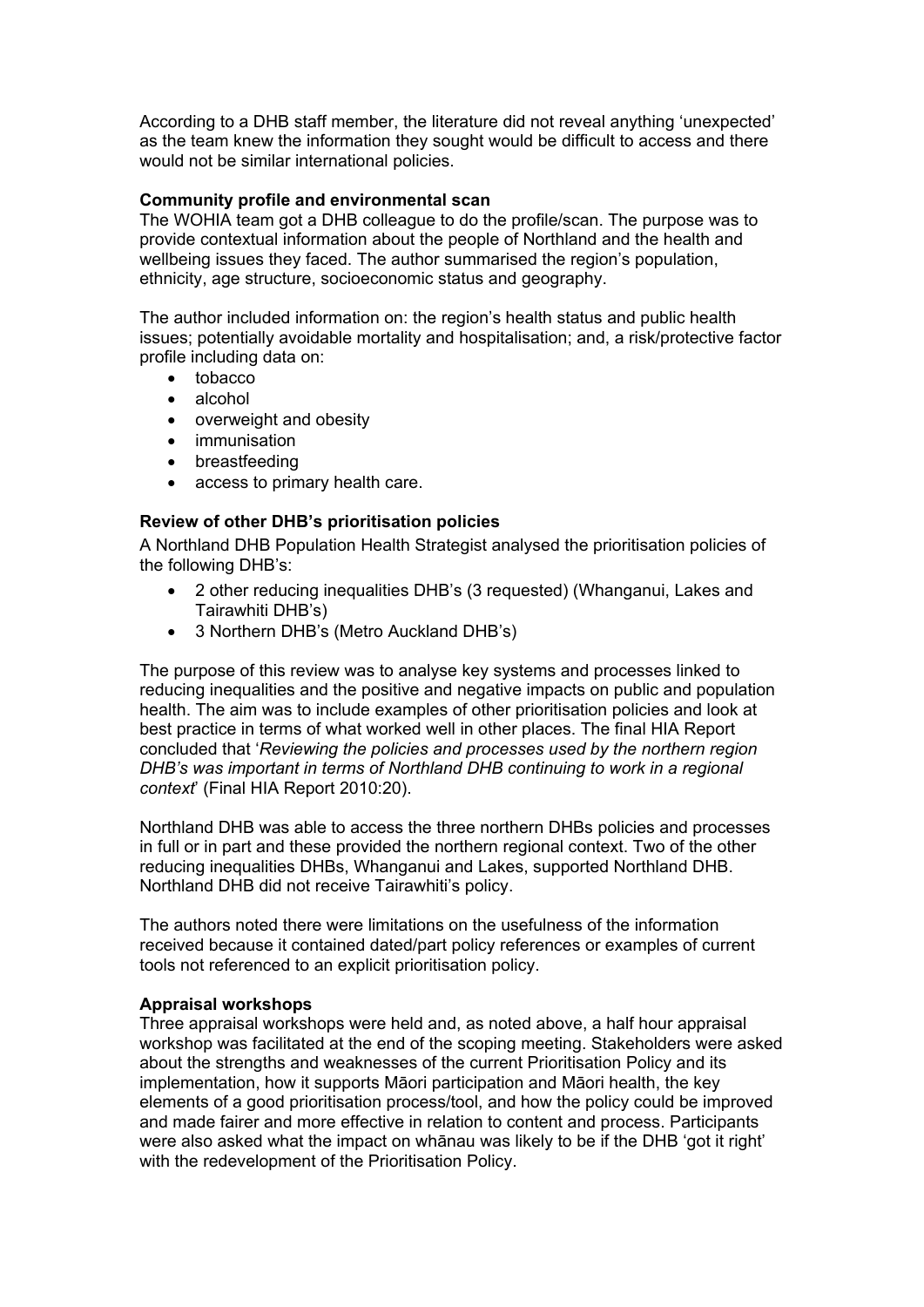### *1. Intersectoral partners*

This workshop was facilitated by the consultant at the end of the scoping hui to utilise the time with the intersectoral partners. These partners made the following suggestions to enhance the Prioritisation Policy:

- create a new robust policy that ensures transparent and fair distribution of resources
- link the policy to the determinants of health and continue to focus on inequalities
- put whānau ora at the centre of the policy and include a Māori model of health
- include building blocks of hauora and align it to Te Tai Tokerau plans
- have the policy mandated
- create sustainable intersectoral capacity across Northland so relationships are formalised and there is intersectoral alignment.

### *2. Service Development and Funding Team*

This workshop was facilitated by the consultant. Participants were from the Service Development and Funding Team within Northland DHB. These DHB staff made the following suggestions to enhance the Prioritisation Policy:

- apply the policy across entity so it is applicable to both the funder and provider arms of Northland DHB; a standardised approach to priority setting to increase awareness and consistency
- mandate it to give it more influence
- monitor and/or evaluate contracts as well as the policy itself
- test innovative approaches and build a case for their continued funding
- population health approach (focus on outcomes)
- needs to be based on evidence-based research driven by the funder arm ie, triangulation methodology – use multiple sources of information to revise the policy
- make sustainable funding one of the principles/criteria
- base contracts on needs/outcomes, rather than narrow, prescriptive contracts that specify inputs/widgets
- robust service planning
- know needs-based priorities to ensure quick response if new funding becomes available
- end users need to participate in the revision of the policy
- better population and public health intelligence
- alignment the policy to existing DHB strategies
- ensure disinvestment decisions are transparent and robust
- training and development for DHB staff in the prioritisation approach
- determine clear participation by clinical and managerial staff as well as end users.

#### *3. Public Health Unit, government agencies, community, provider and Māori Health organisations*

This workshop was facilitated by the consultant. The hui included Māori and iwi providers (three of the five main Māori providers and one of the smaller Māori providers), Public Health Unit, other govt departments, and other sector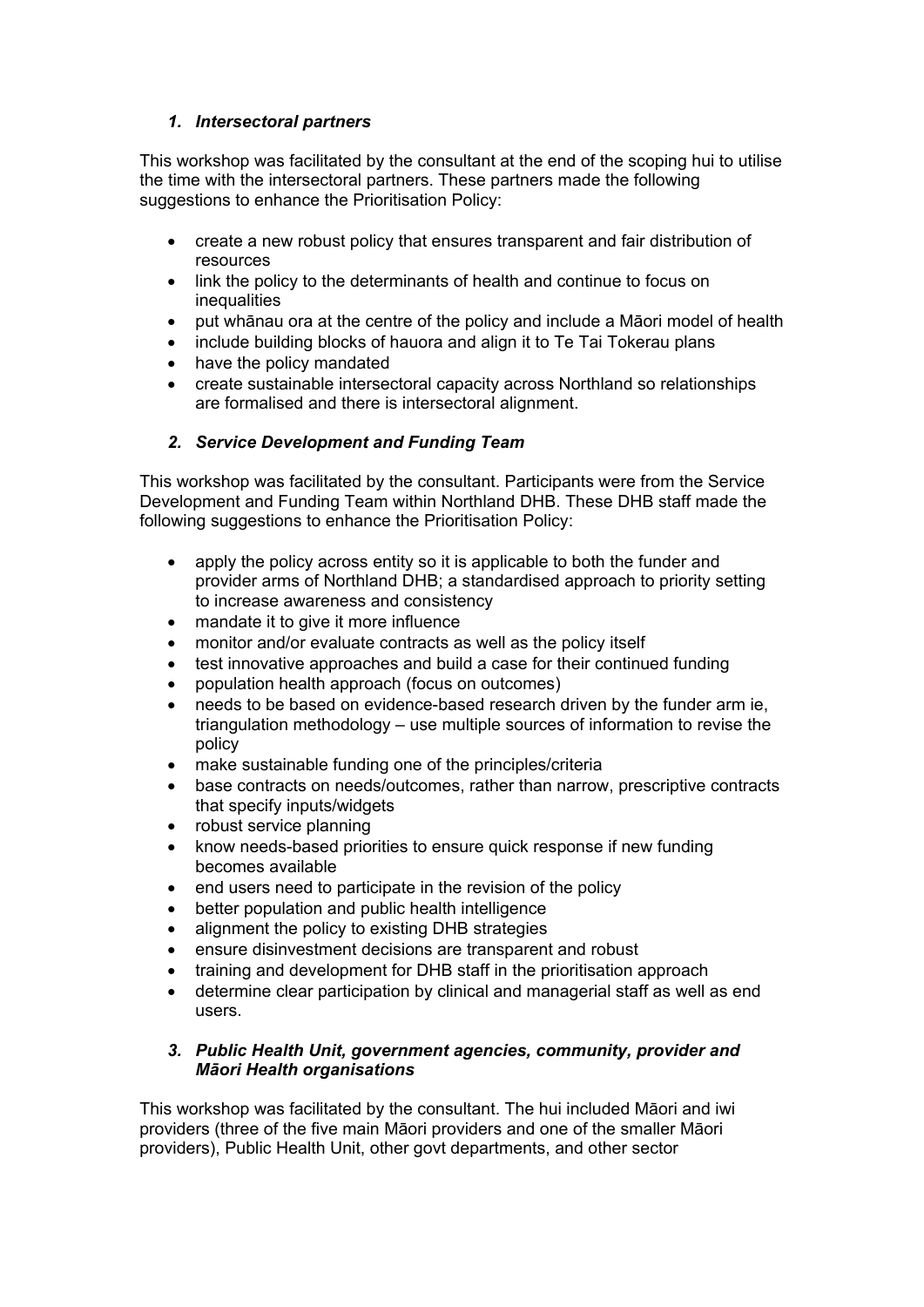representatives eg, primary health, mental health. These stakeholders made the following suggestions to enhance the Prioritisation Policy:

- short clear policy that states the purpose and the process to be followed
- endorsed by the Board
- clear communication with all stakeholders and a participatory process that includes stakeholders
- incorporate a Māori world view and use a Māori model of health whānau ora is for all, not just for Māori
- consideration of workforce implications should be part of the decision making process/criteria
- $\bullet$  sustainable funding no less than a 3 yearly review
- foundation is a joint agreement between DHB and providers about purpose and principles leading to a strengthened relationship between them
- use evidence-based data to ascertain what the needs are and where the funding is currently going
- align processes between across sectors and between funders (DHB, MSD) etc)
- support the DHB strategies/strategic plans that are in place
- standardised contracting and monitoring templates/infrastructure to ensure alignment and reduce burden on providers
- greater transparency and communication at each stage
- disclose priorities, process and budget
- apply the tool consistently to produce consistent decisions
- include whānau input to avoid being provider driven
- research should use Māori frameworks/methodologies
- the Prioritisation Policy should be an expression of Te Tiriti o Waitangi elevate to a genuine partnership in decision making

### *4. Northland DHB Senior Management Group*

This workshop was facilitated by a Northland DHB member of the WOHIA team and was with senior managers from every part of the hospital. These stakeholders made the following suggestions to enhance the Prioritisation Policy:

- inform decisions with evidence and agreed health priorities
- ongoing evaluation leading to clear measurable and achievements
- tool needs to be widely understood by assessors
- consideration of the fact that large organisations have a different capacity to smaller NGOs in putting forward a proposal
- more accountability in the projects funded by the DHB
- communication or interaction with other agencies integrated solution focus
- better whanau engagement and whanau to assume more responsibility and involvement in funding allocations comments
- make this an organisational policy
- make it affordable and sustainable
- integrating resources that are already there and look at aligning local initiatives with national ones.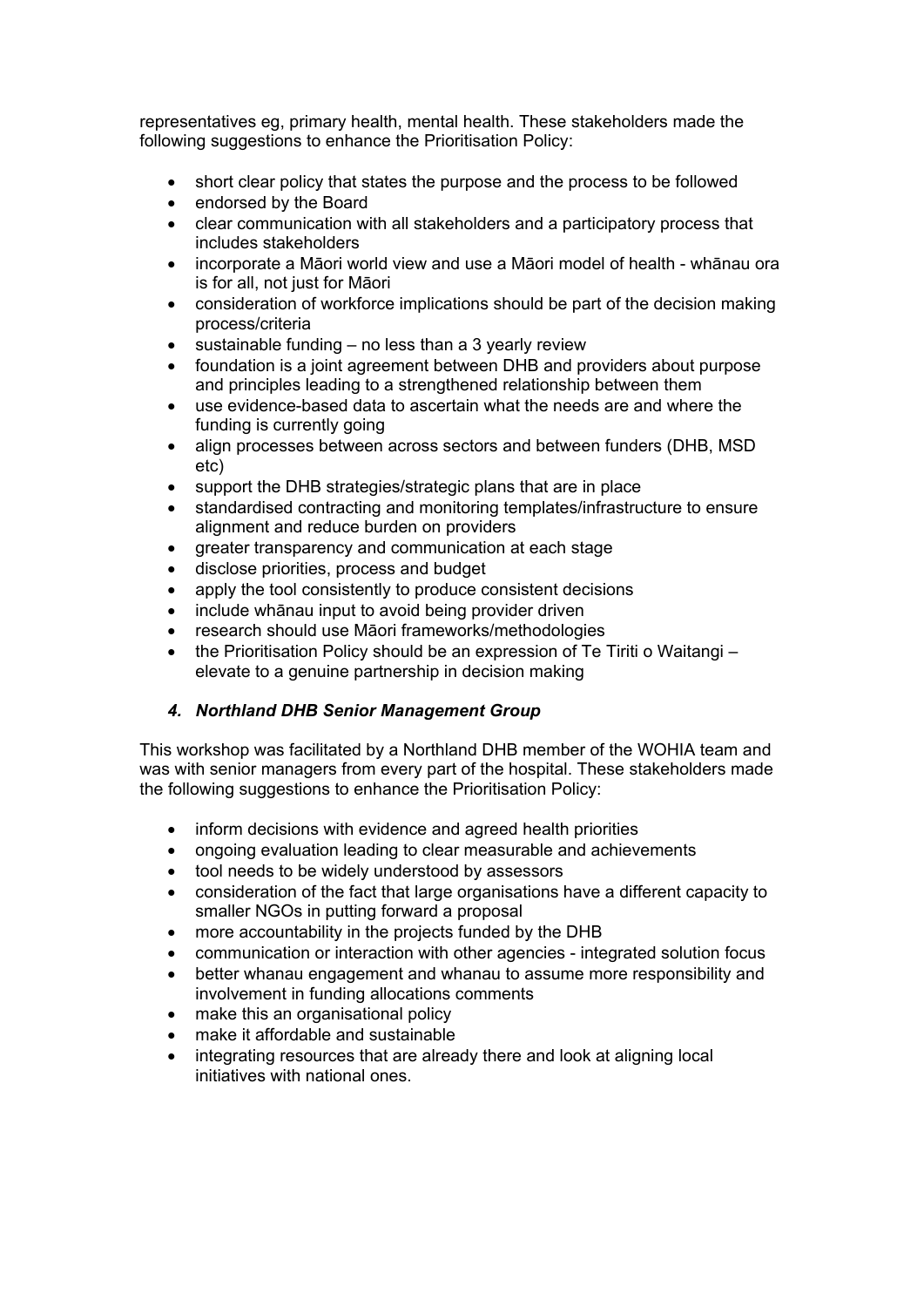#### *Participants' evaluation of the appraisal workshops*

Evaluation forms were distributed at two of the three full appraisal workshops and the responses were collated (Appendix C).

Of the 33 participants who attended these two workshops, 21 submitted an evaluation form and generally gave positive feedback. Most respondents agreed the workshop had been very useful for identifying the intended and unintended effects the current DHB Prioritisation Policy might have. The main area of contention was the statement on whether the workshop had been a good opportunity to develop or maintain links with people across the sector/s. Thirteen people agreed and seven people disagreed.

Respondents said the main strengths of the screening hui were opportunities for discussion, training on the WOHIA tool, input from range of stakeholders, full team involvement including the General Manager and good facilitation.

Respondents suggested involving the actual funders who allocate the money in the workshops, ensuring the groups were representative of the whole team, using an example of WOHIA analysis, the DHB being better prepared eg, including accurate data and information and disseminating the information earlier so participants arrive at the discussions better informed and provide more thoughtful discussion.

### <span id="page-16-0"></span>**3.1.4 Reporting and recommendations**

The structure for the final WOHIA report was provided by the Quigley and Watts consultant but written by Northland DHB staff. A couple of the DHB informants commented that the report took much longer to write than originally anticipated. Recommendations were developed using evidence gathered from the appraisal stage of the WOHIA. The WOHIA team said the recommendations were designed to be 'punchy' to make them more readable for the executive leadership team. The recommendations are set out below with comments on their development.

|                | <b>Recommendations</b>                                                                                                                                                                                                                                                                                                                 |
|----------------|----------------------------------------------------------------------------------------------------------------------------------------------------------------------------------------------------------------------------------------------------------------------------------------------------------------------------------------|
| 1              | Northland DHB Executive Leadership Group endorse the findings of the WOHIA,<br>and initiate redevelopment of the Prioritisation Policy and tools to include the<br>wider attributes of whanau ora, and Treaty of Waitangi obligations.                                                                                                 |
|                | This recommendation was required in order for the Prioritisation Policy to be a<br>DHB-wide policy and not just relate to the funder arm of the DHB. The WOHIA<br>team said they needed sign-off from the Board to make it an 'across entity' policy.                                                                                  |
| 2 <sup>1</sup> | The specific suggestions from the WOHIA on improving the Prioritisation Policy<br>be used (refer section 4) in the redevelopment of the Prioritisation Policy.                                                                                                                                                                         |
|                | This recommendation was strongly based on evidence gathered from<br>stakeholders at the appraisal workshops who suggested various improvements to<br>the Prioritisation Policy. Based on feedback from the peer reviewer, this was the<br>only recommendation that needed to be connected to the evidence more in the<br>final report. |
| 3 <sup>5</sup> | The Prioritisation Policy and tools be used across Northland DHB's whole<br>organisation, and applied to all prioritisation decisions, annual and strategic<br>planning.                                                                                                                                                               |
|                | This recommendation was based on feedback from the senior management<br>group appraisal workshop where participants suggested the Prioritisation Policy                                                                                                                                                                                |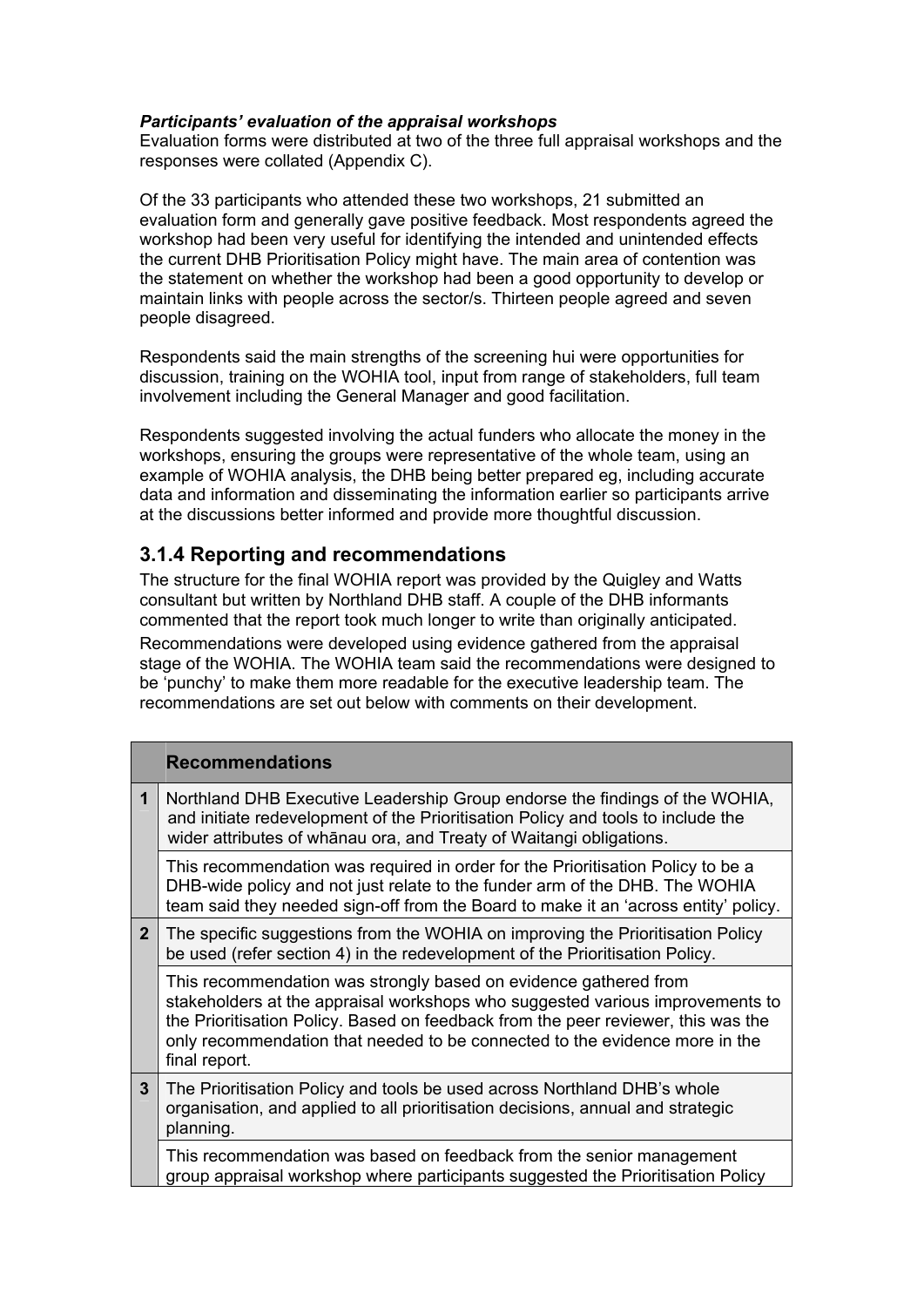|                         | be an 'across entity' policy.                                                                                                                                                                                                                                                                                                                                                                                                                                                                                                                                                                                                                                                                                                                                                            |
|-------------------------|------------------------------------------------------------------------------------------------------------------------------------------------------------------------------------------------------------------------------------------------------------------------------------------------------------------------------------------------------------------------------------------------------------------------------------------------------------------------------------------------------------------------------------------------------------------------------------------------------------------------------------------------------------------------------------------------------------------------------------------------------------------------------------------|
| $\overline{\mathbf{4}}$ | The redevelopment of the Prioritisation Policy and tools, consultation and roll out<br>be facilitated by the Funder arm of Northland DHB.                                                                                                                                                                                                                                                                                                                                                                                                                                                                                                                                                                                                                                                |
|                         | This recommendation was developed because the WOHIA team were based in<br>the funder arm of Northland DHB and had led this work. They said the provider<br>arm had their own procurement policy which was based on the purchase of items<br>and services. There was no process on assessing the level of funding and<br>competing priorities which is what the Prioritisation Policy was about. The WOHIA<br>team also said the funding team was more experienced in the prioritisation<br>processes so it made sense for them to lead/facilitate it.                                                                                                                                                                                                                                    |
| $5\phantom{1}$          | There is active participation and partnership with Māori and intersectoral partners<br>as part of the prioritisation process.                                                                                                                                                                                                                                                                                                                                                                                                                                                                                                                                                                                                                                                            |
|                         | This recommendation was developed based on strong evidence around the need<br>for appropriate consultation. The WOHIA team said this recommendation needed<br>to be strong as the DHB needed to give the people of Northland more confidence<br>on how the DHB would engage Māori in the prioritisation process. The team<br>highlighted the need for 'active' participation and partnership instead of passive<br>ie, being told about the outcomes. They raised the issue of the Māori Purchasing<br>Organisation (MaPO) in relation to the partnership the DHB has with iwi. They<br>said the DHB was in the process of establishing a Treaty partnership with another<br>Māori provider with the intention of strengthening Māori participation and<br>partnership in DHB processes. |
| 6                       | Northland DHB considers working towards the development of a Prioritisation<br>Policy for the Northern Region.                                                                                                                                                                                                                                                                                                                                                                                                                                                                                                                                                                                                                                                                           |
|                         | This recommendation was based on evidence from the analysis of other DHB<br>policies and the regional DHBs working in a collaborative way. The Auckland<br>DHB Prioritisation Policy was the policy most closely aligned to Northland DHBs<br>Prioritisation Policy and the WOHIA team said it was useful to look at the<br>processes Auckland DHB used.                                                                                                                                                                                                                                                                                                                                                                                                                                 |
| $\overline{7}$          | The process for redeveloping the Prioritisation Policy and tools be more fully<br>aligned to the mandated national prioritisation tool (The Best Use of Available<br>Resources: An approach to prioritisation, Ministry of Health and DHBNZ, 2005).                                                                                                                                                                                                                                                                                                                                                                                                                                                                                                                                      |
|                         | This recommendation was based on the analysis of other DHBs policies and the<br>above document which provides clear guidelines on how to redevelop<br>Prioritisation Policies. WOHIA DHB staff noted that no DHBs strictly adhered to<br>the guidelines which were useful because they set out clear expectations.                                                                                                                                                                                                                                                                                                                                                                                                                                                                       |

Once the recommendations were included in the report, comment on the draft report was received from:

- the Ministry of Health HIA Support Unit
- external stakeholders Housing New Zealand, Whangarei District Council
- the WOHIA Steering Group

Key informants reported the feedback was generally very positive. Feedback included greater clarification for people who were not involved in the WOHIA (eg, defining terms etc) and increasing the reducing inequalities component in the body of the report. A key informant said, '*better articulating our current status in relation to our Treaty partnership*'.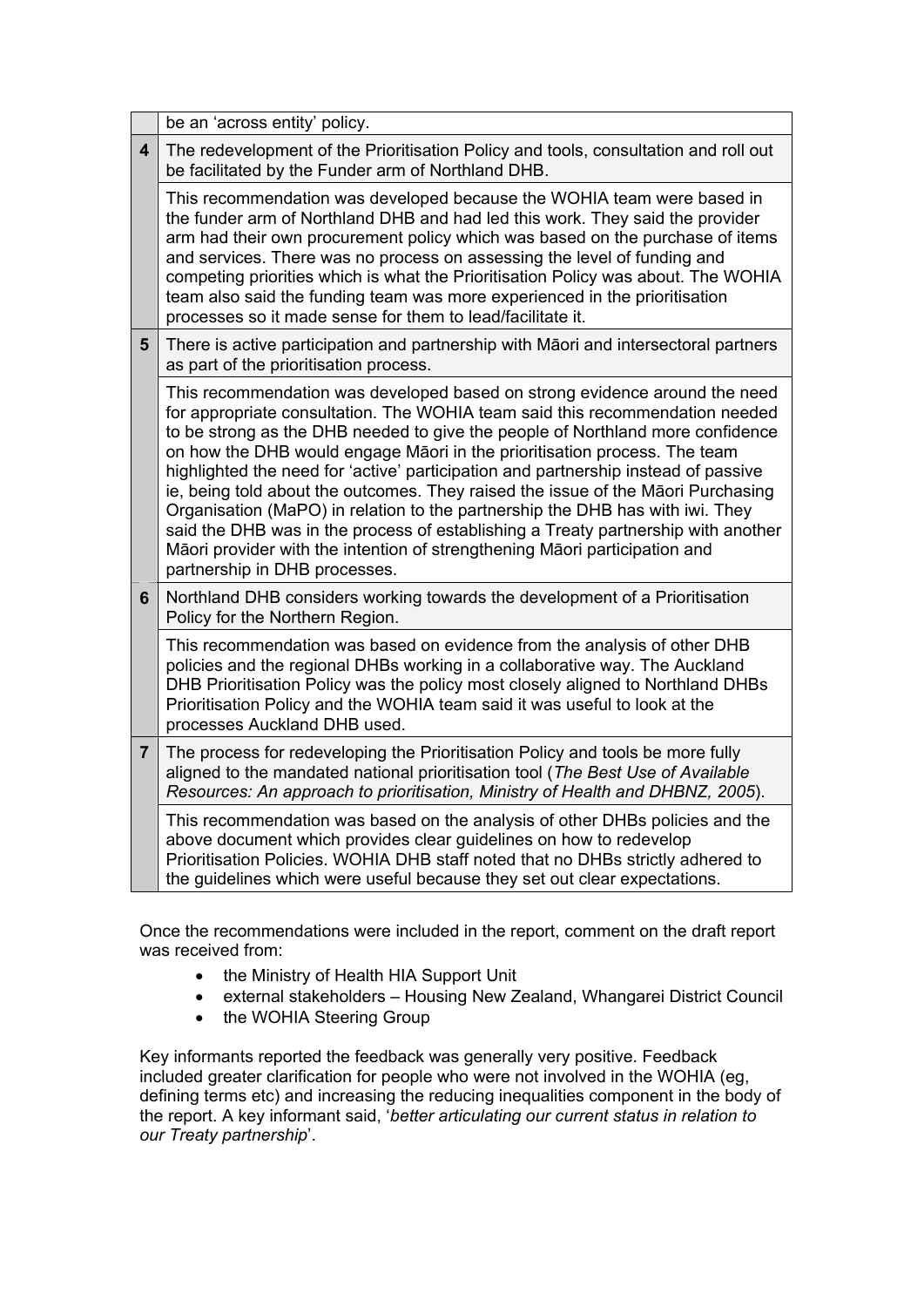The final report was submitted to the Ministry of Health HIA Support Unit, the contract holder with Northland DHB.

It was decided that the decision makers for the policy revision were the senior leadership team at the DHB. This group will discuss the recommendations of the WOHIA on 17 August 2010 and decide how the policy should be redeveloped.

After the senior leadership team give the go-ahead for the redevelopment of the policy, one of the key informants said they will seek a regional representative to be part of the group that redevelops the policy so Northland DHB work in context regionally. One of the key informants suggested a representative from Auckland DHB because '*they're miles up the track than the others'*.

Key DHB informants said they need to think about how to notify other DHBs of the WOHIA other than just putting it on their website.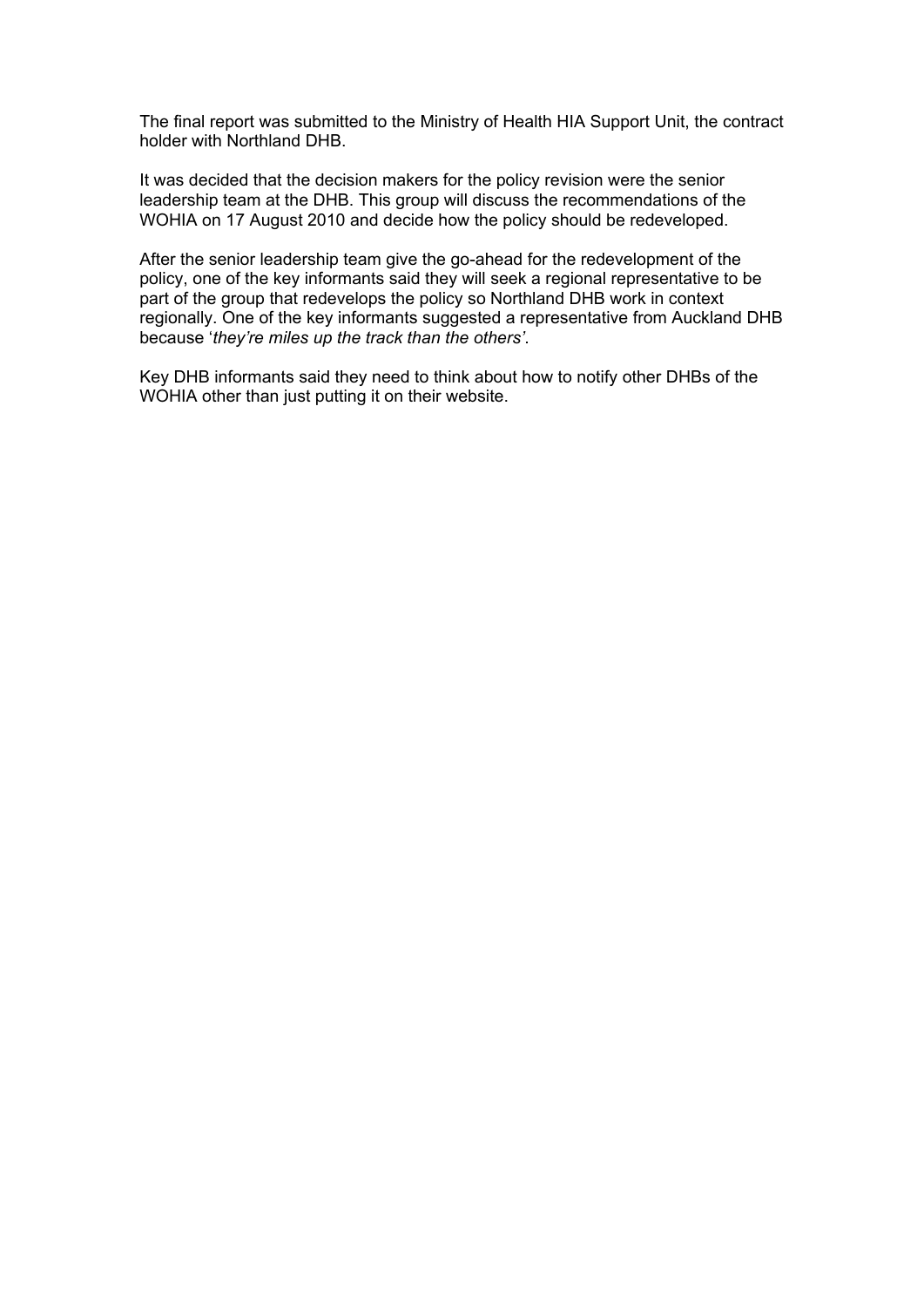# <span id="page-19-0"></span>**4. Outcome evaluation findings**

This section presents the outcome evaluation findings of the WOHIA including the recommendations.

# <span id="page-19-1"></span>*4.1 Strengths and constraints*

## <span id="page-19-2"></span>**4.1.1 Strengths of the WOHIA**

Key informants reported the following key strengths of the WOHIA:

**Learning by Doing** -The learning by doing approach enabled DHB informants to reflect on past processes and clarify what they wanted to achieve. Informants at the DHB said they would be more confident to do another WOHIA and do it with more knowledge about timeframes etc. They also said the learning by doing approach helped increase awareness of WOHIA throughout the DHB. The assistance of experienced mentors and the Summer School training were also noted as being very helpful.

**Awareness of the Prioritisation Policy** - The WOHIA was successful in getting a wide range of people, including the senior management group, involved in the WOHIA process. The DHB informants were confident the DHB wants to redevelop the policy. There is commitment to the work. '*We've got a solid foundation through this work in terms of the causal pathways and that's been a fundamental building block for this work in terms of going forward'*. One of the DHB informants realised the policy was complex for everyone and it was not just the WOHIA team who were grappling with it. '*Through the analysis we've learnt a lot about scoring tools, the gaming process and complex matrices'*.

**Good leadership** - The consultant said the key members of the WOHIA team from the DHB took a strong lead and responsibility for the WOHIA process noting that in some instances mentors end up chasing the agency but it was not the case here.

**Good support from the DHB** - A lot of people were involved and having the participation of decision makers was a strength. The Senior Management Group made the WOHIA a priority and the appraisal meeting was well attended.

**Good facilitation** - A DHB informant said the consultants facilitation skills were very useful and ensured everyone was 'on the same page' eg, explaining why the WOHIA was being done, the time it would take to go through the process, the concepts, the stages, the policy, the outcomes of scoping and initial appraisal hui, and the strengths and weaknesses of the policy. This informant said it was particularly useful talking the intersectoral partners through things they were not knowledgeable about eg, Māori models of health and how they related to WOHIA.

**Recognition that the policy should be across entities** - DHB informants said there is greater recognition that the policy is not just a funder policy but a Northland DHBwide policy.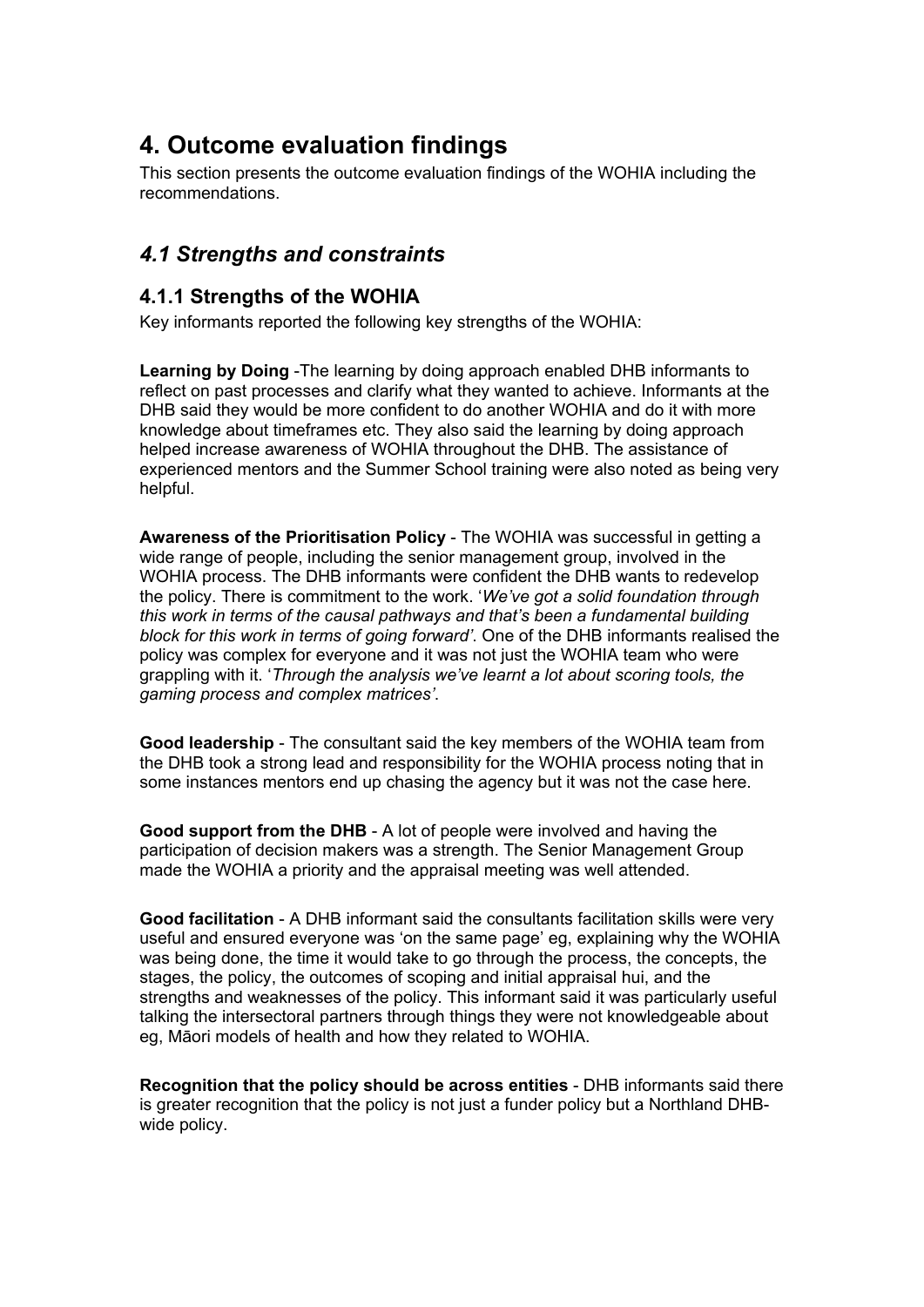**Positive benefits of policy in current environment** - DHB informants said there was recognition that in the current fiscal environment, redevelopment of a Prioritisation Policy was going to positively impact on a process which would include a line by line review.

**Recognition of the need to align with other sectors** - DHB informants said a strength was recognising that in any redevelopment the DHB needs to work with other sectors/other government agencies to achieve better analysis of the likely impacts on those sectors and inform their processes.

## <span id="page-20-0"></span>**4.1.2 Constraints of the WOHIA**

Key informants reported the following key constraints:

**Resource limitations** - A DHB informant said WOHIA's are often done with time constraints because of the need to respond quickly to proposals. This informant said the team had to dedicate the time within their already busy roles. '*We couldn't have done this without being mentored as we didn't have time to do our own lit review'*. A DHB informant said the report took longer to write than anticipated.

The consultant said there are always resource limitations but if there had been more time and money it would have been good to go to rural places to talk to more providers as there were probably specific issues for them that were not covered.

**High level nature of the prioritisation policy** - The consultant said the policy did not really fit into the WOHIA model well because it is not clear which determinants will be affected by the policy ie, the policy will affect DHB decisions that will affect what providers can provide which in turn will affect services which will affect health.

The consultant said one could argue that the WOHIA is not going to come out with predictions about health and wellbeing impacts, it is mainly going to come out with strengths and weaknesses of the policy and, in that sense, one could argue it is not really a\ WOHIA at all. The consultant was not sure this WOHIA was a good example for future HIAs that Northland DHB undertake.

**Sensitive nature of the policy - A DHB informant said the DHB is not getting new** money and 'disinvestment' is a scary word to say. Participants grappled with thinking the process was a waste of time when there was no new money to invest. However once they realised the prioritisation process addressed processes for disinvestment they saw value in it ie, it could free up money the DHB could redirect to different services

**Relationship issues with MAPO** - Although based on historical issues, the relationship difficulties with MaPO were mentioned by a DHB informant as being a constraint of the WOHIA.

# <span id="page-20-1"></span>*4.2 Unanticipated outcomes*

Two unanticipated outcomes recognised by the DHB informants were:

- recognition that the Prioritisation Policy should be across the DHB
- recognition of the need to align the Prioritisation Policy with other sectors.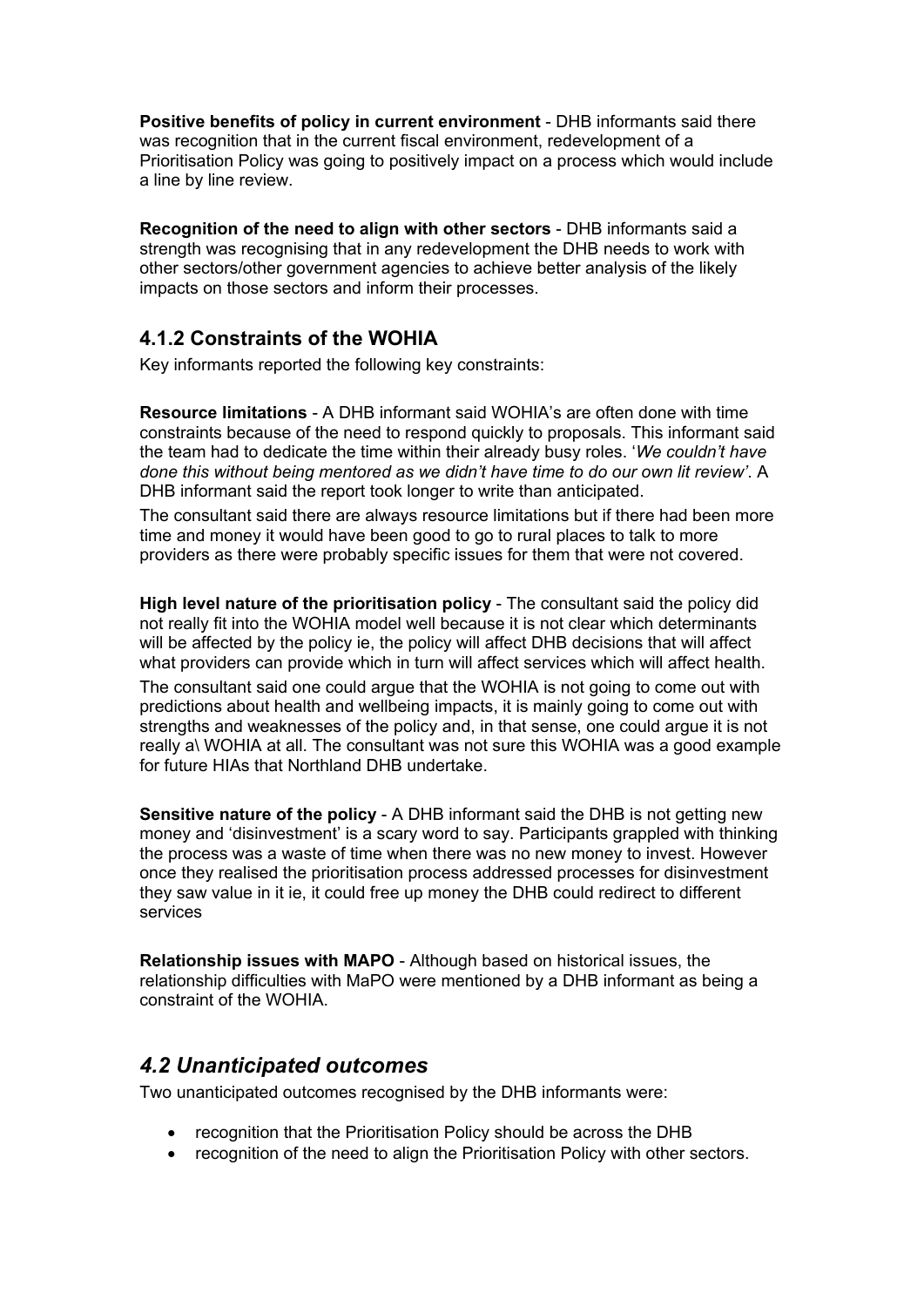The WOHIA will assist the DHB to develop a stronger Prioritisation Policy based on evidence from the rapid literature scan, other DHB policies and appraisal workshops particularly intersectoral collaboration.

# <span id="page-21-0"></span>*4.3 Use of resources in the WOHIA*

The WOHIA team used funding from the Ministry of Health to pay the consultants (mentoring and training, rapid literature scan, evaluation), attendance (for one person) at HIA Summer School training and incidentals (food, paper, travel etc).

The 3 main DHB staff involved said they used a total of 120 hours between them. A couple of informants said they had underestimated the time it would take to write the final WOHIA report. One said the time was 'inefficient' because they had been learning and that next time parts of the process would not take as long.

# <span id="page-21-1"></span>*4.4 The aims of the WOHIA*

#### *Aim 1: Training in the use of HIA/Whānau Ora HIA to build wider Northland DHB capacity in both the Public Health Unit and the Funder*

DHB informants reported different levels of involvement. Three core members were involved in planning and organising the WOHIA while others were involved only in the appraisal workshops.

DHB informants felt capacity for WOHIA had been increased as five DHB staff could do parts of an HIA without assistance from a consultant and four were capable of doing an HIA as a team. One informant said capacity is developed as people are more exposed to the process. This person commented there is wider familiarisation amongst those who participated in the WOHIA making it easier to run next time.

A DHB informant said the DHB would be able to assist/support/guide smaller providers who wanted to do a WOHIA themselves. DHB informants thought the WOHIA had raised awareness among other in the DHB but were unsure as to whether or not it had increased the capacity to carry out HIAs. They acknowledged it may not have been the best example of a WOHIA because it did not directly relate to the determinants of health and that this may not have increased understanding of how HIA can be used.

The key informants felt they struck the right balance between using the learning by doing approach and getting the help of the consultant was good. Although the consultant provided capacity the DHB did not have all informants reported it was very much a shared process. One informant commented '*We utilised her for every single penny that was spent*'.

The DHB informants thought there was increased awareness of the HIA process among intersectoral partners.

### *Aim 2: Apply a WOHIA to Northland DHB's Prioritisation Policy (2005)*

The DHB key informants strongly felt this was a WOHIA (as opposed to a standard HIA) because whānau ora was the end point in the causal pathway, a reducing inequalities approach was taken, and the WOHIA looked at the positive and negative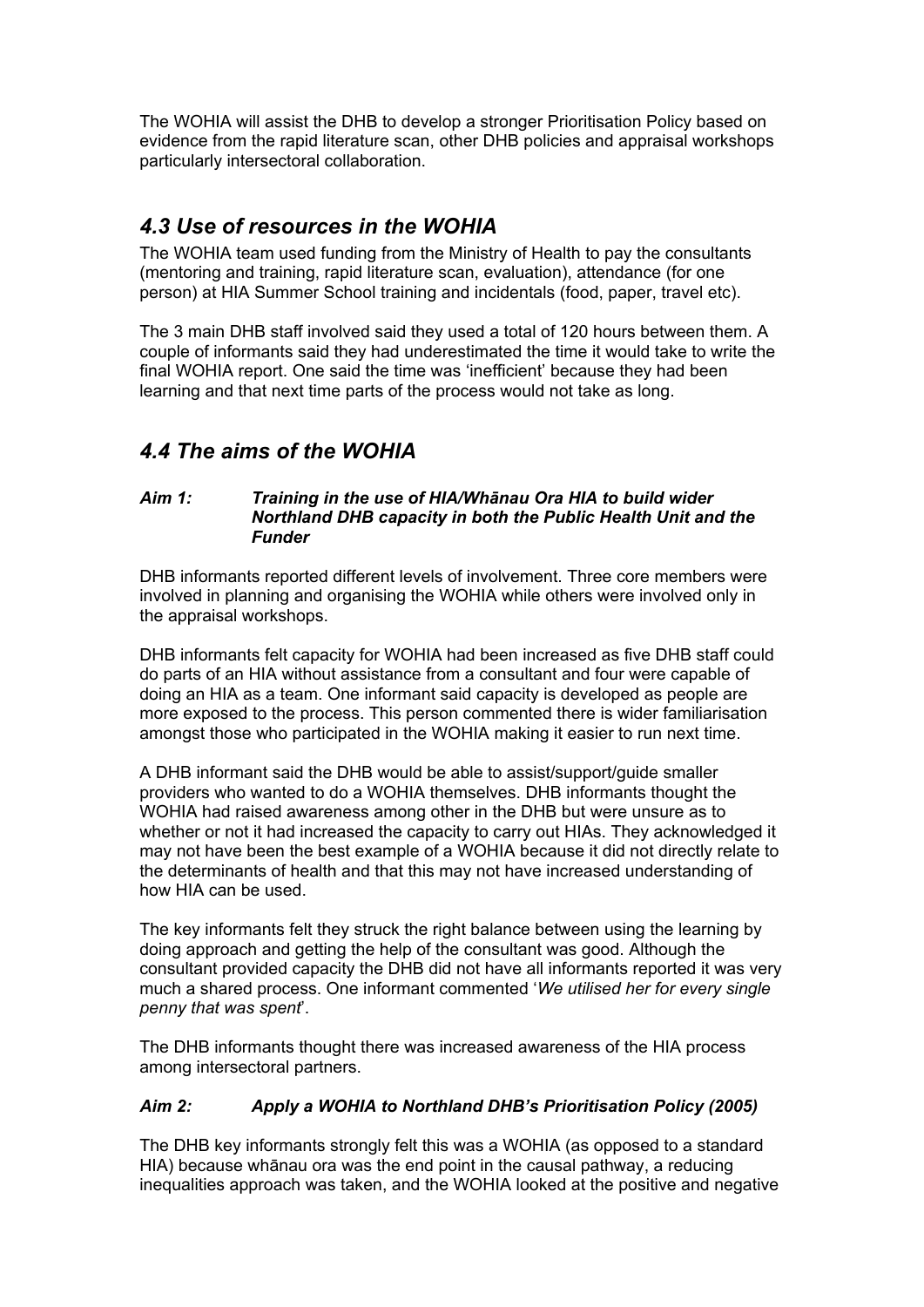impact on Northland's population, particularly Māori and vulnerable communities. They said the whānau ora aspect, including the implications of the wider determinants of health, was particularly relevant for the Northern region.

While these informants also said Māori participated in the process and contributed well they cautioned against using the term 'consultation' because that means 'something different for Māori'.

They said at the organisational level, they were limited to the extent to which they could engage MAPO because they knew the DHB board was about to end its relationship with MAPO. However, at the provider level, they were able to engage the Māori providers involved in the WOHIA more. There were three Māori advisors from the intersectoral group in the steering group.

*'As a benchmark, one would hope 30% were Māori because that's the percentage of our Māori population. You always get into discussions about who's representing who…I would never say that I was representing Māori for Northland but I can say that I'm representing a view of what I think is appropriate for Māori. No one up here will say they're speaking for all Māori in Northland'.* 

The consultant agreed the inequalities issue was one of the main motivators and while there was '*definitely a strong Māori flavour'* this informant was not convinced it was a WOHIA.

*'We used whānau ora guidebook a bit and there were questions about whether the current policy has mechanisms for Māori input into decision making. That's a key part of WOHIA, the participation part. There was certainly a focus on Māori health and Māori participation but the process probably was not* [focused on Māori]'*.* 

This informant said a lot of the people involved identified as Māori but were there as DHB representatives and provider representatives rather than as members of the Māori community. However, this informant also said going to the community and talking to them about this abstract policy probably would be difficult as it may not make much sense to them. '*People can talk about their own experience eg, accessing health services but they're not in a position to provide good input about that abstract organisational stuff'*.

#### *Aim 3: Produce evidence-based recommendations for redeveloping the Northland DHB Funders Prioritisation*

One of the WOHIA team members developed the recommendations after pulling the evidence from the appraisal stage together. All members of the WOHIA team had the opportunity to provide feedback as did the peer reviewers. According to DHB informants, the recommendations were guidelines for redeveloping the policy.

#### *Aim 4:**Work with intersectoral partners on the WOHIA to strengthen intersectoral relationships*

The DHB informants were very clear that intersectoral relationships had been strengthened. The process gave other organisations an in-depth understanding of why and how a WOHIA would be undertaken. One DHB informant said it also created some new relationships. According to a couple of the DHB informants, the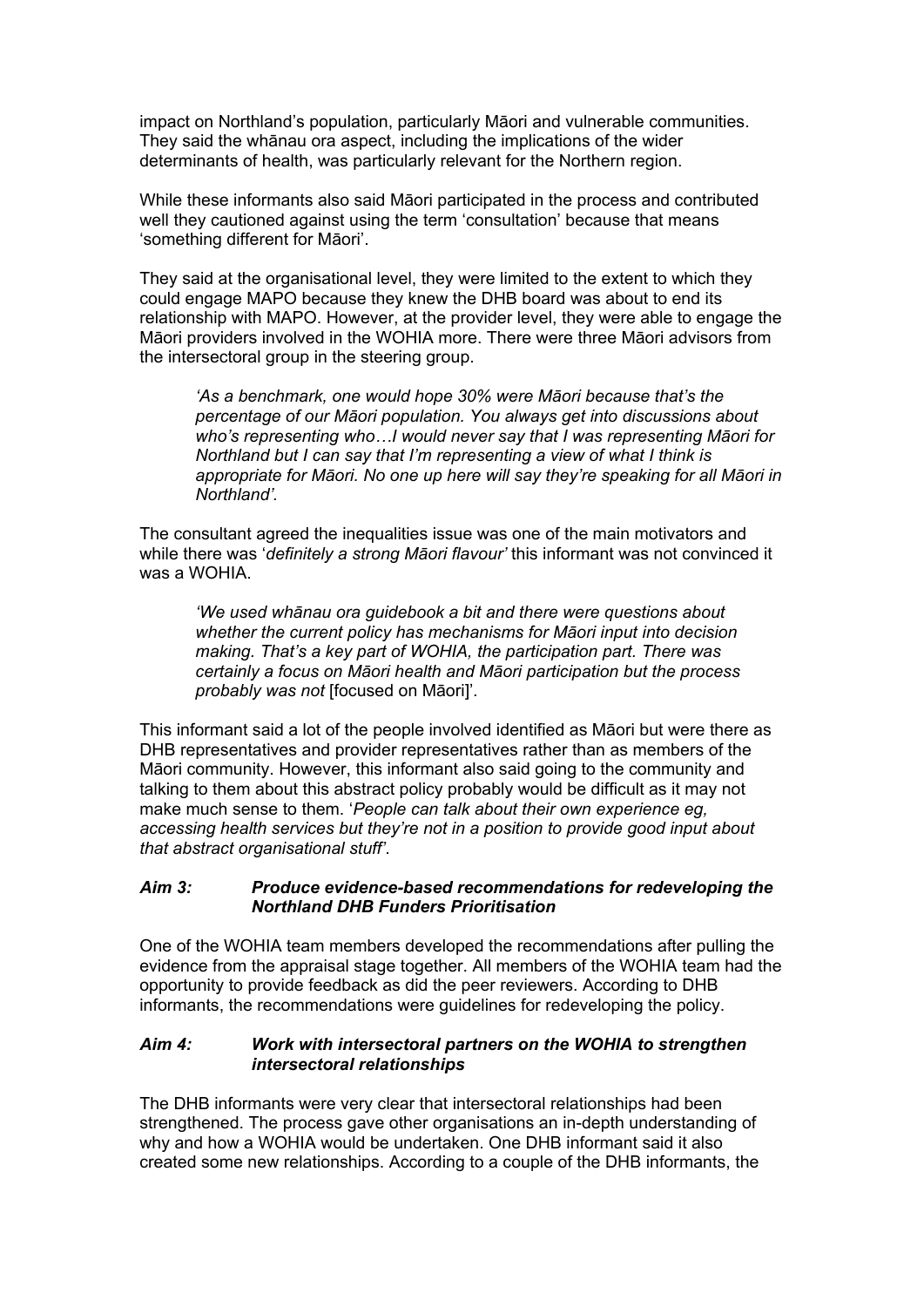intersectoral partners reported they would like to be involved in redeveloping the Prioritisation Policy.

In relation to MAPO, the DHB informants said there were historical issues which had already strained the DHB's relationship with MAPO that were not do with the WOHIA.

The consultant thought this objective had not been achieved because there was 'pretty minor' representation from the sector so it was not a 'hugely participative' HIA. This informant did acknowledge the sensitive nature of the WOHIA may have contributed to this lack of participation. The consultant said the DHB already had strong relationships with the intersectoral partners and worked closely with them. In that sense, this WOHIA did not create new intersectoral relationships but the intersectoral partners involved appreciated being part of the conversation. Some of the feedback from the scoping meeting said it was good having people from other agencies present.

#### *Aim 5: Evaluate the application of WOHIA to Northland DHB's Prioritisation Policy, to report on the process and short-term impact of the WOHIA.*

By requesting funding for the WOHIA to be evaluated, the WOHIA team has demonstrated that this aim is important.

# <span id="page-23-0"></span>*4.5 Uptake of the recommendations and revision of the Prioritisation Policy*

Unfortunately it was not possible to look at the uptake of the recommendations. Personal circumstances of the person presenting the recommendations to the Senior Management Team meant the presentation was pushed out beyond the timeframes for this evaluation.

The WOHIA team said that although they could not comment on the uptake of the recommendations, the Prioritisation Policy would get rewritten; they just did not know whether it would be accepted as a DHB-wide policy rather than just a policy for the funding arm of the DHB.

# <span id="page-23-1"></span>*4.6 Overall value of the WOHIA*

The WOHIA team said the WOHIA will be valuable to many groups. The main points are listed below.

#### **Northland DHB**

- the WOHIA team felt the rapid literature scan was very valuable as the findings affirmed what the DHBs thinking around revising the Prioritisation Policy
- increased knowledge and capacity for WOHIA across the DHB
- increased knowledge about the Prioritisation Policy across the DHB
- strongly moved out of provider/contract mentality to community impacts.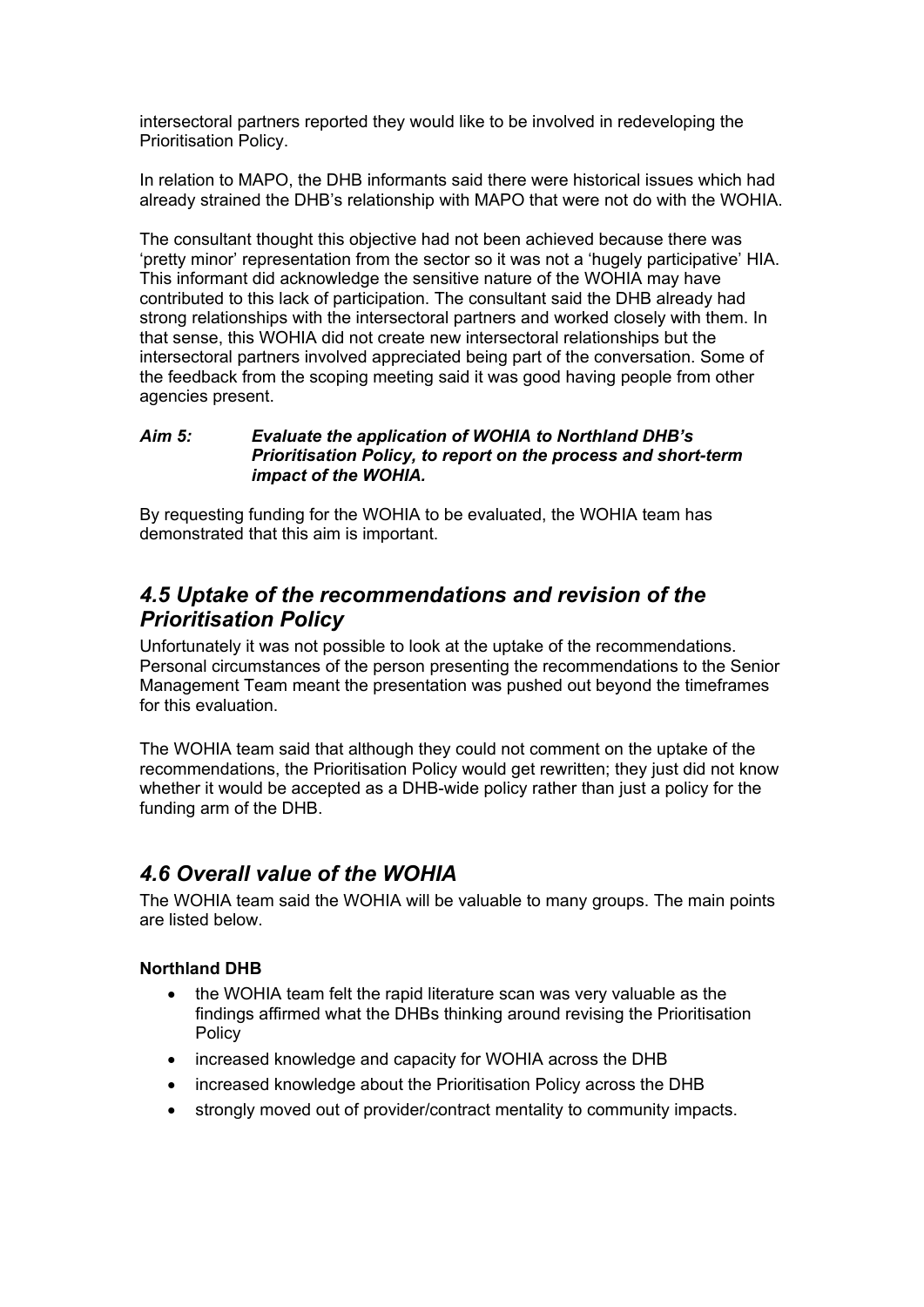#### **Stakeholders**

- intersectoral partners dedicated specific staff members for ongoing involvement in the WOHIA
- ongoing agenda between sectors especially in terms of engagement
- now receptive to wider impacts on whānau ora
- building capacity/familiarity of WOHIA within sector partners.

#### **Wider community**

- wider community had contact with Northland DHB through the WOHIA process and had the tight fiscal environment explained to them
- given the opportunity to comment on how funding could be realigned and the potential impact on vulnerable populations
- WOHIA can be used as a reference for other DHBs
- engagement with other DHBs focused on getting it across in public health community.

#### **Wider HIA community**

• the WOHIA contributes to HIA knowledge for HIA practitioners.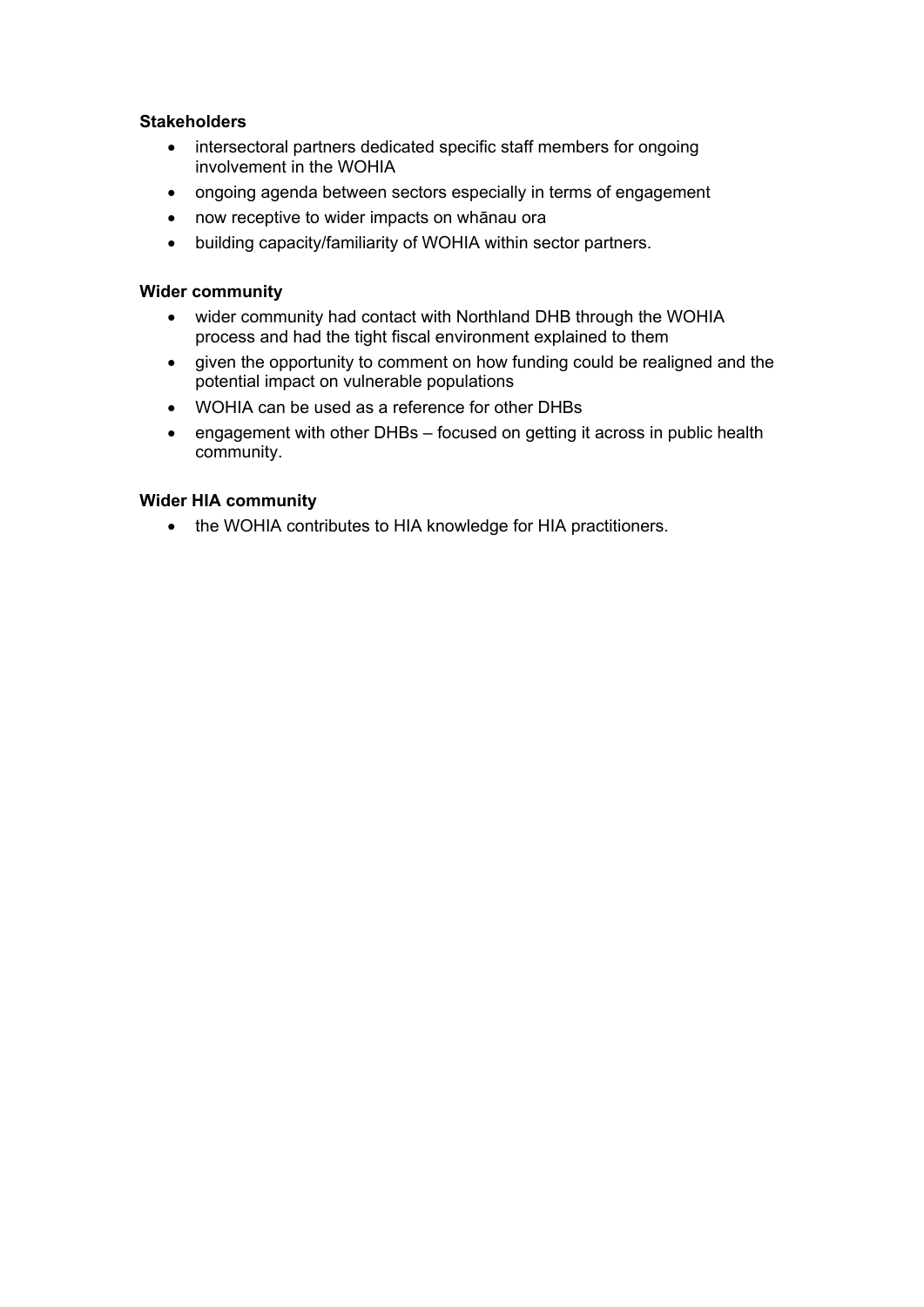# <span id="page-25-0"></span>**5. Discussion and Conclusions**

This section presents the analyses of the findings from both the process and outcomes sections.

# <span id="page-25-1"></span>*5.1 Did the WOHIA meet its aims?*

The WOHIA met all of its aims which are set out and discussed below.

| <b>Aim 1:</b> | Training in the use of HIA/Whānau Ora HIA to build wider Northland DHB<br>capacity in both the Public Health Unit and the Funder                                                                                                                                                                                                                                                                                                                                                                                                                                                                                                                                                                    |  |  |  |  |
|---------------|-----------------------------------------------------------------------------------------------------------------------------------------------------------------------------------------------------------------------------------------------------------------------------------------------------------------------------------------------------------------------------------------------------------------------------------------------------------------------------------------------------------------------------------------------------------------------------------------------------------------------------------------------------------------------------------------------------|--|--|--|--|
|               | Capacity to carry out HIA/WOHIA was definitely built amongst the core WOHIA team<br>who, at the end of the process, said they would feel comfortable doing another HIA<br>with less assistance from a consultant. This was supported by comments from the<br>consultant who said the team really engaged with the 'learning by doing' process and<br>took responsibility for many parts of the WOHIA instead of relying heavily on the<br>consultant as some other HIA teams had done in the past.                                                                                                                                                                                                  |  |  |  |  |
|               | The WOHIA also built on the existing knowledge and HIA skills of those in the Public<br>Health Unit who had been involved in another HIA. They contributed to the appraisal<br>process and provided general support for the core WOHIA team. Again, the<br>comments of the WOHIA team were supported by the consultant.                                                                                                                                                                                                                                                                                                                                                                             |  |  |  |  |
|               | While capacity was not necessarily raised amongst wider DHB staff, awareness and<br>understanding about the WOHIA process was definitely raised. The WOHIA team<br>reported this and their comments were supported by feedback from DHB staff at the<br>appraisal meetings. Involvement from senior management at the DHB also indicated<br>strong support for the WOHIA and for building WOHIA capacity. The consultant<br>stressed that senior management support was critical for the success of this WOHIA.                                                                                                                                                                                     |  |  |  |  |
| Aim $2$ :     | Apply a WOHIA to Northland DHB's Prioritisation Policy (2005)                                                                                                                                                                                                                                                                                                                                                                                                                                                                                                                                                                                                                                       |  |  |  |  |
|               | While there were mixed responses to whether there was sufficient focus on whānau<br>ora to describe this process as a WOHIA, the WOHIA team did the best they could to<br>use a whanau ora approach within the constraints they were facing.                                                                                                                                                                                                                                                                                                                                                                                                                                                        |  |  |  |  |
|               | The fact that the Prioritisation Policy was an internal document, meant the WOHIA<br>could not have a partnership approach with iwi. However, the WOHIA ensured Māori<br>participated in the process as much as they could (eg, Māori were represented on<br>the WOHIA team itself, the senior leadership team, and at the appraisal workshops).<br>The nature of the Prioritisation Policy meant even if the team had wanted to consult<br>more widely and have greater Māori representation, the need to avoid raising<br>peoples expectations regarding funding prevented that additional consultation taking<br>place. One of the recommendations about the redevelopment of the Prioritisation |  |  |  |  |
|               | Policy involved active partnership with Māori.<br>In terms of protecting its Maori population in Northland, the WOHIA team showed a<br>strong focus and commitment to reducing inequalities for Māori with the ultimate goal<br>of improving whanau ora. The team understood that whanau ora was essentially<br>about recognising that all aspects of life impact on wellbeing. It was clear in the<br>scoping stage that Māori would be affected by the Prioritisation Policy through<br>access to services which was why 'equitable access to quality health and disability<br>services' was one of the determinants of health identified in the scoping phase of the                             |  |  |  |  |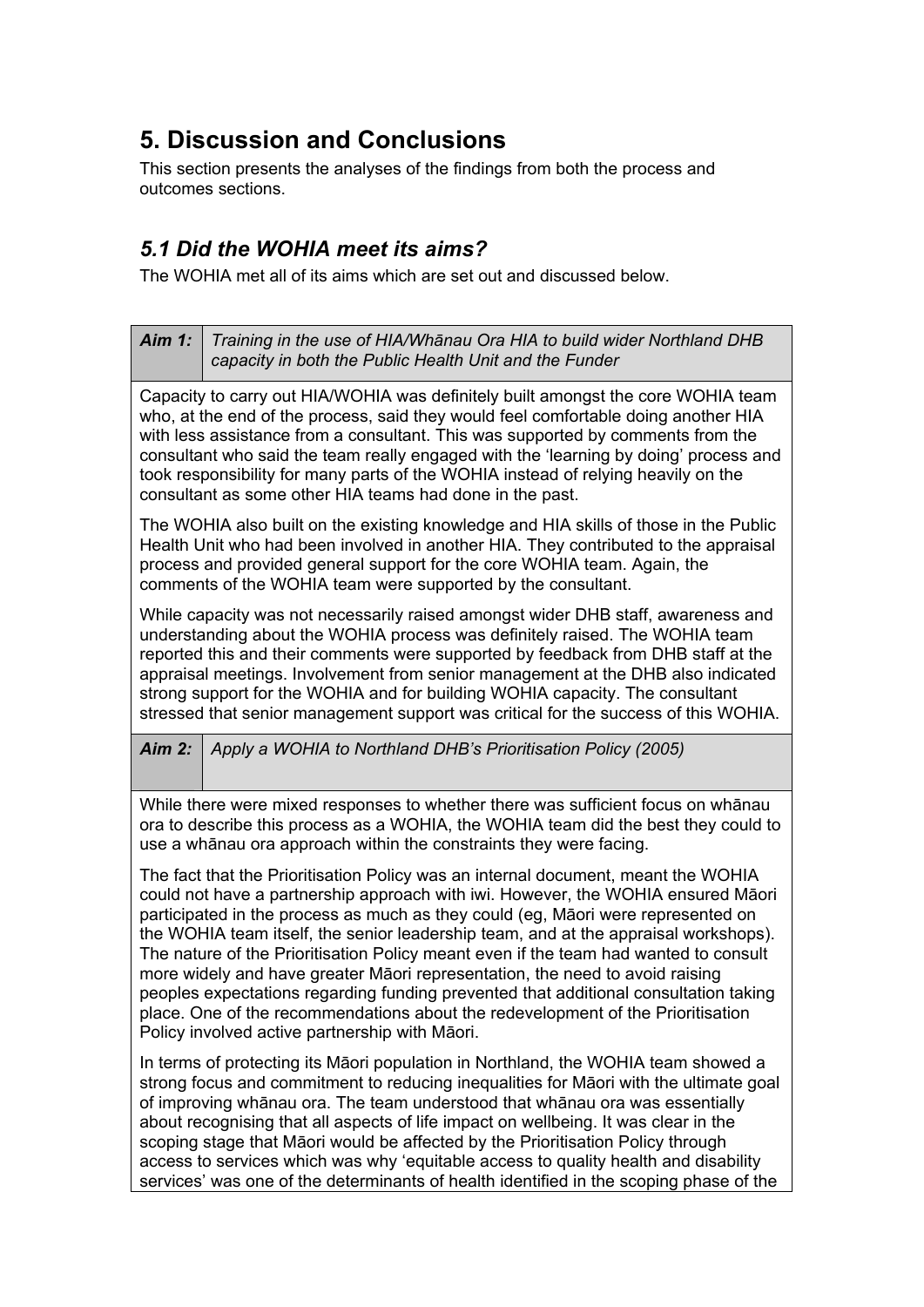WOHIA. The importance of improving whānau ora was supported by data from the community scan which showed the high Māori population in Northland.

| Aim 3:   Produce evidence-based recommendations for redeveloping the Northland |
|--------------------------------------------------------------------------------|
| DHB Funders Prioritisation                                                     |

The recommendations were all based on evidence from the different stages of the WOHIA as outlined below (R refers to the recommendation being discussed).

The literature highlighted that in order to be really successful the Prioritisation Policy needs to apply to all funding decisions, essentially becoming a DHB-wide policy, and needed to be strongly embedded in the organisational context (R1, R3). This was supported by comments from stakeholders at the appraisal workshops.

Improvements for redeveloping the Prioritisation Policy were based on suggestions from stakeholders at the appraisal workshops (R2).

The recommendation for the redevelopment of the Prioritisation Policy and tools, consultation and roll out be facilitated by the Funder arm of Northland DHB came from DHB staff at the workshop with the Service Development and Funding Team (R4).

The literature also highlighted the need to include the public in the redevelopment and in this case, the public is the population of Northland, many of whom are Māori (R5). This was supported at the appraisal workshops by stakeholders and intersectoral partners who said they should all be involved.

The analysis of the other regional DHB's prioritisation policies highlighted the benefits of sharing knowledge and working in a collaborative way particularly with Auckland DHB whose Prioritisation Policy was most closely aligned to that of Northland DHB (R6).

The literature scan highlighted that the prioritisation process should be guided by good judgment using tools if they are available such as the New Zealand-based guidelines on how to redevelop a Prioritisation Policy. The analysis of other DHB's policies revealed the DHB's under analysis were not using them. This led to the recommendation around the need to use clear guidelines to redevelop the Prioritisation Policy and to redevelop it in a collaborative way with the other regional DHBs (R7).

<span id="page-26-0"></span>*Aim 4: Work with intersectoral partners on the WOHIA to strengthen intersectoral relationships*

The WOHIA team contacted intersectoral partners from the beginning of the WOHIA and kept them involved throughout. The team sent minutes from meetings to those partners that could to attend as an effort to keep them engaged. Findings from the literature supported the engagement process that the WOHIA team had already been doing.

The WOHIA team had existing relationships with the intersectoral partners and trust had already been established. However, new relationships were established with some individuals from the intersectoral organisations. While the consultant thought this aim had not been met because of the 'minor' representation from intersectoral partners, the nature of the policy seems to have played a part in that restriction. If it had been appropriate for the DHB to consult more widely then no doubt more organisations would have been involved.

The team reported that relationships had been strengthened. This was supported by the evaluation data which indicated that these stakeholders requested further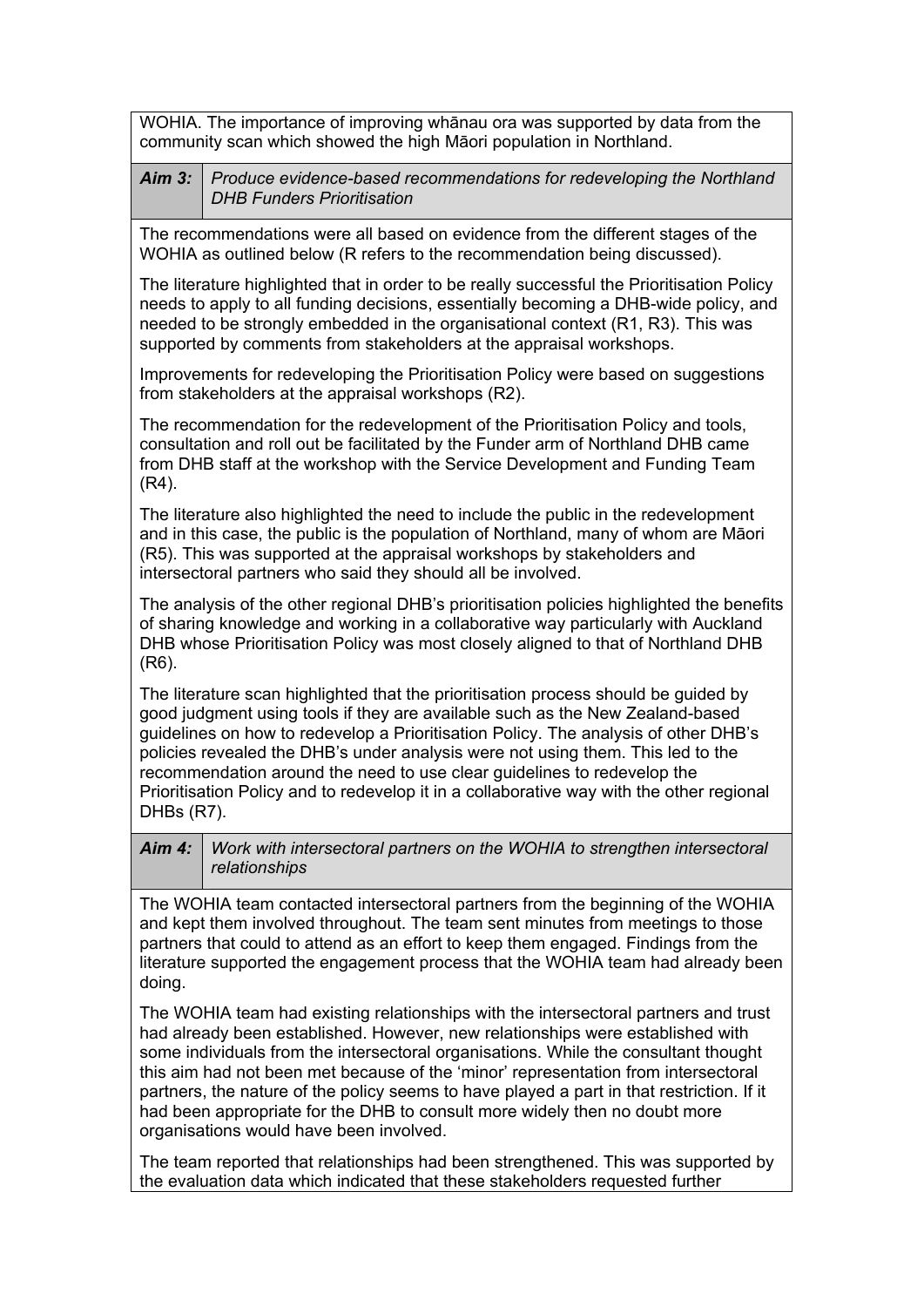involvement in the redevelopment of the Prioritisation Policy.

The only partnership not strengthened was the relationship with MaPO however as already commented, issues surrounding MaPO were historical and largely unrelated to the WOHIA. DHB organisational restraints meant there were limitations on the extent to which they could engage with MaPO because they knew the DHB board was about to terminate its relationship with MaPO.

*Aim 5: Evaluate the application of WOHIA to Northland DHB's Prioritisation Policy, to report on the process and short-term impact of the WOHIA.* 

This evaluation report documents the process and short-term impact of the WOHIA so meets the requirements for this aim.

# <span id="page-27-0"></span>*5.2 Short-term impacts of the WOHIA*

Given that the Executive Management Team had not discussed the recommendations at the time of writing this report, it is too early to ascertain most of the short-term impacts of the WOHIA. This was reinforced by comments from a senior staff member who was interviewed but could not comment on the short-term impacts saying it was too soon. Given the size of this contract and the timeframe, Quigley and Watts cannot include the uptake of the recommendations. These will either need to be included by the WOHIA team or by an independent body at a later date.

However, there are some short-term impacts that can already be seen in the relationships/networks that have been strengthened as a result of this WOHIA both externally and internally as well as the knowledge that has been acquired and the capacity that has been built.

It must be noted that because the Prioritisation Policy is quite removed from whānau ora (ie, the effects are not necessarily direct or obvious like other policies), the effects on whānau ora will not be seen in the short-term and cannot be seen until the Prioritisation Policy has been redeveloped.

# *5.3 Strengths and constraints of the WOHIA*

This WOHIA ran relatively smoothly with positive outcomes due to several key factors including the WOHIA team working well together in a cohesive way that increased 'learning by doing' and capacity to do WOHIA.

The appraisal workshops were well run. Based on feedback from the WOHIA team and the participants themselves, the workshops were well facilitated, clearly outlined the Prioritisation Policy increasing awareness of it, clearly outlined the WOHIA approach, provided opportunities for intersectoral involvement and increased recognition of the need to revise the Prioritisation Policy to reflect whānau ora.

Support from senior management at the DHB was of huge benefit to the WOHIA process ie, having the go-ahead to do the WOHIA on an internal and relatively sensitive policy, getting DHB staff involved in the workshops, and being able to present the findings to senior management. This indicates strong support for the redevelopment of the Prioritisation Policy and for future WOHIAs in Northland.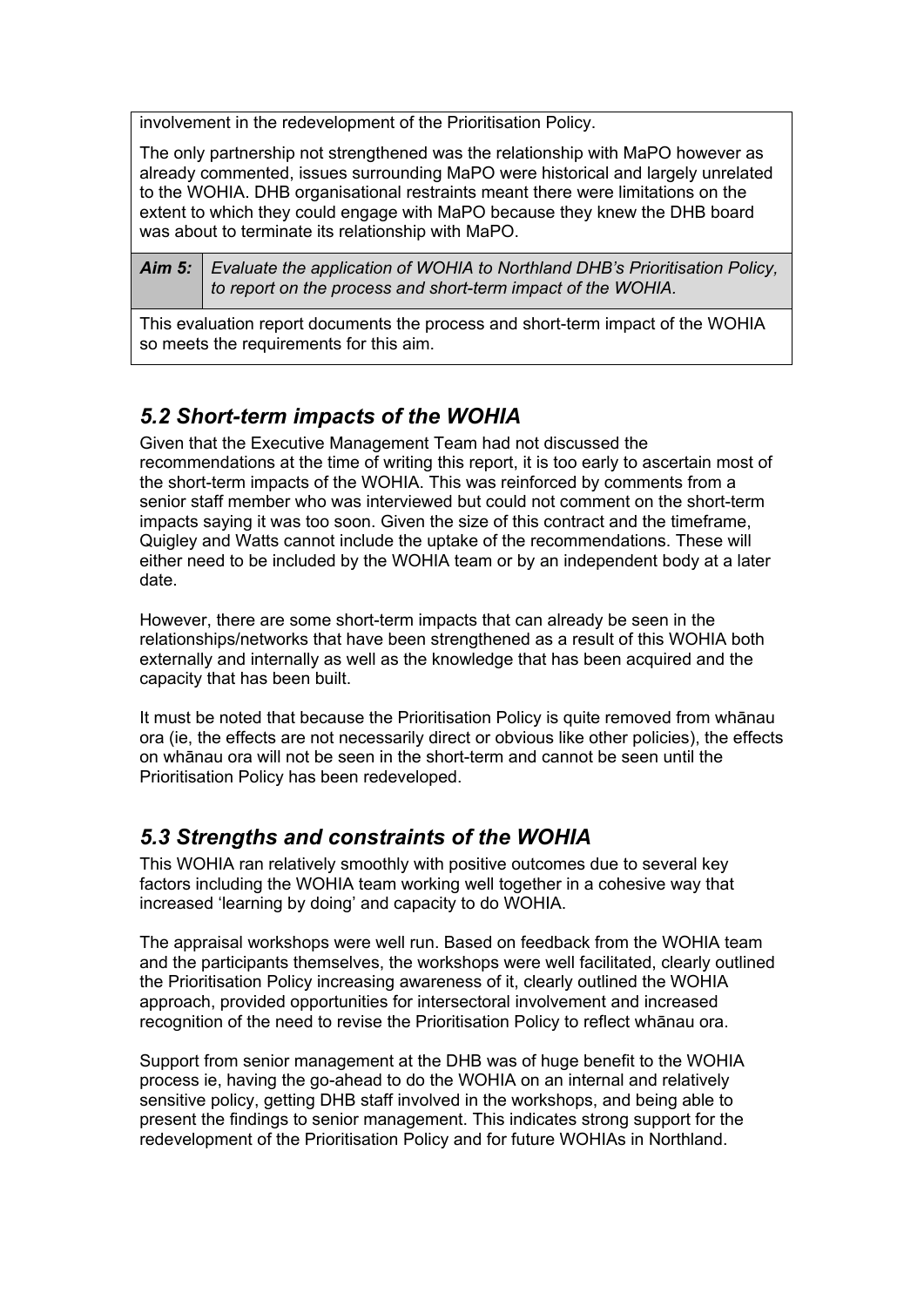The strengths of the WOHIA far outweighed the constraints, all of which were (largely) out of the control of the WOHIA team eg, resource limitations, the high level and sensitive nature of the prioritisation policy. It must be noted that these sorts of constraints have been experienced by many other HIA/WOHIAs. The other constraint of note was the relationship issues with MaPO which, as already noted, were based on historical issues with the DHB and not the WOHIA itself.

# <span id="page-28-0"></span>*5.5 Conclusions: Overall effectiveness of the WOHIA*

Overall, the WOHIA has been very effective. It was well scoped and the evaluations of the workshops were generally very positive. The WOHIA team, including the contractor, reported working together well and were complementary about one another. There appeared to have been good leadership and generally good communication throughout the whole process. The only aspect that could have been improved upon was in the area of risk management in relation to MaPO ie, foreseeing the potential for conflict and putting measures in place early on to avoid that. However, as noted previously, this conflict was based on historical issues and not the WOHIA itself as such.

All of the aims were met as much as they could be within the restraints of this WOHIA ie, the DHB could not consult as widely as other WOHIA's have done because of the political nature of the policy and its wider ramifications. Capacity for WOHIA increased, a WOHIA was applied to the prioritisation policy, evidence-based recommendations were produced and relationships with most intersectoral partners were strengthened.

The value of the WOHIA for Northland DHB was obvious in increased knowledge and capacity for staff and general buy-in to the WOHIA process particularly from senior management. It was also valuable for stakeholders who expressed their satisfaction with the process in their evaluation forms. The fact that stakeholders are keen to be involved in the revision of the Prioritisation Policy indicates they see value in WOHIA. The value for the wider community is more difficult to assess. The WOHIA is definitely valuable for other DHBs who can use the evidence gathered from this one to inform the revision of their own Prioritisation Policies. As for the community though, the high level nature of the Prioritisation Policy means that it could take time for the effects to filter down to the community and to improve whānau ora. Therefore it is really too soon to gauge the value for the wider community. The value for the wider HIA community will be through adding to the New Zealand HIAs, particularly **WOHIA** 

While the Executive Leadership Team has not yet met to discuss the recommendations, early indications look promising. The willingness of the Executive Leadership Team to be involved in one of the appraisal workshops indicates support for the process and recognition of the need to redevelop the Prioritisation Policy. The WOHIA team (excluding the consultant) plan to start revising the Prioritisation Policy when they get the go-ahead from the Executive Leadership Team and the intersectoral partners have said they are keen to be involved.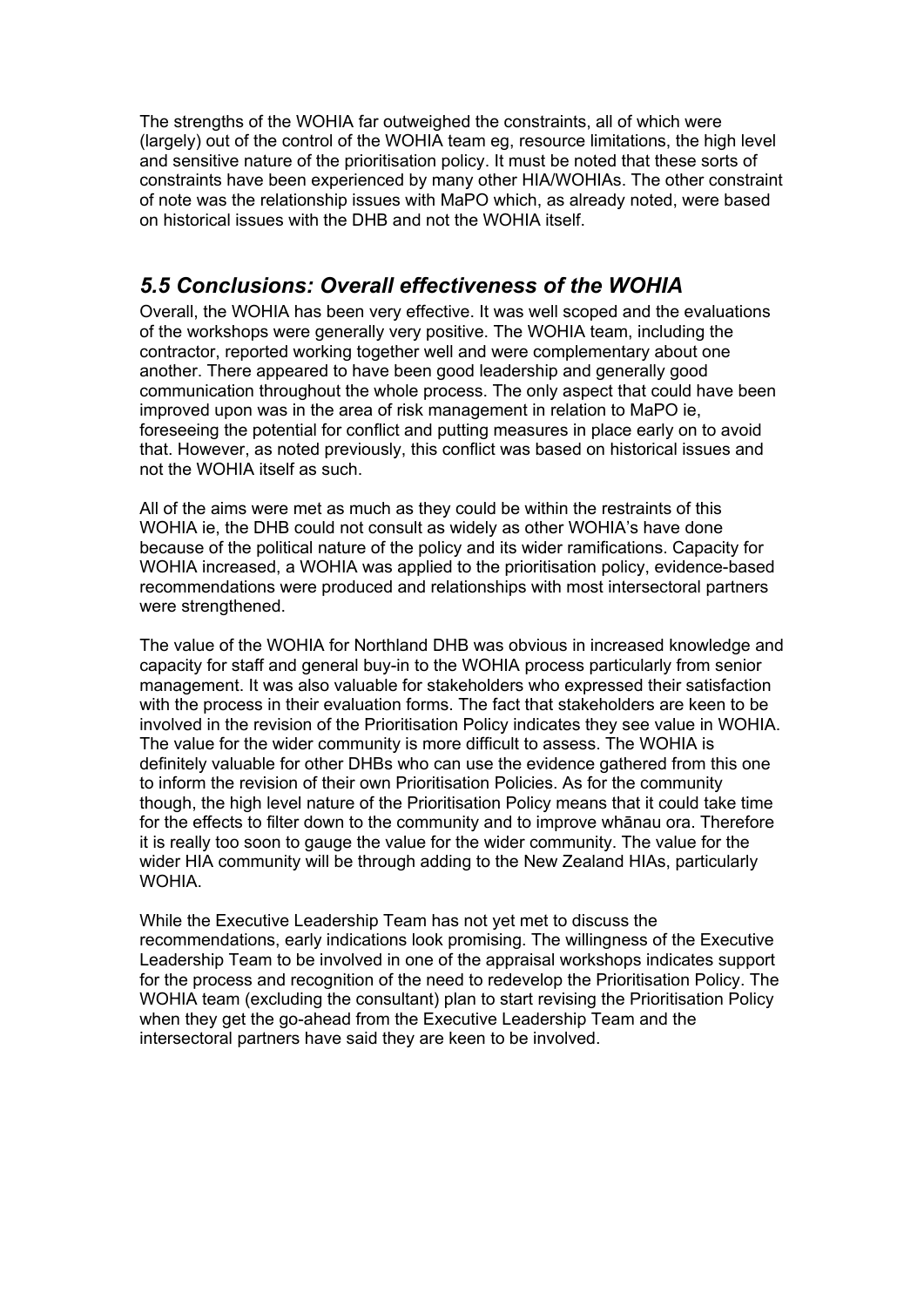# <span id="page-29-0"></span>**Appendices**

# <span id="page-29-1"></span>*Appendix A: Interview schedules*

### **Consultant (process interview only)**

What was your involvement in the components of the Whānau Ora HIA process?

- Screening
- Scoping
- Literature scan
- Community/regional profile
- Appraisal workshops
- The final HIA report

In your view, who were the main participants that contributed to the Whānau Ora HIA?

What are your thoughts on the process of engagement?

In your opinion, what were the strengths of the Whānau Ora HIA process?

What were the constraints experienced during the Whānau Ora HIA process?

What are your thoughts about the allocation of resources? Was there appropriate allocation of resources?

### Aims of the WOHIA

*1. Training in the use of HIA/ Whānau Ora HIA to build wider Northland DHB capacity in both the Public Health Unit and the Funder* 

In your view, has this process increased capacity for Whānau Ora HIA in Northland DHB? If so, in what ways?

In relation to your role as a consultant, was it the right balance struck between supporting the practitioners to do the Whānau Ora HIA and them having enough autonomy to do parts of it themselves? Was it a "learning by doing" approach?

Do you think the practitioners could do an HIA by themselves next time? If not, are there parts they could do by themselves?

*2. Apply a Whānau Ora HIA to Northland DHB's Prioritisation Policy (2005)* 

Was it a Whānau Ora HIA or was it just an HIA?

Did it address issues relating to Māori?

Did you witness Māori being engaged throughout the process?

*3. Produce evidence-based recommendations for redeveloping the Northland DHB Funders Prioritisation Policy (relates to outcomes section).* 

Where does the evidence come from?

Are the recommendations based on evidence?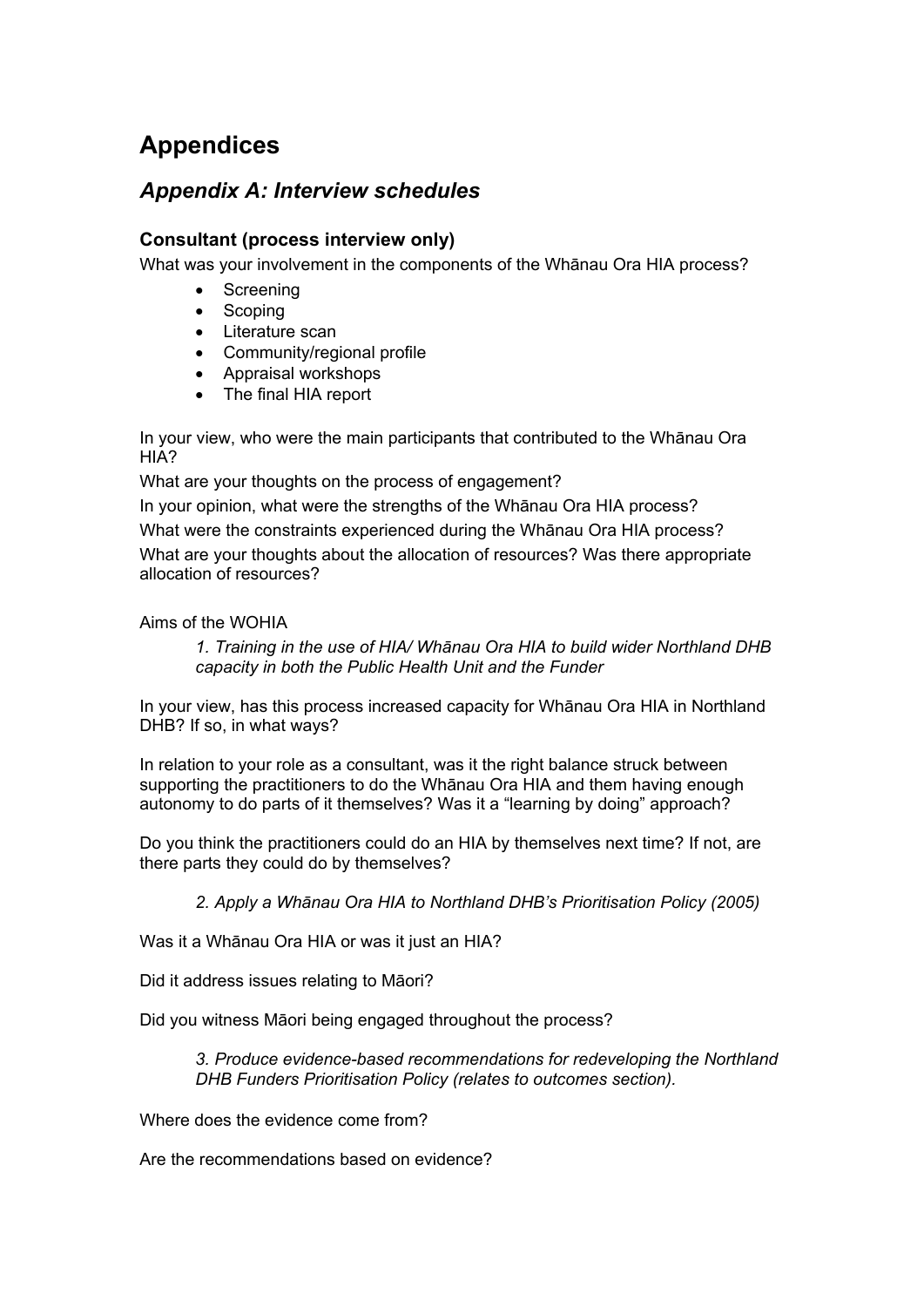Did the WOHIA ascertain the strengths and weaknesses of the current prioritisation policy from a Māori health and population health perspective?

Did it come up with an evidence-based understanding of what the redeveloped policy should look like in relation to it's key features, content and implementation?

### *4. Work with intersectoral partners on the Whānau Ora HIA to strengthen intersectoral relationships*

Did you witness the DHB working with intersectoral partners?

In your view, did it strengthen relationships? If so, how?

In your view, would people want to be involved again?

Do you have any final comments about the process of the Whānau Ora HIA?

What has happened since the final report was submitted?

If the process was to be repeated, what would you recommend doing differently?

### **DHB WOHIA Team (process and outcome interview)**

### PROCESS EVALUATION

Let's start by talking about how the Whānau Ora HIA came about...who instigated it? Can you please talk me through the Whānau Ora HIA process from the start to the finish? When it started, who was involved etc…

• Screening

What was the purpose of the steering group? Who got the steering group together? Who decided who would be on it?

• Scoping

I understand there a mini appraisal workshop undertaken at end of scoping workshop – can you talk a bit about that?

- Community/regional profile
- analysis of other policies

What was the purpose of this?

- Literature review
- Appraisal workshops
- The final Whānau Ora HIA report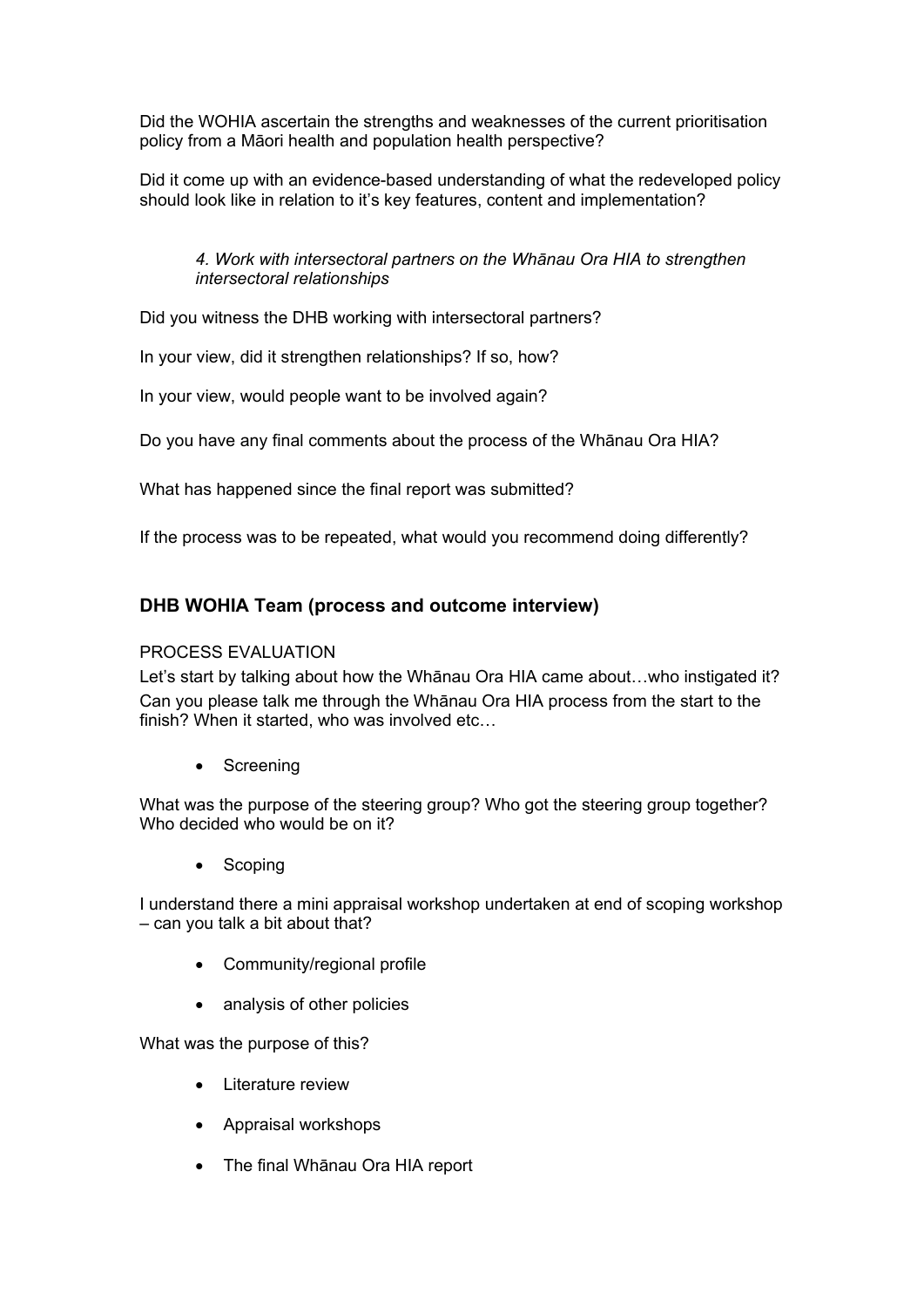What is the process from here? Who were the main participants who contributed to the HIA? How were these people engaged / brought on board? In your opinion, what were the strengths of the Whānau Ora HIA process? What were the constraints experienced during the Whānau Ora HIA process? What resources were spent on the HIA? (financial, staff time, consultants' fees etc)

#### **Objectives**

Let's look at the aims (one will be addressed under the outcomes section) and see whether they've been met…

The key aims for the Whānau Ora HIA are:

*1. Training in the use of HIA/Whānau Ora HIA to build wider Northland DHB capacity in both the Public Health Unit and the Funder –* 

How many other people in the DHB have been involved in doing the HIA?

Has it increased your capacity? If so, in what ways?

What role did the consultants play? Was it the right balance? ie, being supported while having enough autonomy.

Do you feel more confident about doing an HIA now? Could you do it by yourself next time? If not, are there parts of it you could do by yourself?

*2. Apply a WOHIA to Northland DHB's Prioritisation Policy (2005)* 

Was it about whānau ora?

Did it address issues relating to Māori?

Were Māori consulted? How so?

*3. Produce evidence-based recommendations for redeveloping the Northland DHB Funders Prioritisation Policy (addressed under the outcomes section)* 

Who produced the recommendations? How were they developed?

Are the recommendations evidence-based?

Did the WOHIA come up with an evidence-based understanding of what the redeveloped policy should look like in relation to its key features, content and implementation?

Did the WOHIA ascertain the strengths and weaknesses of the current prioritisation policy from a Māori health and population health perspective?

4. Work with intersectoral partners on the WOHIA to strengthen intersectoral relationships

Who did you work with outside of DHB?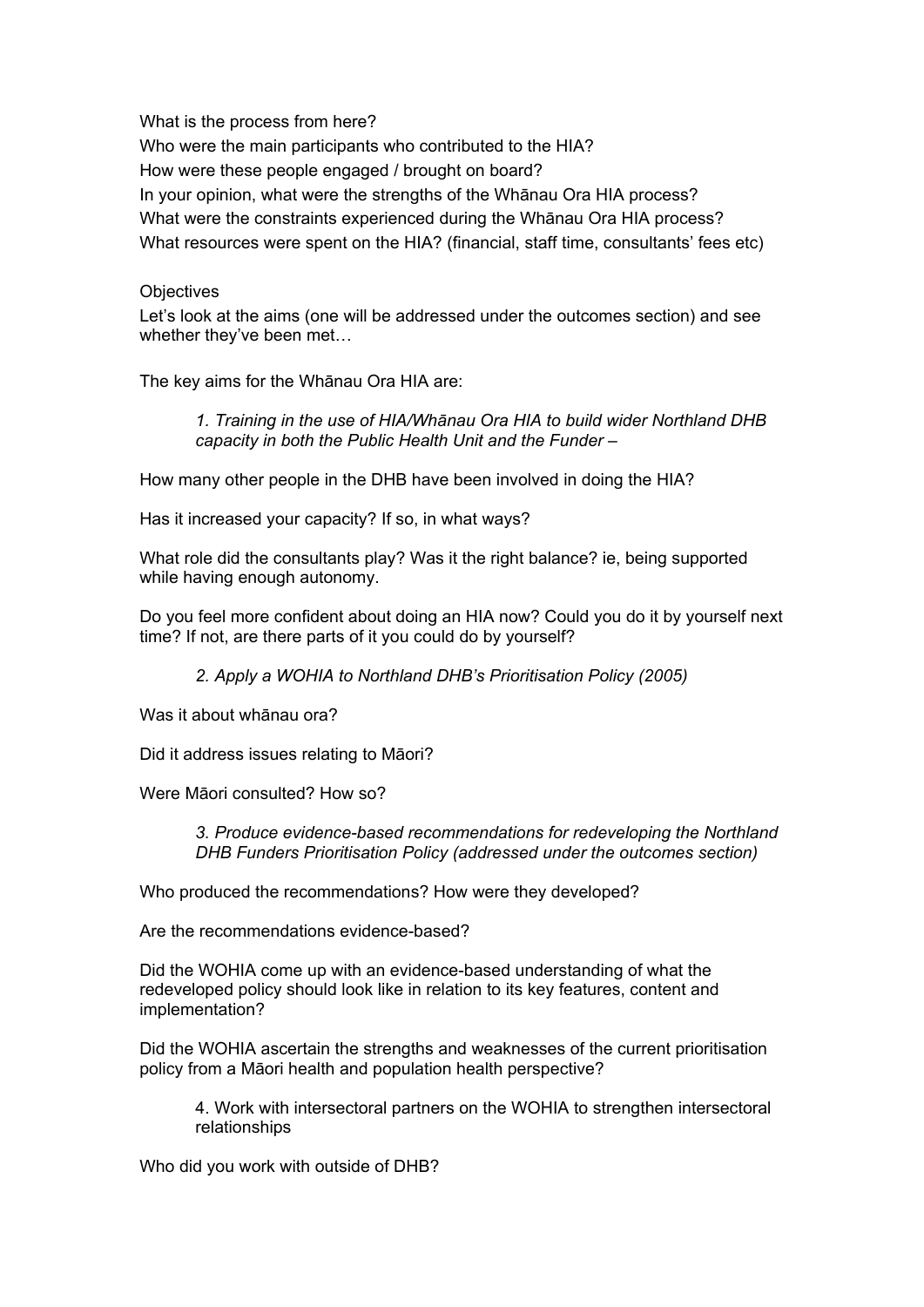Did it strengthen relationships? how so?

Would people want to be involved again?

Do you have any final comments about the process of the HIA?

#### **Reporting and recommendations**

Who was the draft report sent to for comment? What was the feedback like? Who was the final report submitted to? What has happened since the final report was submitted?

### **OUTCOME EVALUATION**

The last time I talked to you the report was almost finished being written. Can you talk me through what happened after that?

Impacts

Last time we talked about the strengths and constraints of the process, do you have any comments about the positive impacts of the WOHIA?

What about any negative impacts of the WOHIA?

What about any unintended impacts?

What key lessons can be taken from this Whānau Ora HIA for Northland DHB and other potential users of Whānau Ora HIA?

#### Recommendations

Let's start with the first recommendation…

|                | <b>Recommendation</b>                                                                                                                                                                                                                               |
|----------------|-----------------------------------------------------------------------------------------------------------------------------------------------------------------------------------------------------------------------------------------------------|
| 1              | Northland DHB Executive Leadership Group endorse the findings of the WOHIA,<br>and initiate redevelopment of the Prioritisation Policy and tools to include the<br>wider attributes of Whānau ora, and Treaty of Waitangi obligations.              |
| $\overline{2}$ | The specific suggestions from the WOHIA on improving the Prioritisation Policy<br>be used (refer section 4) in the redevelopment of the Prioritisation Policy.                                                                                      |
| $\mathbf{3}$   | The Prioritisation Policy and tools be used across Northland DHB's whole<br>organisation, and applied to all prioritisation decisions, annual and strategic<br>planning.                                                                            |
| 4              | The redevelopment of the Prioritisation Policy and tools, consultation and roll out<br>be facilitated by the Funder arm of Northland DHB.                                                                                                           |
| 5              | There is active participation and partnership with Māori and intersectoral partners<br>as part of the prioritisation process.                                                                                                                       |
| 6              | Northland DHB considers working towards the development of a Prioritisation<br>Policy for the Northern Region.                                                                                                                                      |
| $\overline{7}$ | The process for redeveloping the Prioritisation Policy and tools be more fully<br>aligned to the mandated national prioritisation tool (The Best Use of Available<br>Resources: An approach to prioritisation, Ministry of Health and DHBNZ, 2005). |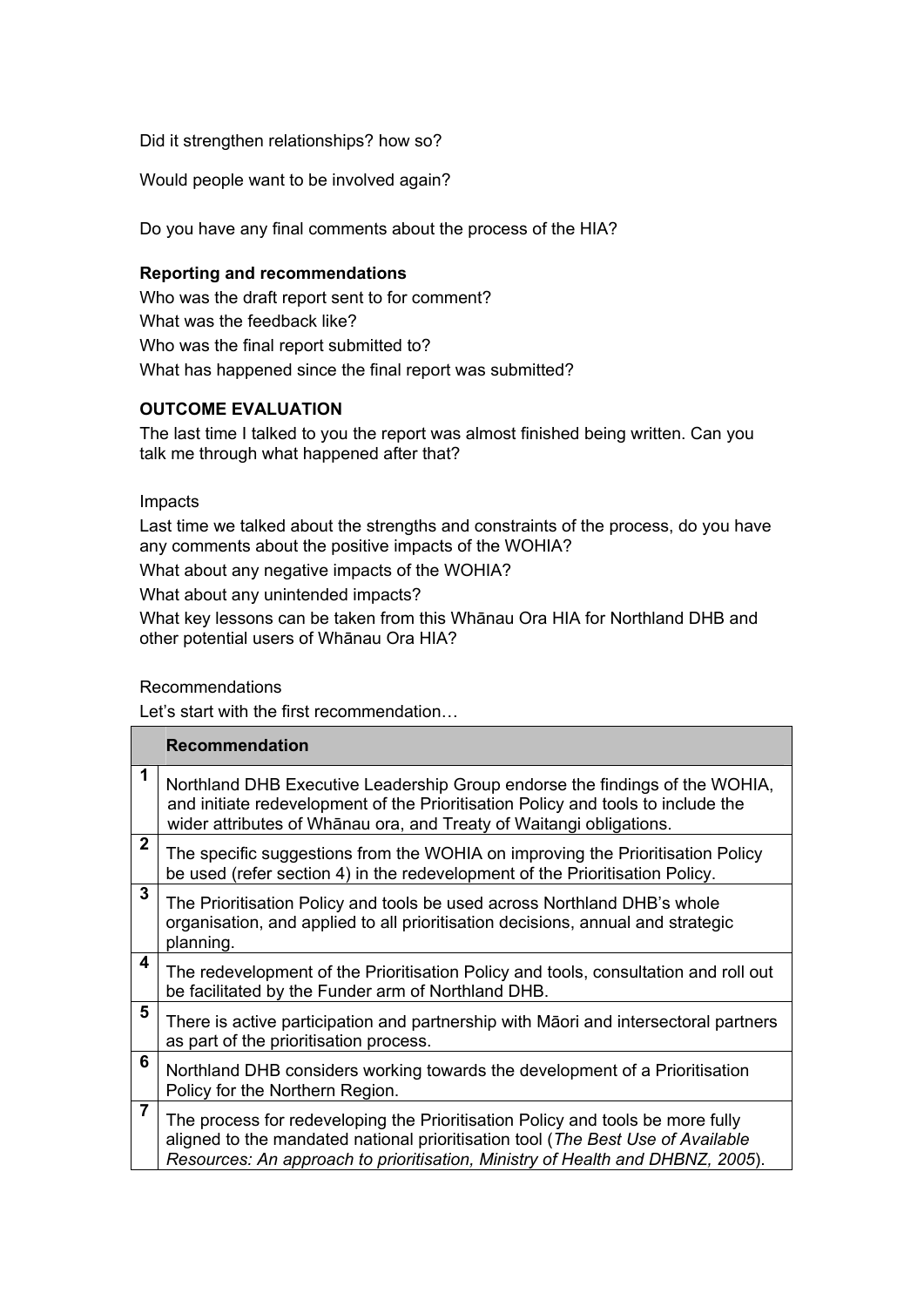Re-writing the policy Do you know if the policy will get re-written yet? If so, do you know when? Who will do that? Who will be involved? Has the HIA given you a way forward towards ensuring the revised policy will improve Māori health or cognisant of whānau ora? Will the WOHIA have ongoing benefit?

Value of the HIA What was the comprehensibility and overall value of the Whānau Ora HIA report including its rapid literature scan? ie,

to the DHB

stakeholders

the wider community

the wider HIA community

Key lessons learnt

Identify what key lessons can be taken from this Whānau Ora HIA for Northland DHB and other potential users of Whānau Ora HIA

If this was to be repeated, what would you recommend doing differently?

### **DHB Senior Management (outcome interview only)**

#### PROCESS EVALUATION

Let's start by talking about how the Whānau Ora HIA came about...who instigated it? Can you please talk me through the Whānau Ora HIA process from the start to the finish? When it started, who was involved etc…

• Screening

What was the purpose of the steering group? Who got the steering group together? Who decided who would be on it?

• Scoping

I understand there a mini appraisal workshop undertaken at end of scoping workshop – can you talk a bit about that?

- Community/regional profile
- analysis of other policies

What was the purpose of this?

- Literature review
- Appraisal workshops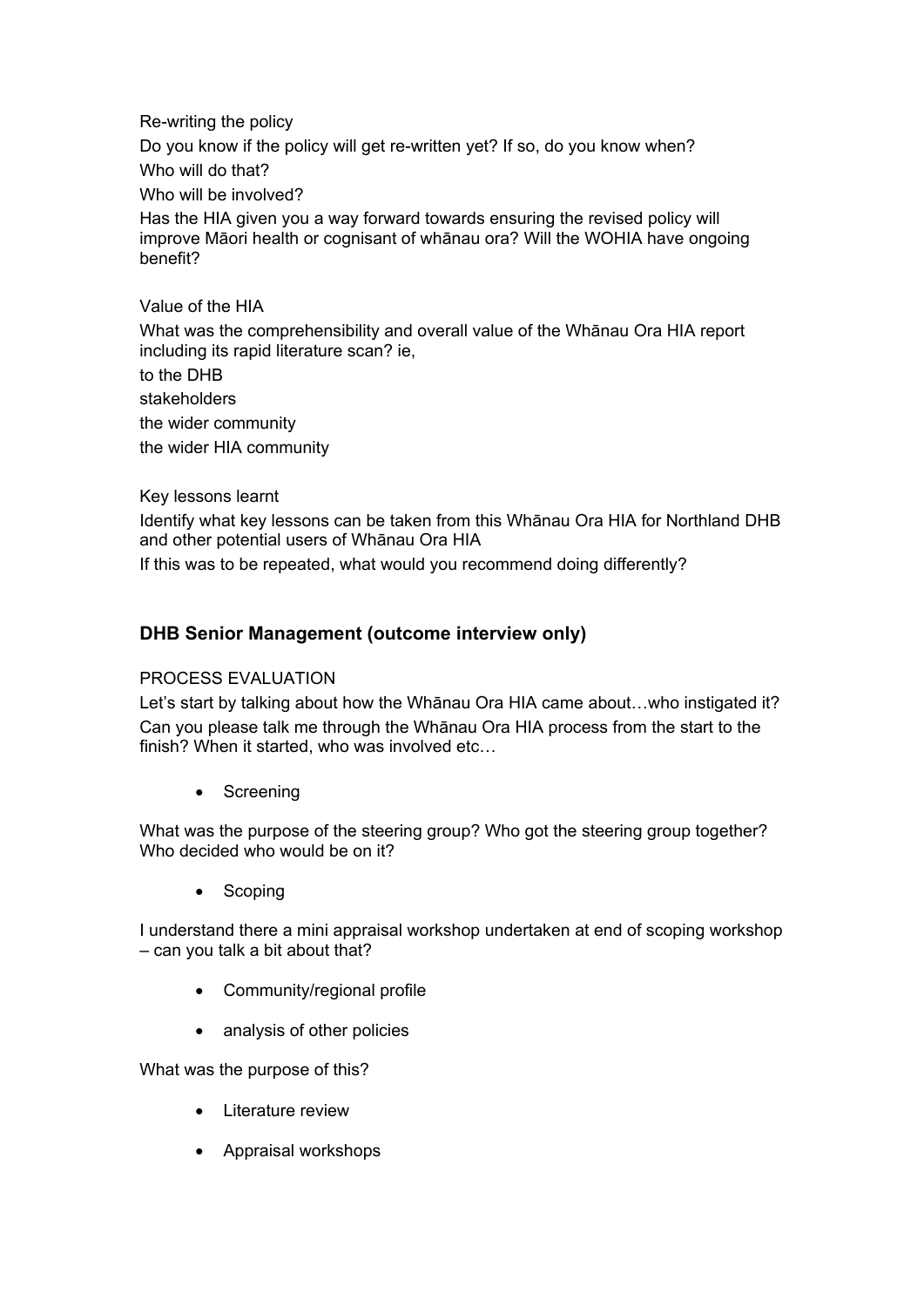• The final Whānau Ora HIA report

What is the process from here? Who were the main participants who contributed to the HIA? How were these people engaged / brought on board? In your opinion, what were the strengths of the Whānau Ora HIA process? What were the constraints experienced during the Whānau Ora HIA process? What resources were spent on the HIA? (financial, staff time, consultants' fees etc)

### **Objectives**

Let's look at the aims (one will be addressed under the outcomes section) and see whether they've been met…

The key aims for the Whānau Ora HIA are:

*1. Training in the use of HIA/Whānau Ora HIA to build wider Northland DHB capacity in both the Public Health Unit and the Funder –* 

How many other people in the DHB have been involved in doing the HIA?

Has it increased your capacity? If so, in what ways?

What role did the consultants play? Was it the right balance? ie, being supported while having enough autonomy.

Do you feel more confident about doing an HIA now? Could you do it by yourself next time? If not, are there parts of it you could do by yourself?

*2. Apply a WOHIA to Northland DHB's Prioritisation Policy (2005)* 

Was it about whānau ora?

Did it address issues relating to Māori?

Were Māori consulted? How so?

*3. Produce evidence-based recommendations for redeveloping the Northland DHB Funders Prioritisation Policy (addressed under the outcomes section)* 

Who produced the recommendations? How were they developed?

Are the recommendations evidence-based?

Did the WOHIA come up with an evidence-based understanding of what the redeveloped policy should look like in relation to its key features, content and implementation?

Did the WOHIA ascertain the strengths and weaknesses of the current prioritisation policy from a Māori health and population health perspective?

4. Work with intersectoral partners on the WOHIA to strengthen intersectoral relationships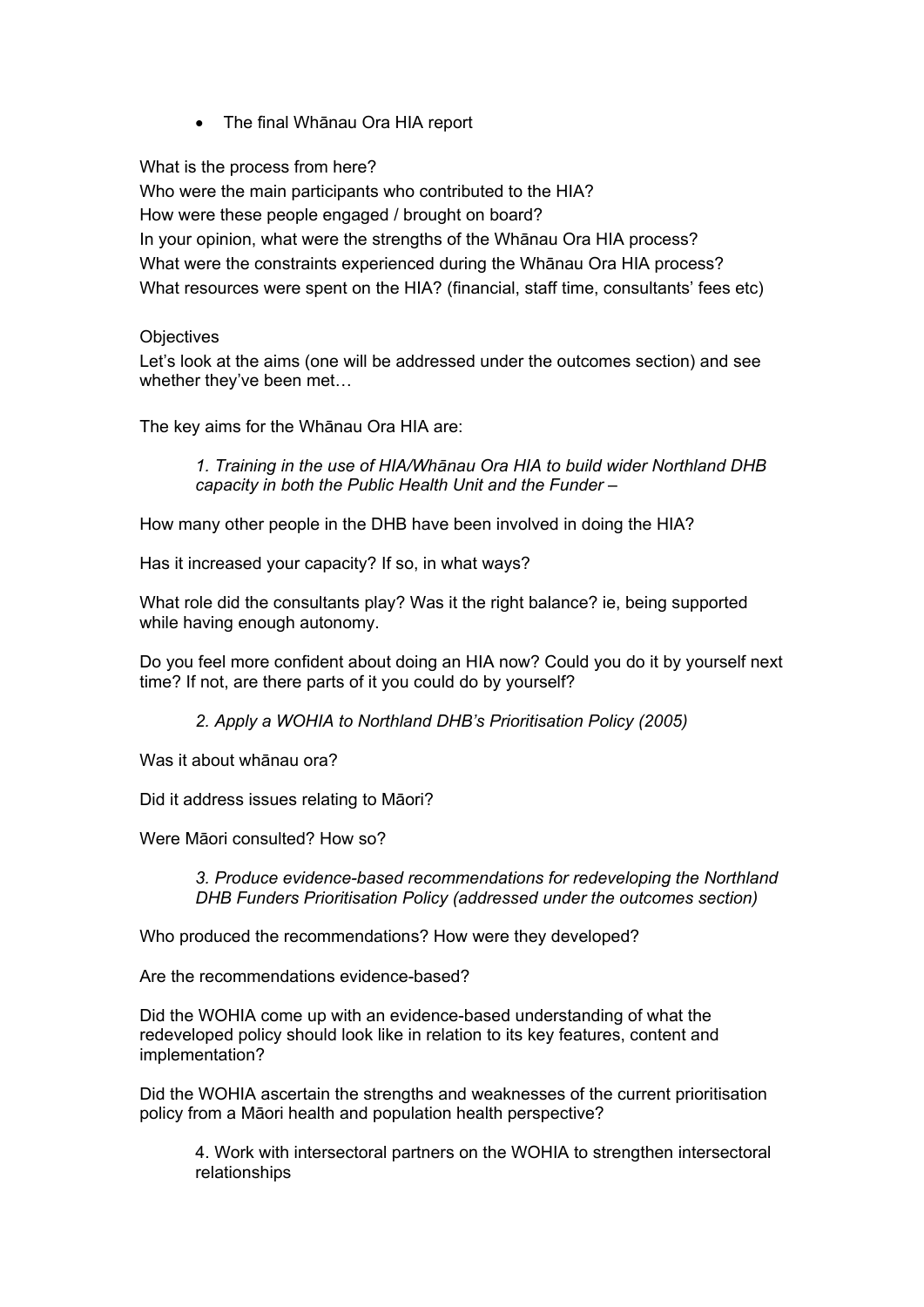Who did you work with outside of DHB?

Did it strengthen relationships? how so?

Would people want to be involved again?

Do you have any final comments about the process of the HIA?

### **Reporting and recommendations**

Who was the draft report sent to for comment? What was the feedback like? Who was the final report submitted to? What has happened since the final report was submitted?

### **OUTCOME EVALUATION**

The last time I talked to you the report was almost finished being written. Can you talk me through what happened after that?

### Impacts

Last time we talked about the strengths and constraints of the process, do you have any comments about the positive impacts of the WOHIA?

What about any negative impacts of the WOHIA?

What about any unintended impacts?

What key lessons can be taken from this Whānau Ora HIA for Northland DHB and other potential users of Whānau Ora HIA?

### Recommendations

Let's start with the first recommendation…

|                | <b>Recommendation</b>                                                                                                                                                                                                                  |
|----------------|----------------------------------------------------------------------------------------------------------------------------------------------------------------------------------------------------------------------------------------|
| 1              | Northland DHB Executive Leadership Group endorse the findings of the WOHIA,<br>and initiate redevelopment of the Prioritisation Policy and tools to include the<br>wider attributes of Whānau ora, and Treaty of Waitangi obligations. |
| 2              | The specific suggestions from the WOHIA on improving the Prioritisation Policy<br>be used (refer section 4) in the redevelopment of the Prioritisation Policy.                                                                         |
| 3              | The Prioritisation Policy and tools be used across Northland DHB's whole<br>organisation, and applied to all prioritisation decisions, annual and strategic<br>planning.                                                               |
| 4              | The redevelopment of the Prioritisation Policy and tools, consultation and roll out<br>be facilitated by the Funder arm of Northland DHB.                                                                                              |
| 5              | There is active participation and partnership with Māori and intersectoral partners<br>as part of the prioritisation process.                                                                                                          |
| 6              | Northland DHB considers working towards the development of a Prioritisation<br>Policy for the Northern Region.                                                                                                                         |
| $\overline{7}$ | The process for redeveloping the Prioritisation Policy and tools be more fully                                                                                                                                                         |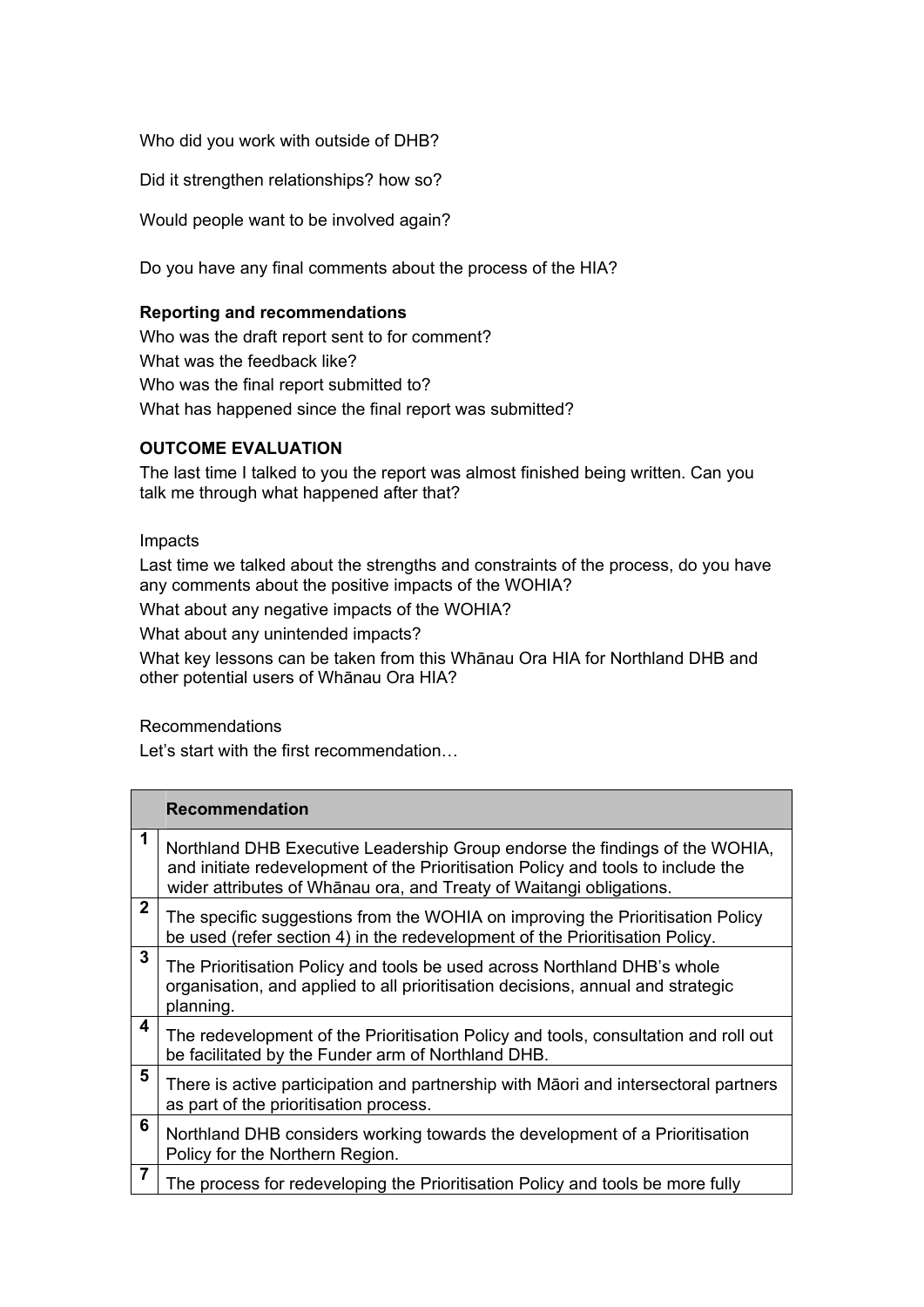aligned to the mandated national prioritisation tool (*The Best Use of Available Resources: An approach to prioritisation, Ministry of Health and DHBNZ, 2005*).

Re-writing the policy

Do you know if the policy will get re-written yet? If so, do you know when? Who will do that?

Who will be involved?

Has the HIA given you a way forward towards ensuring the revised policy will improve Māori health or cognisant of whānau ora? Will the WOHIA have ongoing benefit?

Would you have reviewed the policy without the WOHIA?

How would you have reviewed it? eg, in consultation with others?

Value of the HIA

What was the comprehensibility and overall value of the Whānau Ora HIA report including its rapid literature scan? ie,

to the DHB

stakeholders

the wider community

the wider HIA community

Key lessons learnt

Identify what key lessons can be taken from this Whānau Ora HIA for Northland DHB and other potential users of Whānau Ora HIA

If this was to be repeated, what would you recommend doing differently?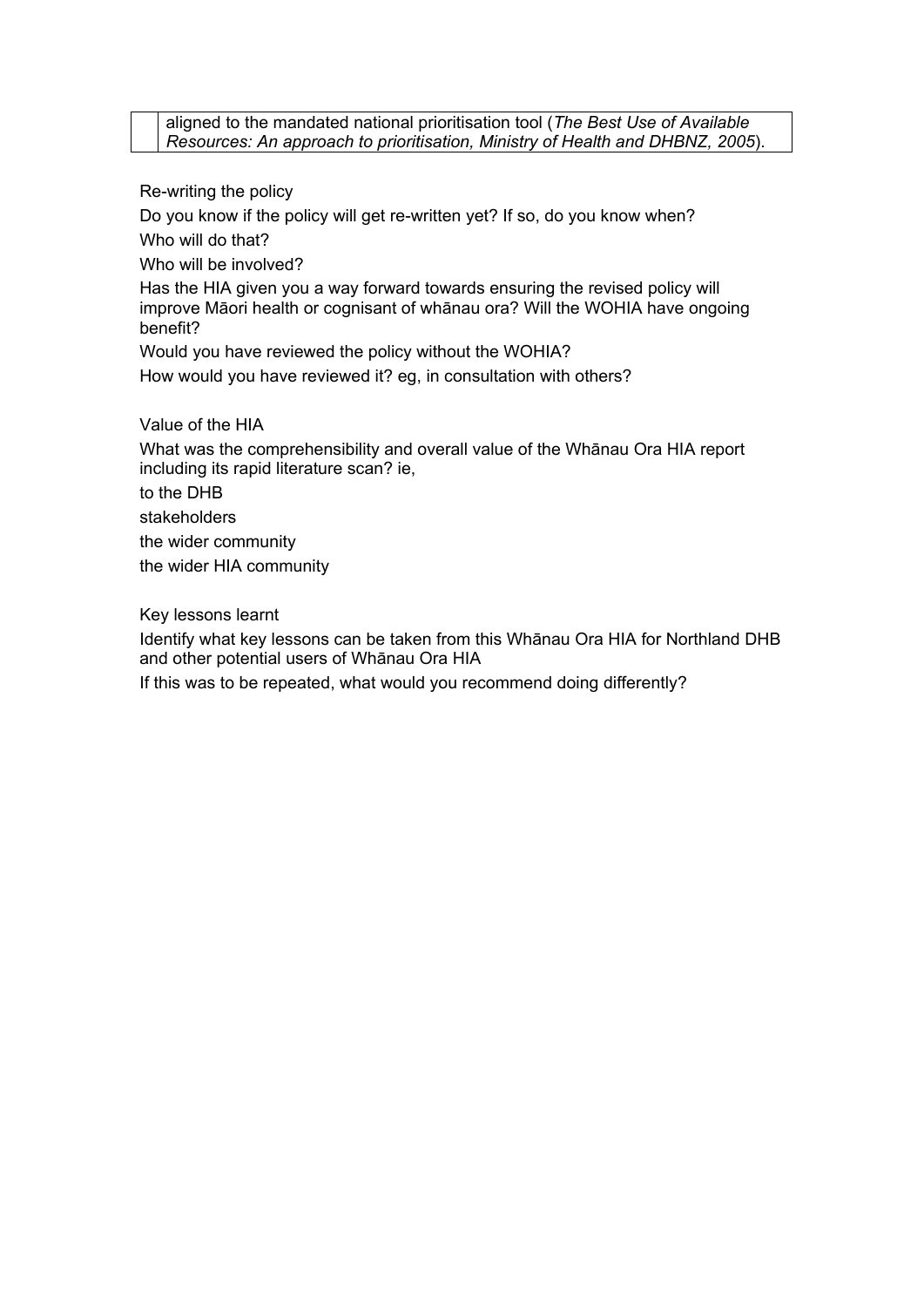# <span id="page-37-0"></span>*Appendix B: Information and Consent Form*

As you are aware, Northland DHB has undertaken a health impact assessment (HIA) on the Prioritisation Policy (2005). Northland DHB has contracted Quigley and Watts Ltd to evaluate the HIA. Please note that although Quigley and Watts staff were contracted during the actual HIA process, a different staff member is undertaking the evaluation.

The aim of the evaluation is to undertake and report on a process and short-term impact evaluation of the Whānau Ora HIA process used to inform the development of the Prioritisation Policy (2005).

You have been identified as a key person to talk to about the HIA. Your involvement requires two phone interviews (one for process and one for outcomes) where you will be asked about what went well, what could have gone better and what outcomes were achieved.

The interview will be digitally recorded so notes can be written up afterwards. You will not be identifiable in the evaluation report ie, there will be no names used, and no one other than the evaluator will have access to the information you provide. You are able to withdraw from the interview at any time.

### **Consent Form**

I discussed in the set of the set of the set of the set of the set of the set of the set of the set of the set of the set of the set of the set of the set of the set of the set of the set of the set of the set of the set o interview to inform the evaluation of Northland DHB's Prioritisation HIA. I understand the interview will be recorded, I can withdraw from the interview at any time and I will not be identified in the evaluation report.

Signed: \_\_\_\_\_\_\_\_\_\_\_\_\_\_\_\_\_\_\_\_\_\_\_\_\_\_\_\_ Date: \_\_\_\_\_\_\_\_\_\_\_\_\_\_\_\_\_\_\_\_\_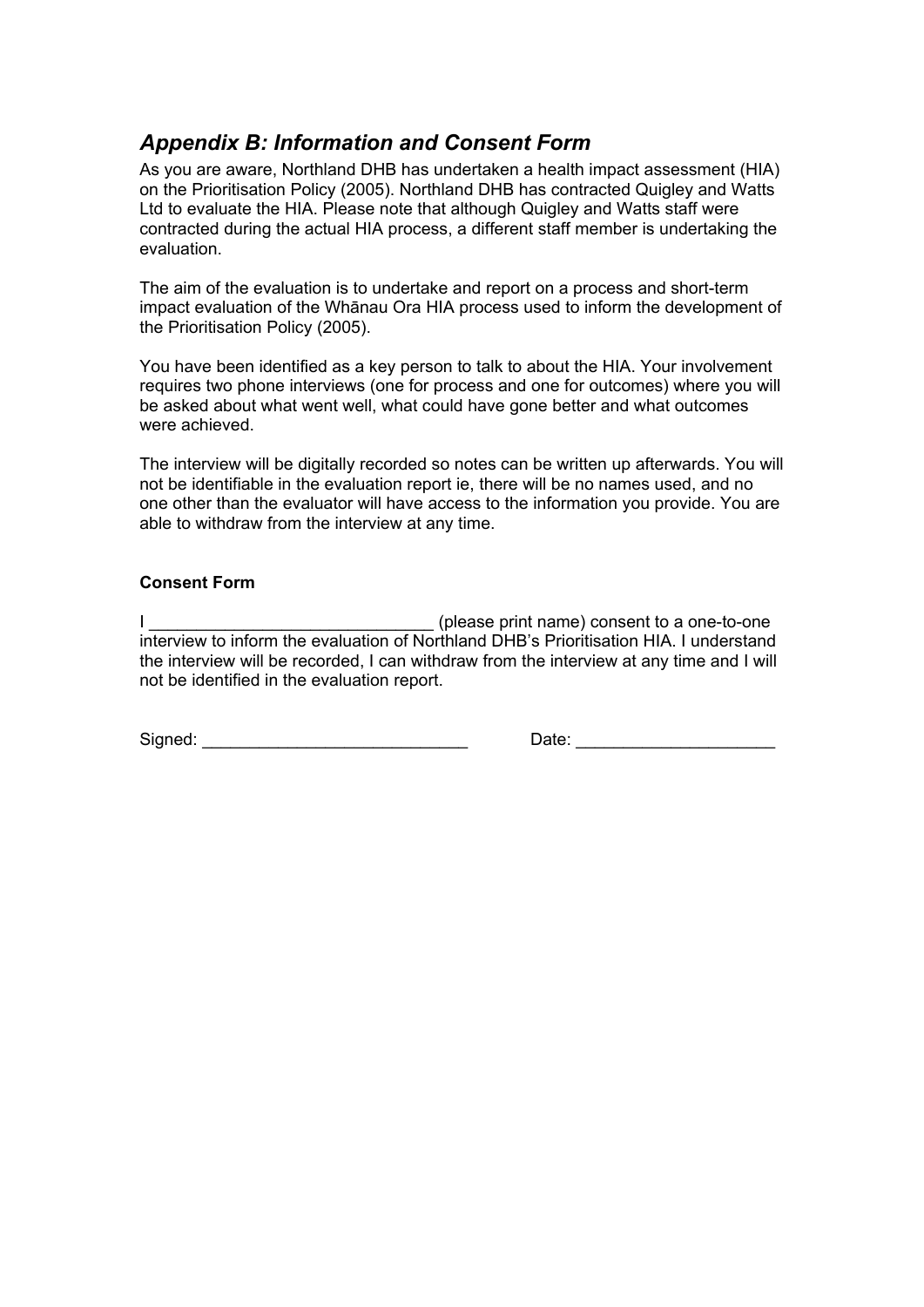# <span id="page-38-0"></span>*Appendix C: Collation of the Evaluation Forms from the workshops*

# **Screening**

Of the seven participants who attended the screening hui, four submitted an evaluation form.

| <b>Statement</b>                                                                                        | <b>Strongly</b><br>agree | Agree | <b>Disagree</b> | <b>Strongly</b><br>disagree |
|---------------------------------------------------------------------------------------------------------|--------------------------|-------|-----------------|-----------------------------|
| I understand why WOHIA is<br>undertaken.                                                                | 4                        |       |                 |                             |
| I understand why we are doing WOHIA<br>on this topic.                                                   | 4                        |       |                 |                             |
| I understand the process used to<br>'decide to continue with this WOHIA'.                               | 3                        |       |                 |                             |
| I felt I was able to contribute to the<br>discussion about whether this WOHIA<br>was going to continue. |                          | 3     |                 |                             |
| I want to continue to be involved in<br>future parts of this WOHIA.                                     | 4                        |       |                 |                             |
| I will consider the WOHIA process for<br>other projects that are/ will be<br>occurring.                 | 4                        |       |                 |                             |

*Main strengths of screening hui* 

- contribution by participants
- examples used to clarify points x2
- facilitation by Rob and Jude
- **•** discussions
- group work and shared decision making
- having the 'experts' here to help/guide us x2

*Suggested improvements* 

None.

*Other comments*  None.

## **Scoping**

Of the nine participants who attended the scoping hui, eight submitted an evaluation form.

| <b>Statement</b>                                          | <b>Strongly</b><br>agree | Agree | <b>Disagree</b> | <b>Strongly</b><br>disagree |
|-----------------------------------------------------------|--------------------------|-------|-----------------|-----------------------------|
| I understand why WOHIA is<br>undertaken                   | 3                        | 5     |                 |                             |
| I understand why we are doing<br>WOHIA on this topic      | 3                        | 5     |                 |                             |
| I understand what the main focus of<br>this WOHIA will be | 3                        | 5     |                 |                             |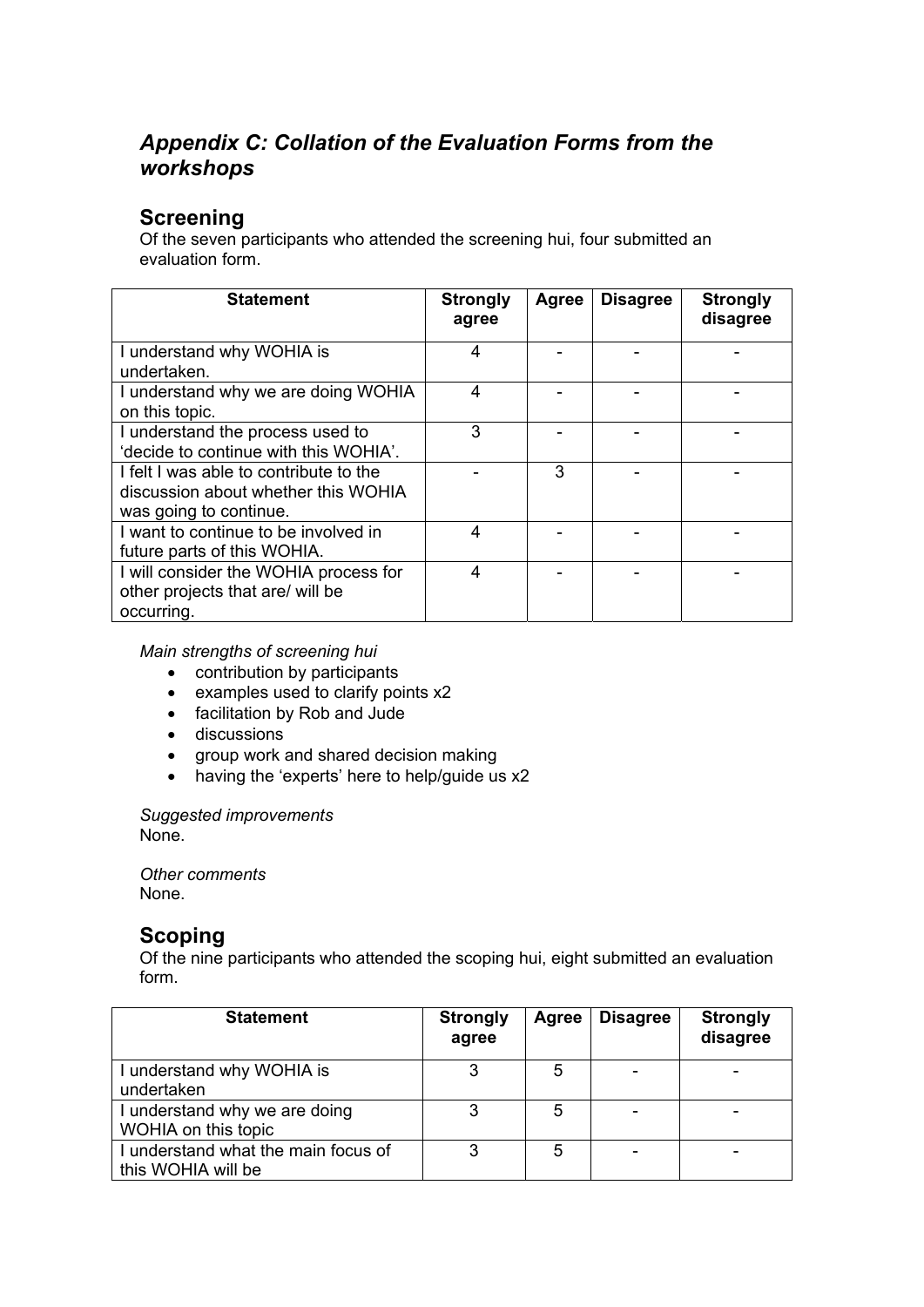| I felt I was able to contribute to the<br>decisions about what this WOHIA was<br>going to focus on |   | 5 |  |
|----------------------------------------------------------------------------------------------------|---|---|--|
| I want to continue to be involved in<br>future parts of this WOHIA                                 |   | 5 |  |
| I will consider the WOHIA process for<br>other projects that are/ will be<br>occurring             | ົ | 5 |  |

*Main strengths of scoping hui* 

- plan where to from here
- brainstorming ideas
- intersectoral involvement x4
- facilitation
- aroup discussions
- further clarification and focus on the appraisal stage
- understanding the WOHIA process
- identifying key tasks for appraisal
- making the tasks ahead realistic
- narrowing the activity to the policy
- understanding the causal pathway
- determining the scope of evidence required
- recognising the need to revise the prioritisation policy to reflect whānau ora
- revisiting the policy and reviewing it to incorporate whānau ora
- 'whānau' the main focus

#### *Suggested improvements*

- mixture of group could be improved ie, spent quite some time going over info for those not familiar with WOHIA
- better facilitation
- time management (initial sessions)
- causal pathway explanation
- specific needs of what needs to be done for the next step
- bit more overview in session on how a WOHIA is done
- more time

#### *Other comments*

- it helped to focus on the internal DHB processes which need to be followed for policy redevelopment - internally focused (not externally) until a 'draft' policy is established
- a very worthwhile workshop, a lot of information learnt and now have better understanding
- am keen to still be involved as there are definite run-offs for all intersectoral partners.

## **Appraisal workshops**

Of the three full appraisal workshops, evaluation forms were disseminated at two of them. The responses are presented separately for each workshop below.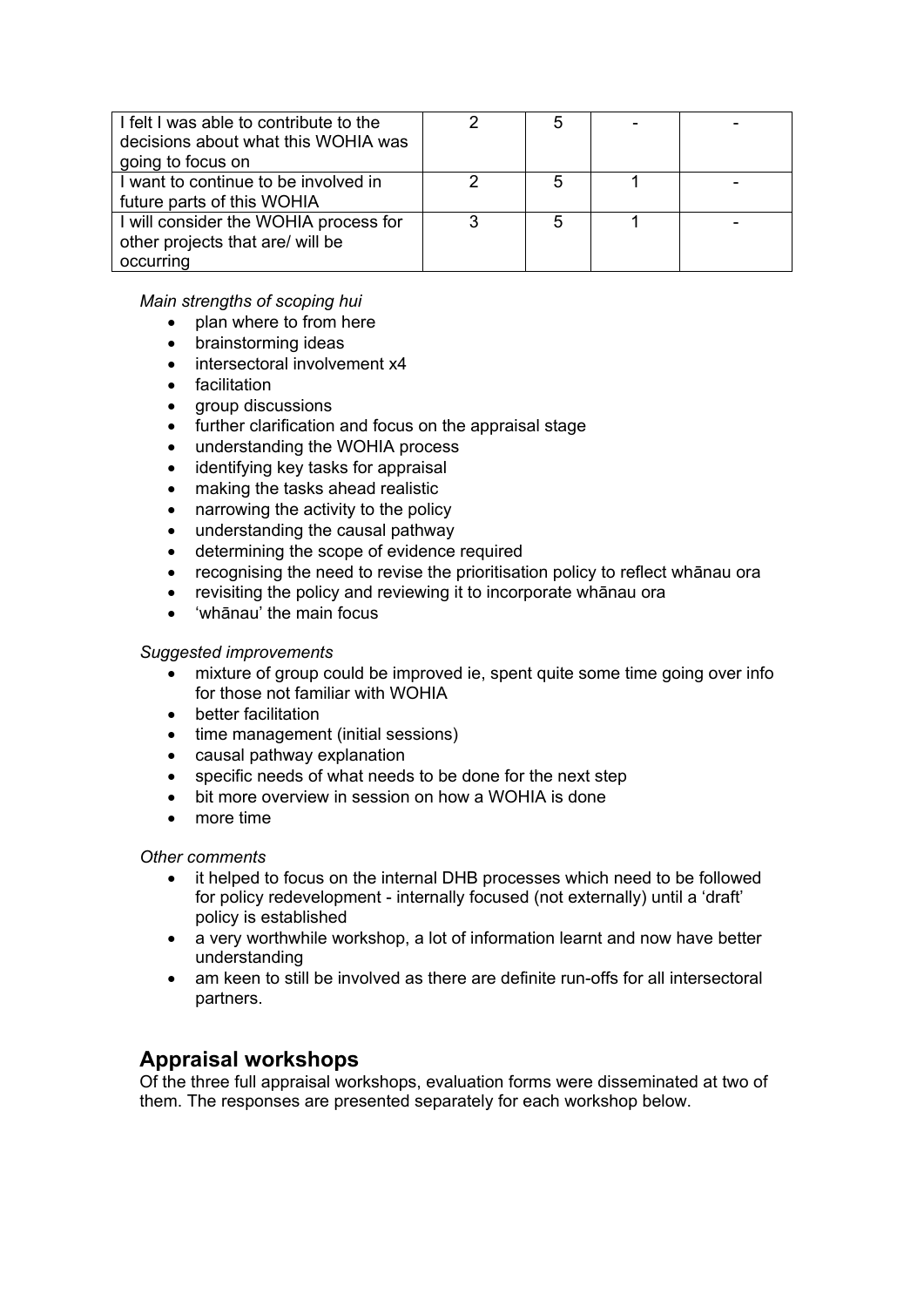### **Service delivery and funding team workshop**

Of the 14 participants who attended this appraisal hui, 11 submitted an evaluation form.

| <b>Statement</b>                            | <b>Strongly</b> | Agree | <b>Disagree</b> | <b>Strongly</b> |
|---------------------------------------------|-----------------|-------|-----------------|-----------------|
|                                             | agree           |       |                 | disagree        |
| Overall, this workshop has been very        | 3               |       | 1               |                 |
| useful for identifying the intended and     |                 |       |                 |                 |
| unintended effects that the current DHB     |                 |       |                 |                 |
| Prioritisation Policy might have.           |                 |       |                 |                 |
| Through the workshop, I have gained a       |                 | 9     | 1               |                 |
| greater understanding of Whānau Ora         |                 |       |                 |                 |
| Health Impact Assessment - its aims         |                 |       |                 |                 |
| and methods.                                |                 |       |                 |                 |
| The workshop has been a good                |                 | 4     | 4               | 1 (internal     |
| opportunity for me to develop or maintain   |                 |       |                 | only)           |
| links with people across the sector/s.      |                 |       |                 |                 |
| The workshop has been a good                | 3               | 8     |                 |                 |
| opportunity to contribute my views and      |                 |       |                 |                 |
| ideas for the enhancement of the DHB's      |                 |       |                 |                 |
| Prioritisation Policy.                      |                 |       |                 |                 |
| I will consider using the HIA process for   | 3               | 5     |                 |                 |
| other projects that are/ will be occurring. |                 |       |                 |                 |

#### *Main strengths of scoping hui*

- opportunity to discuss funding issues with team members x2
- discussion around answering questions and feedback
- training on WOHIA tool
- key decision makers having an opportunity to contribute and articulate their thoughts for the first time
- qood facilitator
- full team involvement including GM x2
- clear purpose
- open discussion
- good brainstorming

#### *Suggested improvements*

- groups not representative of within the whole team
- use of an example of WOHIA analysis
- more time but recognise this is a step in a bigger process x2

*Other comments*  None.

#### **Providers, Public Health Unit and Intersectoral Partners Workshop**

Of the 19 participants who attended this appraisal hui, 11 submitted an evaluation form.

| <b>Statement</b>                                                                | <b>Strongly</b><br>agree |   | Agree   Disagree   Strongly | disagree                 |
|---------------------------------------------------------------------------------|--------------------------|---|-----------------------------|--------------------------|
| Overall, this workshop has been very<br>useful for identifying the intended and |                          | 9 | $\overline{\phantom{0}}$    | $\overline{\phantom{0}}$ |